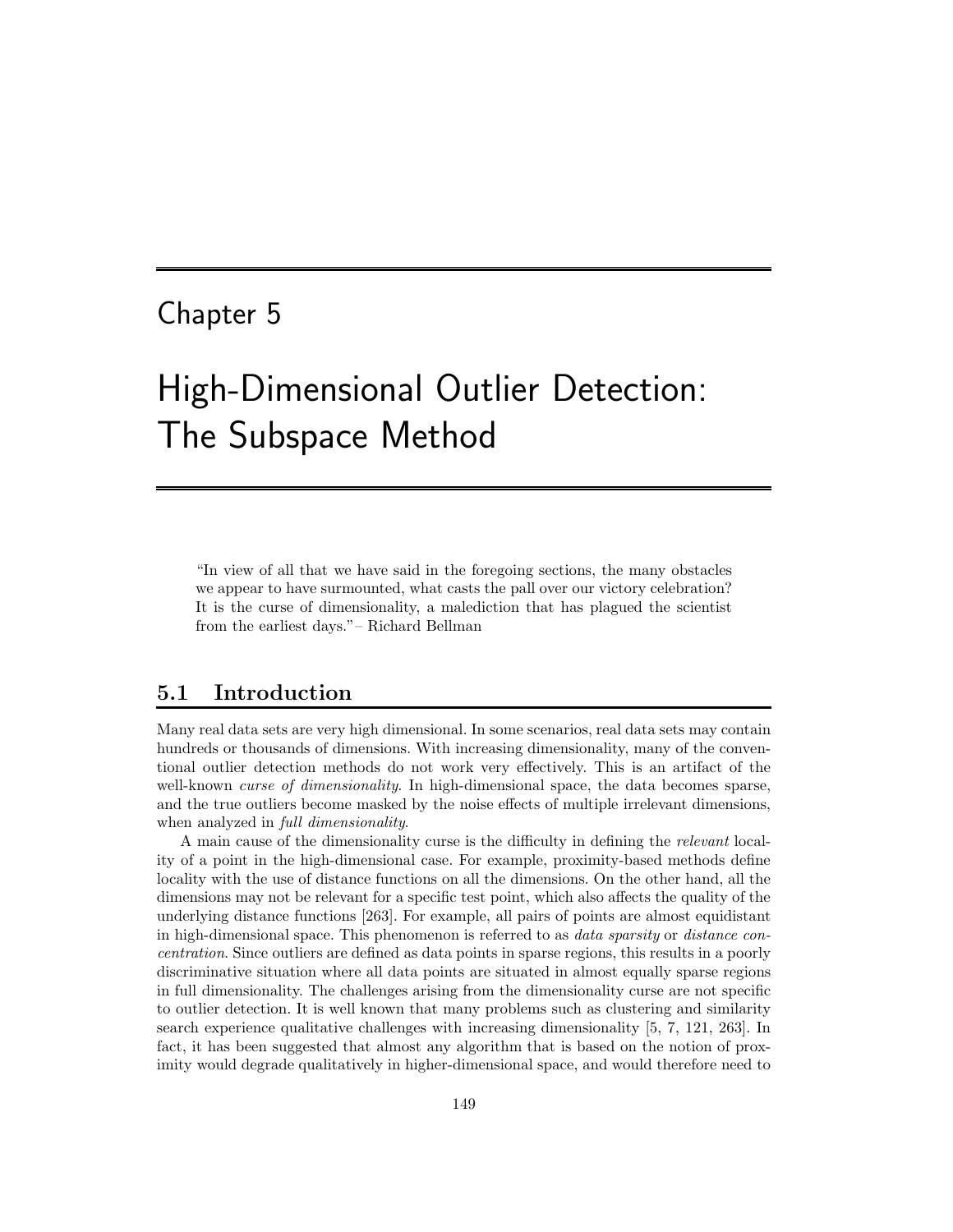

Figure 5.1: The outlier behavior is masked by the irrelevant attributes in high dimensions.

be re-defined in a more meaningful way [8]. The impact of the dimensionality curse on the outlier detection problem was first noted in [4].

In order to further explain the causes of the ineffectiveness of full-dimensional outlier analysis algorithms, a motivating example will be presented. In Figure 5.1, four different 2-dimensional views of a hypothetical data set have been illustrated. Each of these views corresponds to a disjoint set of dimensions. It is evident that point 'A' is exposed as an outlier in the first view of the data set, whereas point 'B' is exposed as an outlier in the fourth view of the data set. However, neither of the data points 'A' and 'B' are exposed as outliers in the second and third views of the data set. These views are therefore *noisy* from the perspective of measuring the outlierness of 'A' and 'B.' In this case, three of the four views are quite non-informative and noisy for exposing any *particular* outlier 'A' or 'B.' In such cases, the outliers are lost in the random distributions within these views, when the distance measurements are performed in *full* dimensionality. This situation is often naturally magnified with increasing dimensionality. For data sets of very high dimensionality, it is possible that only a very small fraction of the views may be informative for the outlier analysis process.

What does the aforementioned pictorial illustration tell us about the issue of locally relevant dimensions? The physical interpretation of this situation is quite intuitive in practical scenarios. An object may have several measured quantities, and significantly abnormal behavior of this object may be reflected only in a small subset of these quantities. For ex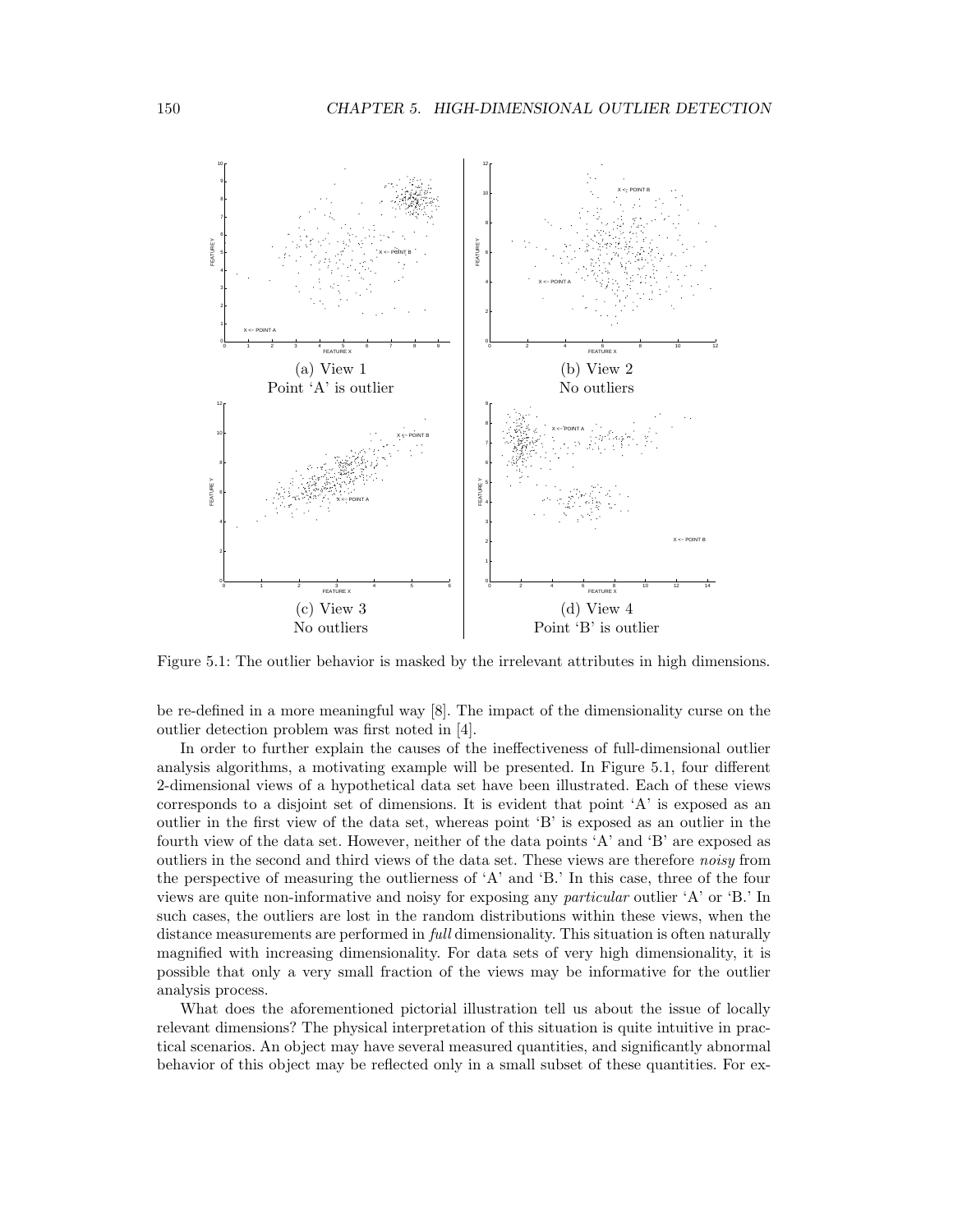ample, consider an airplane mechanical fault-detection scenario in which the results from different tests are represented in different dimensions. The results of thousands of different airframe tests on the same plane may mostly be normal, with some noisy variations, which are not significant. On the other hand, some deviations in a small subset of tests may be significant enough to be indicative of anomalous behavior. When the data from the tests are represented in full dimensionality, the anomalous data points will appear normal in virtually all views of the data except for a very small fraction of the dimensions. Therefore, aggregate proximity measures are unlikely to expose the outliers, since the noisy variations of the vast number of normal tests will mask the outliers. Furthermore, when different objects (instances of different airframes) are tested, different tests (subsets of dimensions) may be relevant for identifying the outliers. In other words, the outliers are often embedded in *locally* relevant subspaces.

What does this mean for full-dimensional analysis in such scenarios? When fulldimensional distances are used in order to measure deviations, the dilution effects of the vast number of "normally noisy" dimensions will make the detection of outliers difficult. In most cases, this will show up as distance-concentration effects from the noise in the other dimensions. This may make the computations more erroneous. Furthermore, the additive effects of the noise present in the large number of different dimensions will interfere with the detection of actual deviations. Simply speaking, *outliers are lost in low-dimensional subspaces, when full-dimensional analysis is used, because of the masking and dilution effects of the noise in full dimensional computations* [4].

Similar effects are also experienced for other distance-based methods such as clustering and similarity search. For these problems, it has been shown [5, 7, 263] that by examining the behavior of the data in subspaces, it is possible to design more meaningful clusters that are specific to the particular subspace in question. This broad observation is generally true of the outlier detection problem as well. Since the outliers may only be discovered in lowdimensional subspaces of the data, it makes sense to explore the lower dimensional subspaces for deviations of interest. Such an approach filters out the additive noise effects of the large number of dimensions and results in more robust outliers. An interesting observation is that such lower-dimensional projections can often be identified even in data sets with missing attribute values. This is quite useful for many real applications, in which feature extraction is a difficult process and full feature descriptions often do not exist. For example, in the airframe fault-detection scenario, it is possible that only a subset of tests may have been applied, and therefore the values in only a subset of the dimensions may be available for outlier analysis. This model is referred to as *projected outlier detection* or, alternatively, *subspace outlier detection* [4].

The identification of relevant subspaces is an extraordinarily challenging problem. This is because the number of possible projections of high-dimensional data is exponentially related to the dimensionality of the data. An effective outlier detection method would need to search the data points and dimensions in *an integrated way*, so as to reveal the most relevant outliers. This is because different subsets of dimensions may be relevant to different outliers, as is evident from the example in Figure 5.1. This further adds to the computational complexity.

An important observation is that subspace analysis is generally more difficult in the context of the outlier detection problem than in the case of problems such as clustering. This is because problems like clustering are based on aggregate behavior, whereas outliers, by definition, are rare. Therefore, in the case of outlier analysis, statistical aggregates on individual dimensions in a given locality often provide *very weak* hints for the subspace exploration process as compared to aggregation-based problems like clustering. When such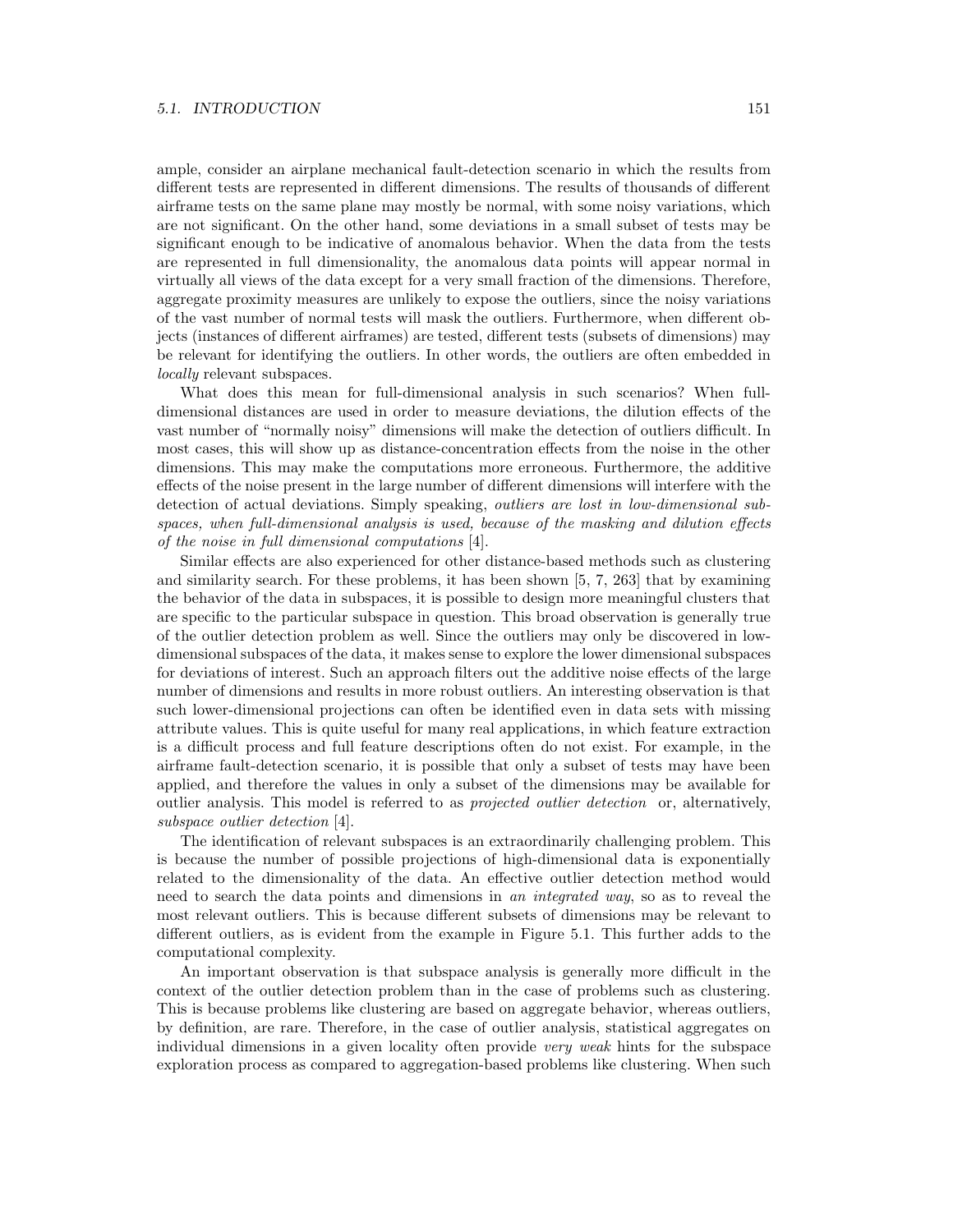weak hints result in the omission of relevant dimensions, the effects can be much more drastic than the inclusion of irrelevant dimensions, especially in the interesting cases when the number of locally relevant dimensions is a small fraction of the full data dimensionality. A common mistake is to assume that the complementarity relationship between clustering and outlier analysis can be extended to the problem of local subspace selection. In particular, blind adaptations of dimension selection methods from earlier subspace clustering methods, which are unaware of the nuances of subspace analysis principles across different problems, may sometimes miss important outliers. In this context, it is also crucial to recognize the difficulty in identifying relevant subspaces for outlier analysis. In general, selecting a single relevant subspace for each data point can cause unpredictable results, and therefore it is important to combine the results from *multiple* subspaces. In other words, subspace outlier detection is inherently posed as an ensemble-centric problem.

Several classes of methods are commonly used:

- **Rarity-based:** These methods attempt to discover the subspaces based on rarity of the underlying distribution. The major challenge here is computational, since the number of rare subspaces is far larger than the number of dense subspaces in high dimensionality.
- **Unbiased:** In these methods, the subspaces are sampled in an unbiased way, and scores are combined across the sampled subspaces. When subspaces are sampled from the original set of attributes, the approach is referred to as *feature bagging* [344]. In cases in which arbitrarily oriented subspaces are sampled, the approach is referred to as *rotated bagging* [32] or *rotated subspace sampling*. In spite of their extraordinary simplicity, these methods often work well.
- **Aggregation-based:** In these methods, aggregate statistics such as cluster statistics, variance statistics, or non-uniformity statistics of global or local subsets of the data are used to quantify the relevance of subspaces. Unlike rarity-based statistics, these methods quantify the statistical properties of global or local reference sets of points instead of trying to identify rarely populated subspaces directly. Since such methods only provide weak (and error-prone) *hints* for identifying relevant subspaces, multiple subspace sampling is crucial.

This chapter is organized as follows. Axis-parallel methods for subspace outlier detection are studied in section 5.2. The underlying techniques discuss how multiple subspaces may be combined to discover outliers. The problem of identifying outliers in generalized subspaces (i.e., arbitrarily oriented subspaces) is discussed in section 5.3. Recent methods for finding outliers in nonlinear subspaces are also discussed in this section. The limitations of subspace analysis are discussed in section 5.4. The conclusions and summary are presented in section 5.5.

## **5.2 Axis-Parallel Subspaces**

The first work on subspace outlier detection [4] proposed a model in which outliers were defined by axis-parallel subspaces. In these methods, an outlier is defined in a subset of features from the original data. Clearly, careful quantification is required for comparing the scores from various subspaces, especially if they are of different dimensionality and use different scales of reference. Furthermore, methods are required for quantifying the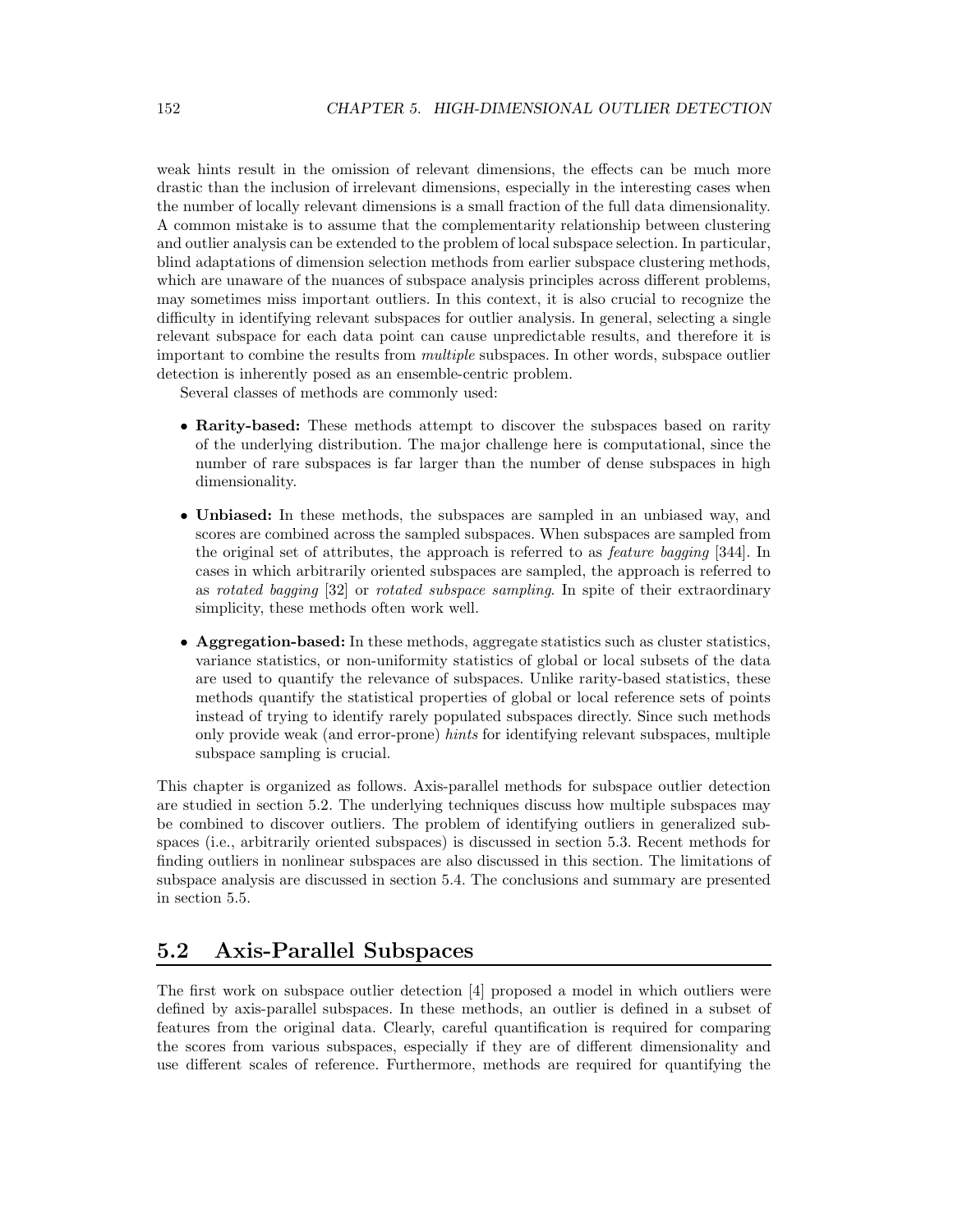effectiveness of various subspaces in exposing outliers. There are two major variations in the approaches used by axis-parallel methods:

- In one class of methods, points are examined one by one and their relevant outlying subspaces are identified. This is inherently an instance-based method. This type of approach is computationally expensive because a significant amount of computational time may be required for determining the outlier subspaces of each point. However, the approach provides a more fine-grained analysis, and it is also useful for providing *intensional knowledge*. Such intensional knowledge is useful for describing *why* a specific data point is an outlier.
- In the second class of methods, outliers are identified by building a subspace model up front. Each point is scored with respect to the model. In some cases, each model may correspond to a single subspace. Points are typically scored by using an ensemble score of the results obtained from different models. Even in cases in which a single (global) subspace is used in a model for scoring all the points, the combination score often enhances the local subspace properties of the scores because of the ability of ensemble methods to reduce *representational bias* [170] (cf. section 6.4.3 of Chapter 6).

The fine-grained analysis of the first class of methods is often computationally expensive. Because of the computationally intensive and fine-grained nature of this analysis, it is often harder to fully explore the use of multiple subspaces for analysis. This can sometimes have a detrimental effect on the accuracy as well. The second class of methods has clear computational benefits. This computational efficiency can be leveraged to explore a larger number of subspaces and provide more robust results. Many of the methods belonging to the second category, such as feature bagging, rotated bagging, subspace histograms, and isolation forests, are among the more successful and accurate methods for subspace outlier detection.

The advantages of ensemble-based analysis are very significant in the context of subspace analysis [31]. Since the outlier scores from different subspaces may be very different, it is often difficult to fully trust the score from a single subspace, and the combination of scores is crucial. This chapter will explore several methods that leverage the advantages of combining multiple subspaces.

### **5.2.1 Genetic Algorithms for Outlier Detection**

The first approach for subspace outlier detection [4] was a genetic algorithm. Subspace outliers are identified by finding *localized regions of the data in low-dimensional space* that have abnormally low density. A genetic algorithm is employed to discover such local subspace regions. The outliers are then defined by their membership in such regions.

#### **5.2.1.1 Defining Abnormal Lower-Dimensional Projections**

In order to identify abnormal lower-dimensional projections, it is important to provide a proper statistical definition of an abnormal lower-dimensional projection. An abnormal lower-dimensional projection is one in which the density of the data is exceptionally lower than average. In this context, the methods for extreme-value analysis introduced in Chapter 2 are useful.

A grid-based approach is used in order to identify rarely populated local subspace regions. The first step is to create grid regions with data discretization. Each attribute is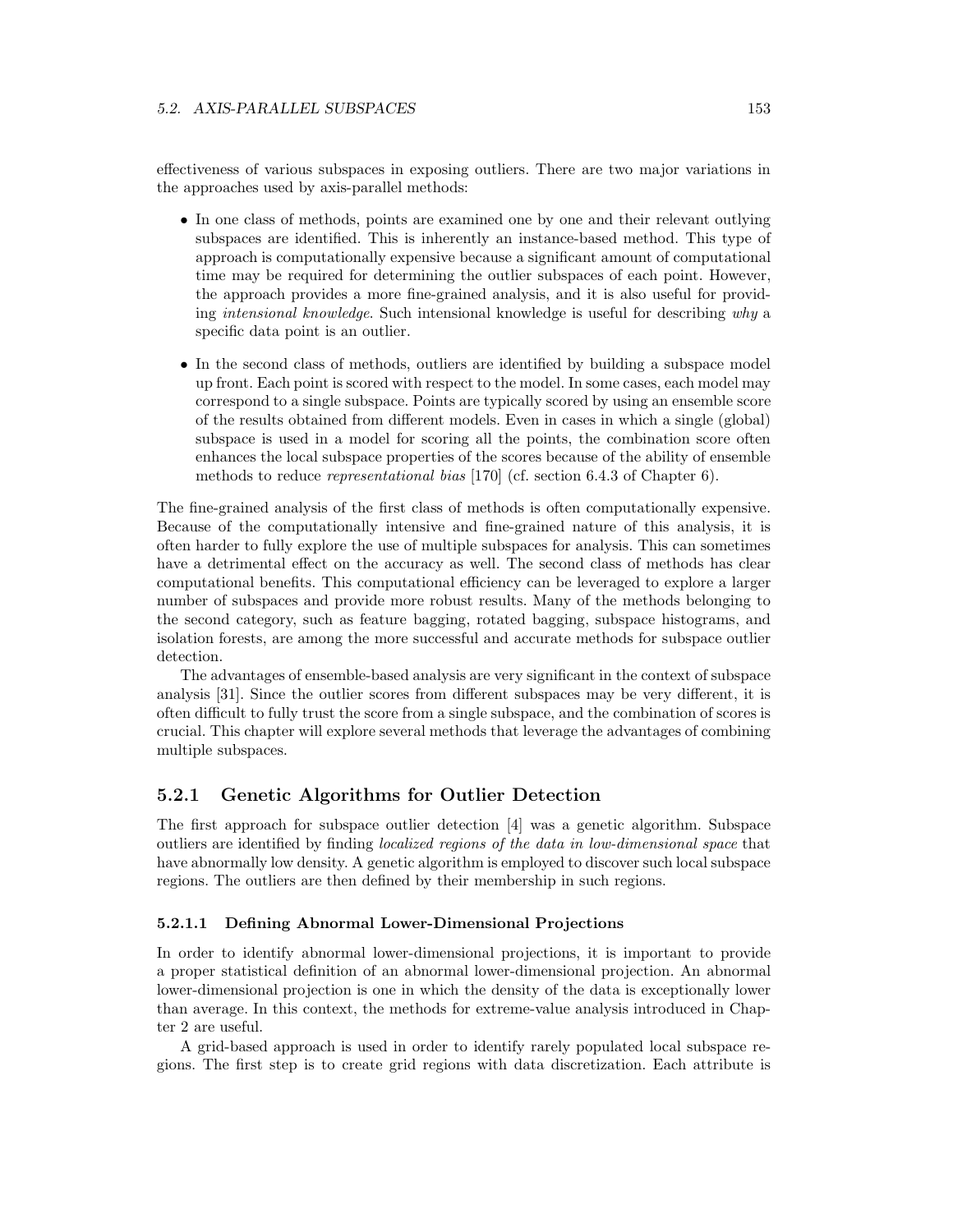divided into  $\phi$  ranges. These ranges are created on an equi-depth basis. Thus, each range contains a fraction  $f = 1/\phi$  of the records. The reason for using equi-depth ranges as opposed to equi-width ranges is that different localities of the data may have different densities. Therefore, such an approach partially adjusts for the local variations in data density during the initial phase. These ranges form the units of locality that are used in order to define sparse subspace regions.

Consider a  $k$ -dimensional cube that is created by selecting grid ranges from  $k$  different dimensions. If the attributes are statistically independent, the expected fraction of the records in that k-dimensional region is  $f^k$ . Of course, real-world data is usually far from statistically independent and therefore the actual distribution of points in a cube would differ significantly from this expected value. Many of the local regions may contain very few data points and most of them will be empty with increasing values of  $k$ . In cases where these abnormally sparse regions are non-empty, the data points inside them might be outliers.

It is assumed that the total number of points in the database is denoted by  $N$ . Under the aforementioned independence assumption, the presence or absence of any point in a k-dimensional cube is a Bernoulli random variable with probability  $f^k$ . Then, from the properties of Bernoulli random variables, we know that the expected fraction and standard deviation of the points in a k-dimensional cube is given by  $N \cdot f^k$  and  $\sqrt{N \cdot f^k \cdot (1 - f^k)}$ , respectively. Furthermore, if the number of data points  $N$  is large, the central limit theorem can be used to *approximate* the number of points in a cube by a normal distribution. Such an assumption can help in creating meaningful measures of abnormality (sparsity) of the cube. Let  $n(\mathcal{D})$  be the number of points in a k-dimensional cube  $\mathcal{D}$ . The sparsity coefficient  $S(\mathcal{D})$  of the data set  $\mathcal D$  can be computed as follows:

$$
S(\mathcal{D}) = \frac{n(D) - N \cdot f^k}{\sqrt{N \cdot f^k \cdot (1 - f^k)}}
$$
\n(5.1)

Only sparsity coefficients that are negative are indicative of local projected regions for which the density is lower than expectation. Since  $n(\mathcal{D})$  is assumed to fit a normal distribution, the normal distribution tables can be used to quantify the probabilistic level of significance of its deviation. Although the independence assumption is never really true, it provides a good practical *heuristic* for estimating the point-specific abnormality.

#### **5.2.1.2 Defining Genetic Operators for Subspace Search**

An exhaustive search of all the subspaces is impractical because of exponential computational complexity. Therefore, a selective search method, which prunes most of the subspaces, is required. The nature of this problem is such that there are no upward- or downward-closed properties<sup>1</sup> on the grid-based subspaces satisfying the sparsity condition. Such properties are often leveraged in other problems like frequent pattern mining [36]. However, unlike frequent pattern mining, in which one is looking for patterns with high frequency, the problem of finding sparsely-populated subsets of dimensions has the flavor of finding a needle in haystack. Furthermore, even though particular regions may be well populated on certain subsets of dimensions, it is possible for them to be very sparsely populated when such dimensions are combined. For example, in a given data set, there may be a large number of individuals clustered at the age of 20, and a modest number of individuals with high levels of severity of Alzheimer's disease. However, *very rare* individuals would satisfy

<sup>&</sup>lt;sup>1</sup>An upward-closed pattern is one in which all supersets of the pattern are also valid patterns. A downward-closed set of patterns is one in which all subsets of the pattern are also members of the set.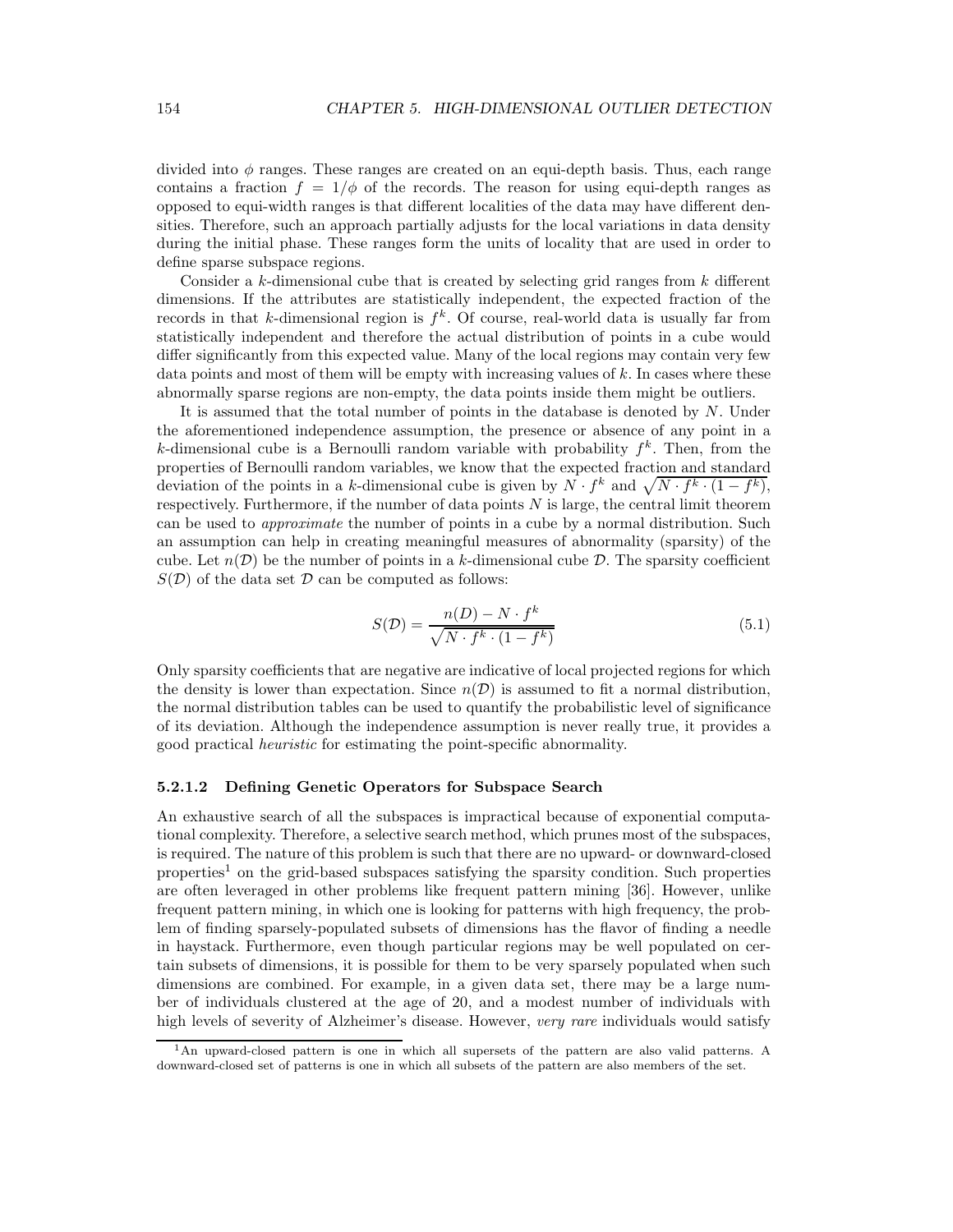both criteria, because the disease does not affect young individuals. From the perspective of outlier detection, a 20-year old with early-onset Alzheimer is a very interesting record. However, the interestingness of the pattern is not even hinted at by its lower-dimensional projections. Therefore, the best projections are often created by an unknown combination of dimensions, whose lower-dimensional projections may contain very few hints for guiding subspace exploration. One solution is to change the measure in order to force better closure or pruning properties; however, forcing the choice of the measure to be driven by algorithmic considerations is often a recipe for poor results. In general, it is not possible to predict the effect of combining two sets of dimensions on the outlier scores. Therefore, a natural option is to develop search methods that can identify such hidden combinations of dimensions. An important observation is that one can view the problem of finding sparse subspaces as an optimization problem of minimizing the count of the number of points in the identified subspaces. However, since the number of subspaces increases exponentially with data dimensionality, the work in [4] uses genetic algorithms, which are also referred to as evolutionary search methods. Such optimization methods are particularly useful in unstructured settings where there are few hard rules to guide the search process.

Genetic algorithms, also known as evolutionary algorithms [273], are methods that imitate the process of organic evolution in order to solve poorly structured optimization problems. In evolutionary methods, every solution to an optimization problem can be represented as an individual in an evolutionary system. The measure of fitness of this "individual" is equal to the objective function value of the corresponding solution. As in biological evolution, an individual has to compete with other individuals that are alternative solutions to the optimization problem. Therefore, one always works with a multitude (i.e., *population*) of solutions at any given time, rather than a single solution. Furthermore, new solutions can be created by recombination of the properties of older solutions, which is the analog of the process of biological reproduction. Therefore, appropriate operations are defined in order to imitate the recombination and mutation processes in order to complete the simulation. A mutation can be viewed as a way of exploring closely related solutions for possible improvement, much as one would do in a hill-climbing approach.

Clearly, in order to simulate this biological process, we need some type of concise representation of the solutions to the optimization problem. This representation enables a concrete algorithm for simulating the algorithmic processes of recombination and mutation. Each feasible solution is represented as a string, which can be viewed as the chromosome representation of the solution. The process of conversion of feasible solutions into strings is referred to as its *encoding*. The effectiveness of the evolutionary algorithm often depends crucially on the choice of encoding because it implicitly defines all the operations used for search-space exploration. The measure of fitness of a string is evaluated by the *fitness function*. This is equivalent to an evaluation of the objective function of the optimization problem. Therefore, a solution with a better objective function value can be viewed as the analog of a *fitter* individual in the biological setting. When evolutionary algorithms simulate the process of biological evolution, it generally leads to an improvement in the average objective function of all the solutions (population) at hand much as the biological evolution process improves fitness over time. Furthermore, because of the perpetual (selection) bias towards fitter individuals, diversity in the population of solutions is lost. This loss of diversity resembles the way in which convergence works in other types of iterative optimization algorithms. De Jong [163] defined convergence of a particular position in the string as the stage at which 95% of the population had the same value for that position. The population is said to have converged when all positions in the string representation have converged.

The evolutionary algorithm views subspace projections as possible solutions to the op-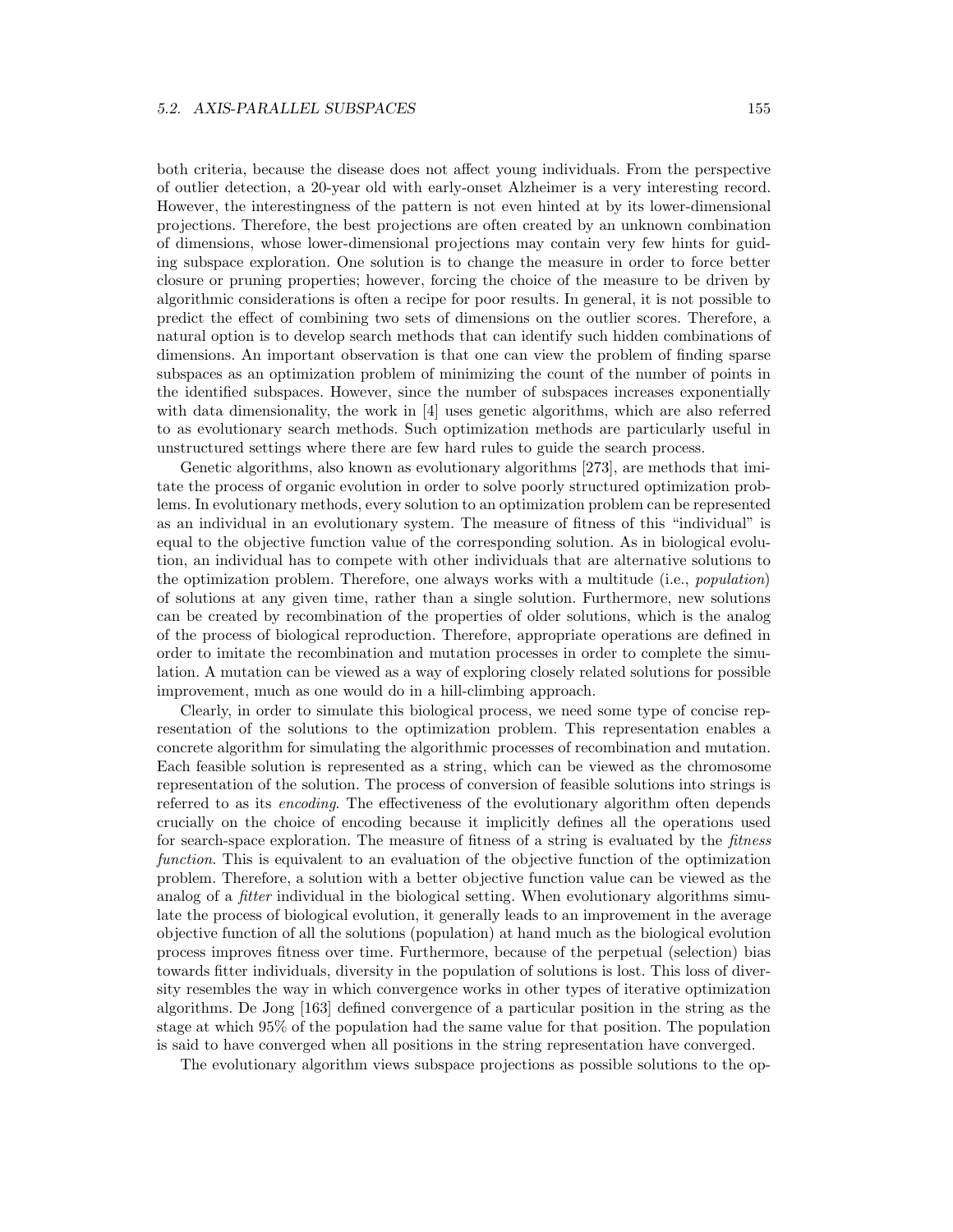timization problem. Such projections can be easily represented as strings. Since the data is discretized into a grid structure, we can assume that the identifiers of the various grid intervals in any dimension range from 1 to  $\phi$ . Consider a d-dimensional data point for which the grid intervals for the d different dimensions are denoted by  $(m_1,\ldots,m_d)$ . The value of each  $m_i$  can take on any of the value from 1 through  $\phi$ , or it can take on the value  $*$ , which indicates a "don't care" value. Thus, there are a total of  $\phi+1$  possible values of  $m_i$ . Consider a 4-dimensional data set with  $\phi = 10$ . Then, one possible example of a solution to the problem is given by the string \*3\*9. In this case, the ranges for the second and fourth dimension are identified, whereas the first and third are left as "don't cares." The evolutionary algorithm uses the dimensionality of the projection  $k$  as an input parameter. Therefore, for a d-dimensional data set, the string of length d will contain k specified positions and  $(d - k)$ "don't care" positions. This represents the string encoding of the k-dimensional subspace. The fitness for the corresponding solution may be computed using the sparsity coefficient discussed earlier. The evolutionary search technique starts with a population of  $p$  random solutions and iteratively uses the processes of selection, crossover, and mutation in order to perform a combination of hill climbing, solution recombination and random search over the space of possible projections. The process is continued until the population converges to a global optimum according to the *De Jong convergence criterion* [163]. At each stage of the algorithm, the  $m$  best projection solutions (most negative sparsity coefficients) are tracked in running fashion. At the end of the algorithm, these solutions are reported as the best projections in the data. The following operators are defined for selection, crossover, and mutation:

- **Selection:** The copies of a solution are replicated by ordering them by rank and biasing them in the population in the favor of higher ranked solutions. This is referred to as *rank selection*.
- **Crossover:** The crossover technique is key to the success of the algorithm, since it implicitly defines the subspace exploration process. One solution is to use a uniform two-point crossover in order to create the recombinant children strings. The twopoint crossover mechanism works by determining a point in the string at random called the crossover point, and exchanging the segments to the right of this point. However, such a blind recombination process may create poor solutions too often. Therefore, an optimized crossover mechanism is defined. In this case, it is guaranteed that both children solutions correspond to a k-dimensional projection as the parents, and the children typically have high fitness values. This is achieved by examining a subset of the different possibilities for recombination and selecting the best among them. The basic idea is to select k dimensions greedily from the space of  $(at \text{ most})$  $2 \cdot k$  distinct dimensions included in the two parents. A detailed description of this optimized crossover process is provided in [4].
- **Mutation:** In this case, random positions in the string are flipped with a predefined mutation probability. Care must be taken to ensure that the dimensionality of the projection does not change after the flipping process.

At termination, the algorithm is followed by a postprocessing phase. In the postprocessing phase, all data points containing the abnormal projections are reported by the algorithm as the outliers. The approach also provides the relevant projections which provide the *causality* for the outlier behavior of a data point. Thus, this approach has a high degree of interpretability.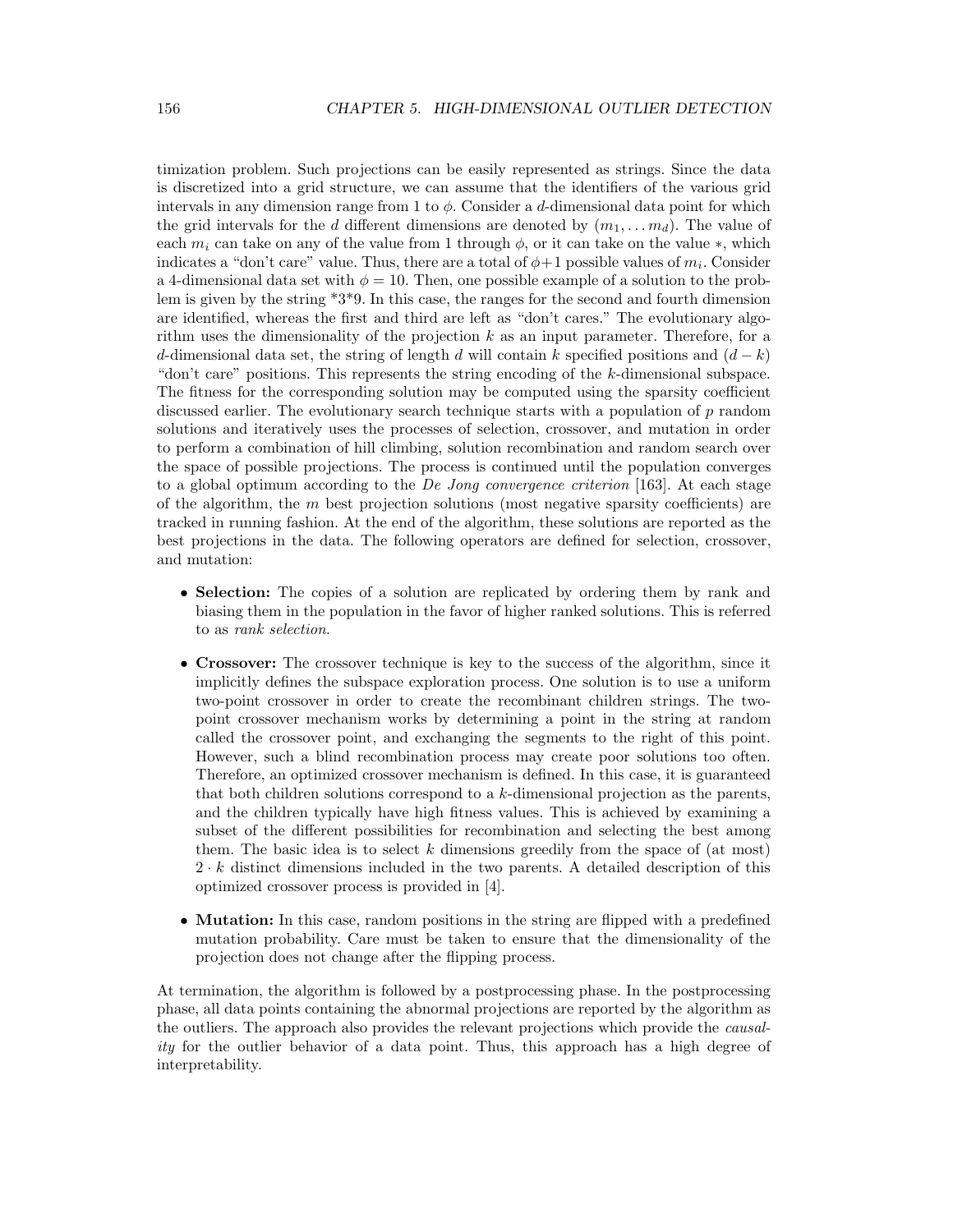#### **5.2.2 Finding Distance-Based Outlying Subspaces**

After the initial proposal of the basic subspace outlier detection framework [4], one of the earliest methods along this line was the *HOS-Miner* approach. Several different aspects of the broader ideas associated with *HOS-Miner* are discussed in [605, 606, 607]. A first discussion of the *HOS-Miner* approach was presented in [605]. According to this work, the definition of the outlying subspace for a given data point  $\overline{X}$  is as follows:

**Definition 5.2.1** For a given data point  $\overline{X}$ , determine the set of subspaces such that the *sum of its* k*-nearest neighbor distances in that subspace is at least* δ*.*

This approach does not normalize the distances with the number of dimensions. Therefore, a subspace becomes more likely to be outlying with increasing dimensionality. This definition also exhibits closure properties in which any subspace of a non-outlying subspace is also not outlying. Similarly, every superset of an outlying subspace is also outlying. Clearly, only *minimal* subspaces that are outliers are interesting. The method in [605] uses these closure properties to prune irrelevant or uninteresting subspaces. Although the aforementioned definition has desirable closure properties, the use of a fixed threshold  $\delta$  across subspaces of different dimensionalities seems unreasonable. Selecting a definition based on algorithmic convenience can often cause poor results. As illustrated by the earlier example of the young Alzheimer patient, true outliers are often hidden in subspaces of the data, which cannot be inferred from their lower- or higher-dimensional projections.

An X-Tree is used in order to perform the indexing for performing the k-nearest neighbor queries in different subspaces efficiently. In order to further improve the efficiency of the learning process, the work in [605] uses a random sample of the data in order to learn about the subspaces before starting the subspace exploration process. This is achieved by estimating a quantity called the *Total Savings Factor (TSF)* of the outlying subspaces. These are used to regulate the search process for specific query points and prune the different subspaces in an ordered way. Furthermore, the TSF values of different subspaces are dynamically updated as the search proceeds. It has been shown in [605] that such an approach can be used in order to determine the outlying subspaces of specific data points efficiently. Numerous methods for using different kinds of pruning properties and genetic algorithms for finding outlying subspaces are presented in [606, 607].

#### **5.2.3 Feature Bagging: A Subspace Sampling Perspective**

The simplest method for combining outliers from multiple subspaces is the use of *feature bagging* [344], which is an ensemble method. Each base component of the ensemble uses the following steps:

- Randomly select an integer r from  $|d/2|$  to  $(d-1)$ .
- Randomly select r features (without replacement) from the underlying data set in iteration t in order to create an r-dimensional data set  $D_t$  in the tth iteration.
- Apply the outlier detection algorithm  $O_t$  on the data set  $D_t$  in order to compute the score of each data point.

In principle, one could use a different outlier detection algorithm in each iteration, provided that the scores are normalized to Z-values after the process. The normalization is also necessary to account for the fact that different subspace samples contain a different number of features. However, the work in [344] uses the LOF algorithm for all the iterations. Since the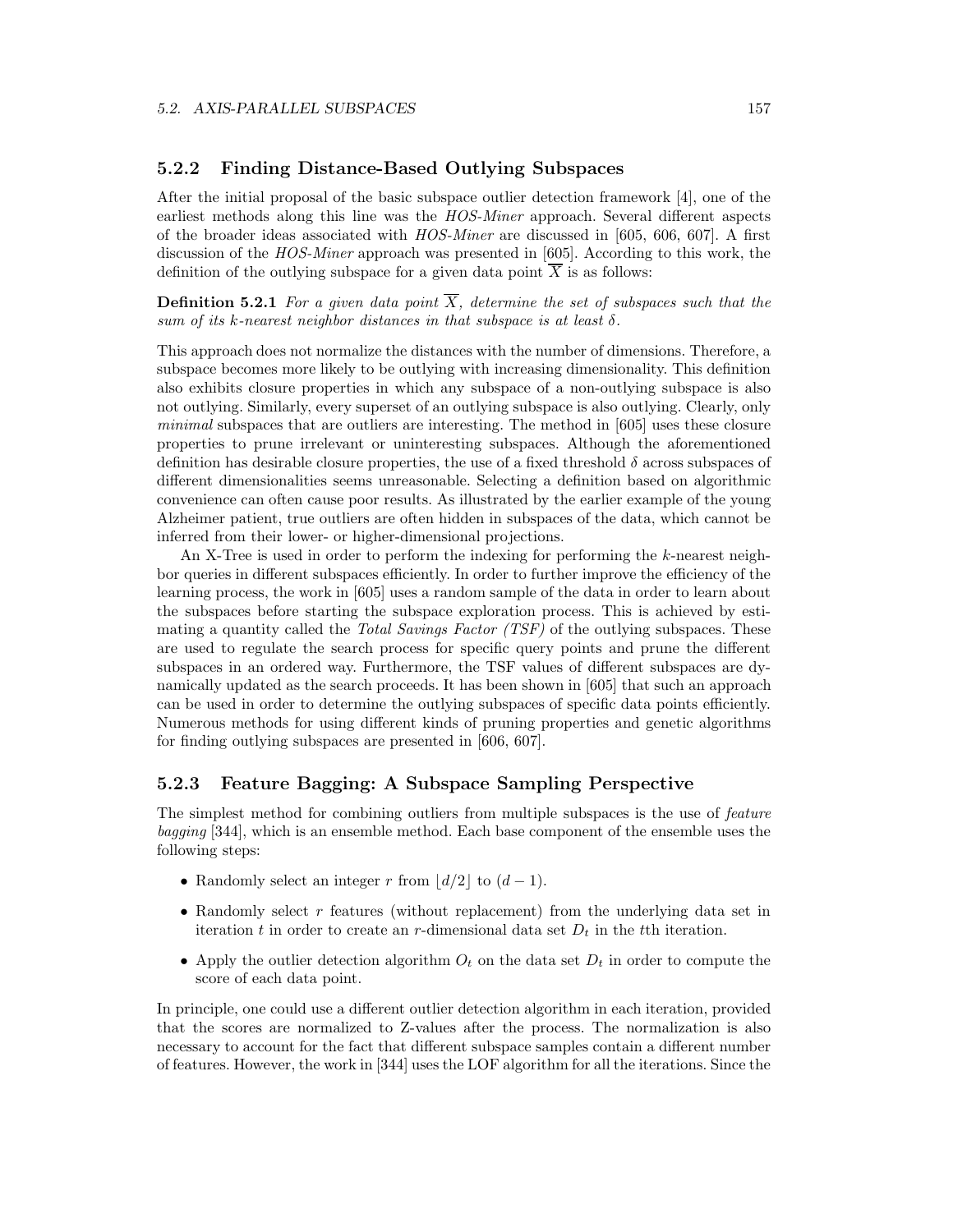LOF algorithm returns inherently normalized scores, such a normalization is not necessary. At the end of the process, the outlier scores from the different algorithms are combined in one of two possible ways:

- *Breadth-first approach:* In this approach, the ranking of the algorithms is used for combination purposes. The top-ranked outliers over all the different executions are ranked first, followed by the second-ranked outliers (with repetitions removed), and so on. Minor variations could exist because of tie-breaking between the outliers within a particular rank.
- *Cumulative-sum approach:* The outlier scores over the different algorithm executions are summed up. The top ranked outliers are reported on this basis. One can also view this process as equivalent to the averaging combination function in an ensemble method (cf. Chapter 6).

It was experimentally shown in [344] that such methods are able to ameliorate the effects of irrelevant attributes. In such cases, full-dimensional algorithms are unable to distinguish the true outliers from the normal data, because of the additional noise.

At first sight, it would seem that random subspace sampling [344] does not attempt to optimize the discovery of relevant subspaces at all. Nevertheless, it does have the paradoxical merit that it is relatively efficient to sample subspaces, and therefore a large number of subspaces can be sampled in order to improve robustness. Even though each detector selects a global subspace, the *ensemble-based combined score* of a given point is able to implicitly benefit from the locally-optimized subspaces. This is because different points may obtain favorable scores in different subspace samples, and the ensemble combination is often able to identify all the points that are favored in a sufficient number of the subspaces. This phenomenon can also be formally explained in terms of the notion of how ensemble methods reduce representational bias [170] (cf. section 6.4.3.1 of Chapter 6). In other words, ensemble methods provide an implicit route for converting global subspace exploration into local subspace selection and are therefore inherently more powerful than their individual components. An ensemble-centric perspective on feature bagging is provided in section 6.4.3.1.

The robustness resulting from multiple subspace sampling is clearly a very desirable quality, as long as the combination function at the end recognizes the differential behavior of different subspace samples for a given data point. In a sense, this approach implicitly recognizes the difficulty of detecting relevant and rare subspaces, and therefore samples as many subspaces as possible in order to reveal the rare behavior. From a conceptual perspective, this approach is similar to that of harnessing the power of many weak learners to create a single strong learner in classification problems. The approach has been shown to show consistent performance improvement over full-dimensional methods for many real data sets in [344]. This approach may also be referred to as the *feature bagging method* or *random subspace ensemble method*. Even though the original work [344] uses LOF as the base detector, the average k-nearest neighbor detector has also been shown to work [32].

#### **5.2.4 Projected Clustering Ensembles**

Projected clustering methods define clusters as sets of points together with sets of dimensions in which these points cluster well. As discussed in Chapter 4, clustering and outlier detection are complementary problems. Therefore, it is natural to investigate whether projected or subspace clustering methods can also be used for outlier detection. Although the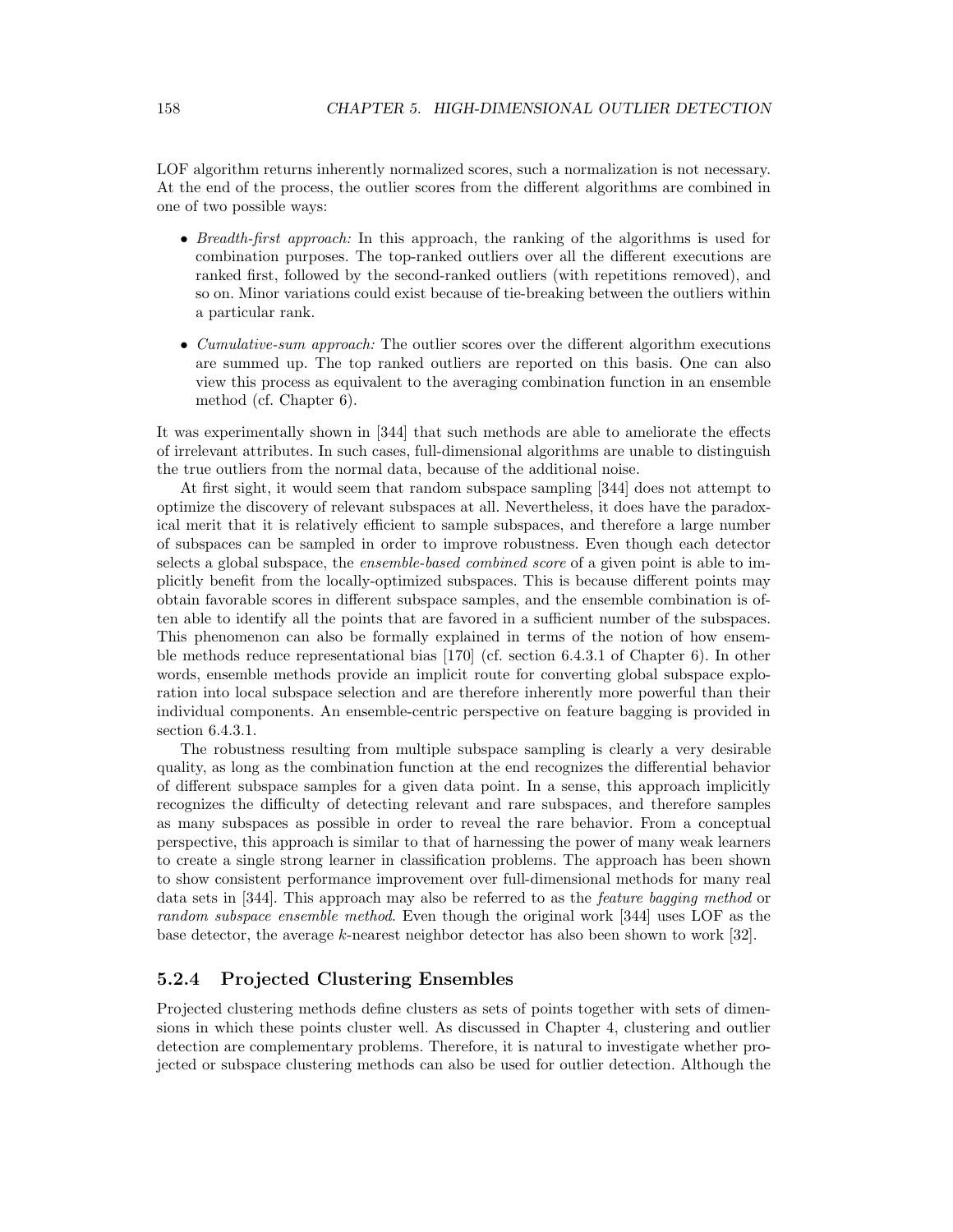relevant subspaces for clusters are not always relevant for outlier detection, there is still a weak relationship between the two. By using ensembles, it is possible to strengthen the types of outliers discovered using this approach.

As shown in the *OutRank* work [406], one can use ensembles of projected clustering algorithms [5] for subspace outlier detection. In this light, it has been emphasized in [406] that the use of *multiple* projected clusterings is essential because the use of a single projected clustering algorithm provides very poor results. The basic idea in *OutRank* is to use the following procedure repeatedly:

- Use a randomized projected clustering method like PROCLUS [5] on the data set to create a set of projected clusters.
- Quantify the outlier score of each point based on its similarity to the cluster to which it belongs. Examples of relevant scores include the size, dimensionality, (projected) distance to cluster centroid, or a combination of these factors. The proper choice of measure is sensitive to the specific clustering algorithm that is used.

This process is applied repeatedly, and the scores are averaged in order to yield the final result. The use of a sufficiently randomized clustering method in the first step is crucial for obtaining good results with this ensemble-centric approach.

There are several variations one might use for the scoring step. For a distance-based algorithm like PROCLUS, it makes sense to use the same distance measure to quantify the outlier score as was used for clustering. For example, one can use the Manhattan segmental distance of a data point from its nearest cluster centroid in the case of PROCLUS. The Manhattan segmental distance is estimated by first computing the Manhattan distance of the point to the centroid of the cluster in its relevant subspace and then dividing by the number of dimensions in that subspace. However, this measure ignores the number of points and dimensionality of the clusters; furthermore, it is not applicable for pattern-based methods with overlapping clusters. A natural approach is the *individual weighting* measure. For a point, the fraction of the number of points in its cluster to maximum cluster size is computed, and the fraction of the number of dimensions in its cluster subspace to the maximum cluster-subspace dimensionality is also computed. A simple outlier score is to add these two fractions over all clusters in which the point occurs and then divide by the total number of clusters in the data. A point that is included in many large and highdimensional subspace clusters is unlikely to be an outlier. Therefore, points with smaller scores are deemed as outliers. A similar method for binary and categorical data is discussed in section 8.5.1 of Chapter 8. Two other measures, referred to as cluster coverage and subspace similarity, are proposed in [406]. The work in [406] experimented with a number of different clustering algorithms and found that using multiple randomized runs of PROCLUS yields the best results. This variation is referred to as *Multiple-Proclus*. The cluster coverage and subspace similarity measures were used to achieve these results, although reasonable results were also achieved with the individual weighting measure.

The key point to understand about such clustering-based methods is that the type of outlier discovered is sensitive to the underlying clustering, although an ensemble-centric approach is essential for success. Therefore, a locality-sensitive clustering ensemble will make the outliers locality-sensitive; a subspace-sensitive clustering ensemble will make the outliers subspace-sensitive, and a correlation-sensitive clustering ensemble will make the outliers correlation-sensitive.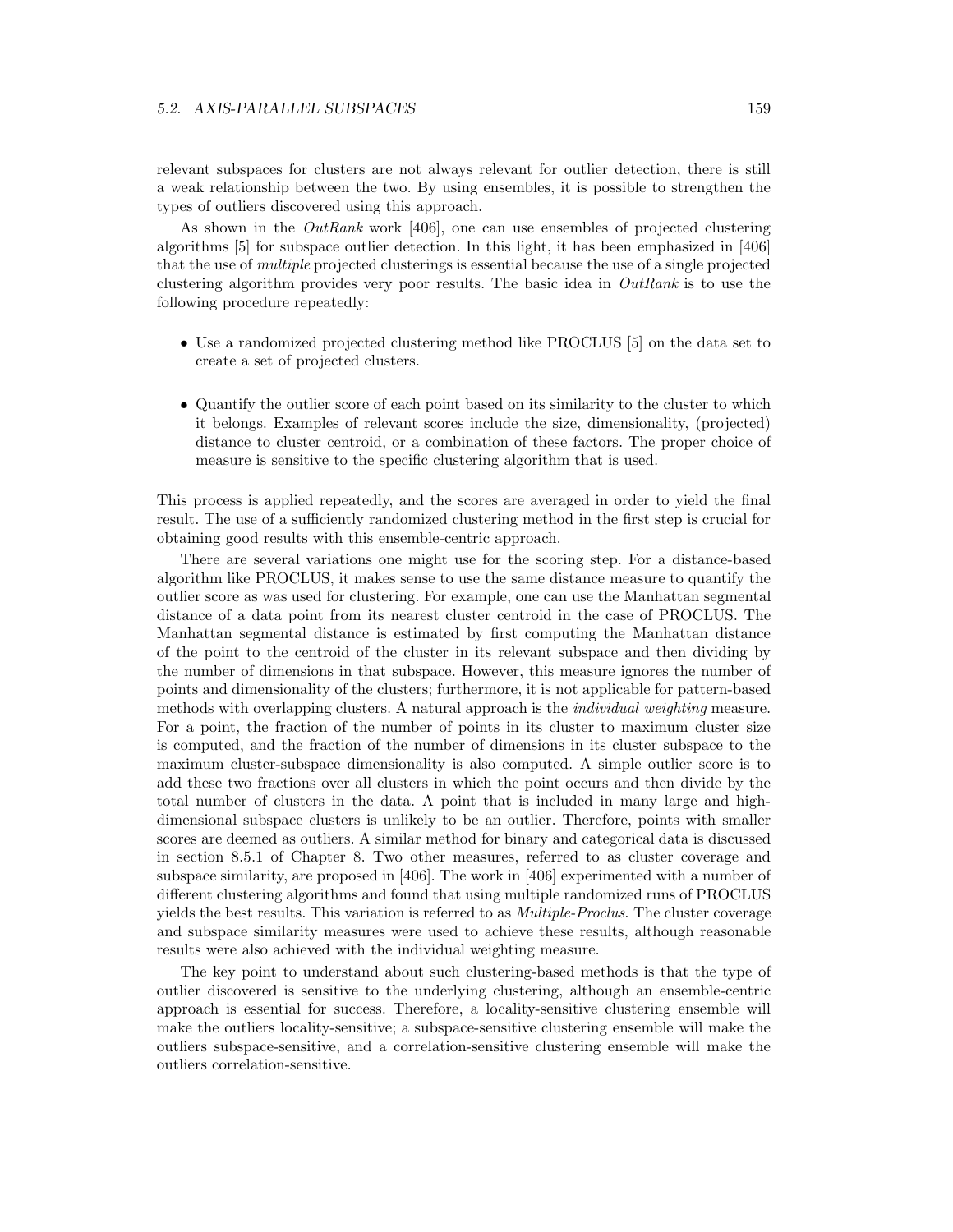#### **5.2.5 Subspace Histograms in Linear Time**

A linear-time implementation of subspace histograms with hashing is provided in [476] and is referred to as *RS-Hash*. The basic idea is to repeatedly construct grid-based histograms on data samples of size s and combine the scores in an ensemble-centric approach. Each histogram is constructed on a randomly chosen subspace of the data. The dimensionality of the subspace and size of the grid region is specific to its ensemble component. In the testing phase of the ensemble component, all N points in the data are scored based on the logarithm of the number of points (from the training sample) in its grid region. The approach is repeated with multiple samples of size s. The point-specific scores are averaged over different ensemble components to create a final result, which is highly robust. The variation in the dimensionality and size of the grid regions is controlled with am integer dimensionality parameter r and a fractional grid-size parameter  $f \in (0,1)$ , which vary randomly over different ensemble components. We will describe the process of random selection of these parameters later. For now, we assume (for simplicity) that the values of these parameters are fixed.

The sample S of size  $s \ll N$  may be viewed as the training data of a single ensemble component, and each of the N points is scored in this component by constructing a subspace histogram on this training sample. First, a set V of r dimensions is randomly sampled from the  $d$  dimensions, and all the scoring is done on histograms built in this  $r$ -dimensional subspace. The minimum value  $min_j$  and the maximum value  $max_j$  of the jth dimension are determined from this sample. Let  $x_{ij}$  denote the jth dimension of the *i*th point. All  $s \cdot r$ values  $x_{ij}$  in the training sample, such that  $j \in V$ , are normalized as follows:

$$
x'_{ij} \Leftarrow \frac{x_{ij} - \min_j}{\max_j - \min_j} \tag{5.2}
$$

One can even use  $x'_{ij} \Leftarrow x_{ij}/(max_j - min_j)$  for implementation simplicity. At the time of normalization, we also create the following r-dimensional *discretized* representation of the training points, where for each of the  $r$  dimensions in  $V$ , we use a grid-size of width  $f \in (0,1)$ . Furthermore, to induce diversity across ensemble components, the placement of the grid partitioning points is varied across ensemble components. In a given ensemble component, a grid partitioning point is not placed at 0, but at a value of  $-\alpha_j$  for dimension j. This can be achieved by setting the discretized identifier of point  $i$  and dimension j to  $\lfloor (x_{ij}^{\prime} + \alpha_j)/f \rfloor$ . The value of  $\alpha_j$  is fixed within an ensemble component up front at a value randomly chosen from  $(0, f)$ . This r-dimensional discretized representation provides the identity of the r-dimensional bounding box of that point. A hash table maintains a count of each of the bounding boxes encountered in the training sample. For each of the s training points, the count of its bounding box is incremented by hashing this r-dimensional discrete representation, which requires constant time. In the testing phase, the discretized representation of each of the N points is again constructed using the aforementioned process, and its count is retrieved from the hash table constructed on the training sample. Let  $n_i \leq s$ denote this count of the *i*th point. For points included in the training sample  $S$ , the outlier score of the *i*th point is  $log_2(n_i)$ , whereas for points not included in the training sample S, the score is  $\log_2(n_i + 1)$ . This process is repeated over multiple ensemble components (typically 100), and the average score of each point is returned. Low scores represent outliers.

It is noteworthy that the values of  $min_j$  and  $max_j$  used in the testing phase of an ensemble component are the same as those estimated from the training sample. Thus, the training phase requires only  $O(s)$  time, and the value of s is typically a small constant such as 1000. The testing phase of each ensemble component requires  $O(N)$  time, and the overall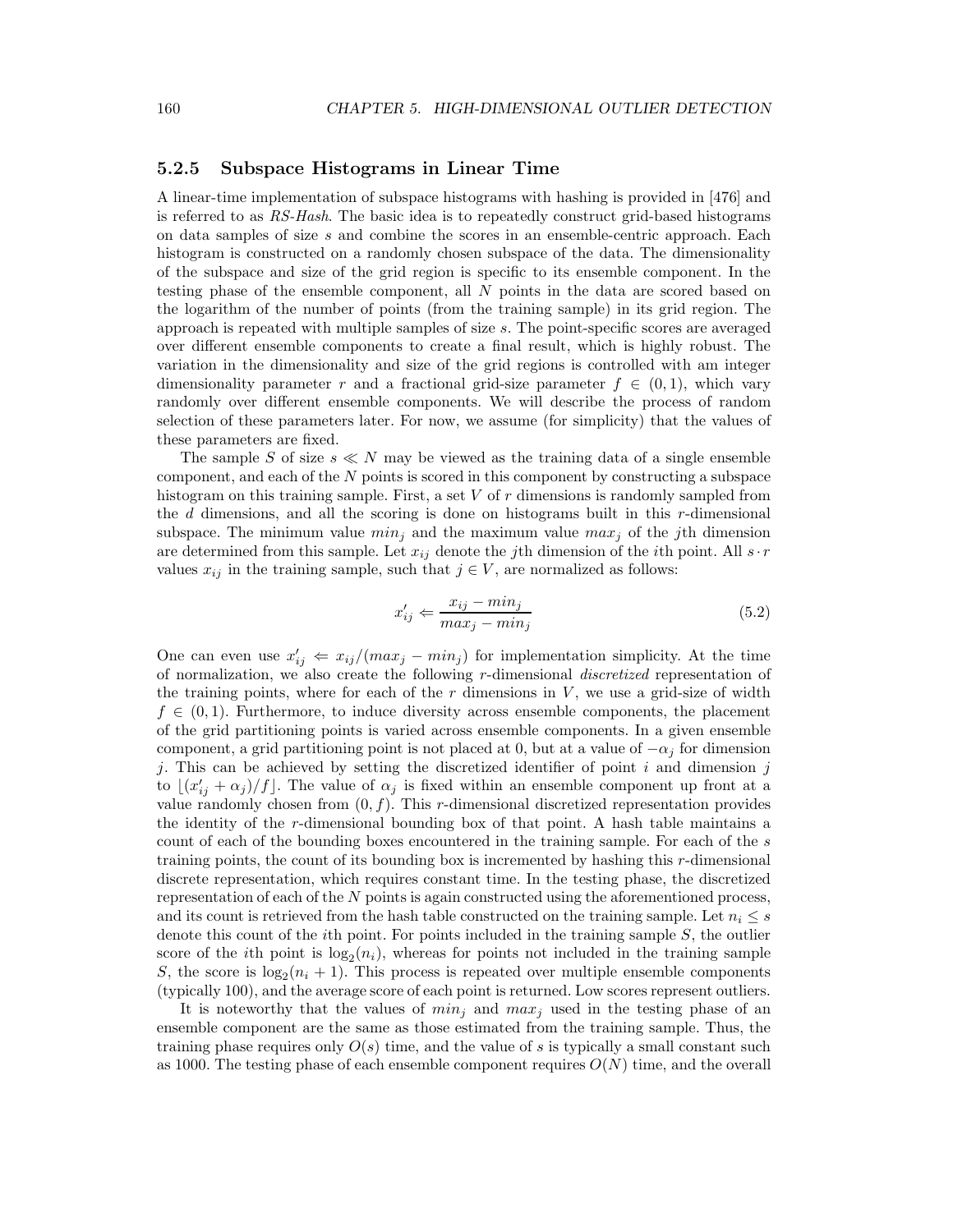algorithm requires  $O(N + s)$  time. The constant factors also tend to be very small and the approach is extremely fast.

We now describe the process of randomly selecting f, r, and  $\alpha_i$  up front in each ensemble component. The value of f is selected uniformly at random from  $(1/\sqrt{s}, 1 - 1/\sqrt{s})$ . Subsequently, the value of r is set uniformly at random to an integer between  $1 + 0.5$ .  $\lbrack \log_{\max\{2,1/f\}}(s)\rbrack$  and  $\log_{\max\{2,1/f\}}(s)$ . The value of each  $\alpha_j$  is selected uniformly at random from  $(0, f)$ . This variation of grid size (with f), dimensionality (with r), and placement of grid regions (with  $\alpha_j$ ) provides additional diversity, which is helpful to the overall ensemble result. The work in [476] has also shown how the approach may be extended to data streams. This variant is referred to as *RS-Stream*. The streaming variant requires greater sophistication in the hash-table design and maintenance, although the overall approach is quite similar.

#### **5.2.6 Isolation Forests**

The work in [367] proposes a model called *isolation forests*, which shares some intuitive similarity with another ensemble technique known as *random forests*. Random forests are among the most successful models used in classification and are known to outperform the majority of classifiers in a variety of problem domains [195]. However, the unsupervised way in which an isolation forest is constructed is quite different, especially in terms of how a data point is scored. As discussed in section 5.2.6.3, the isolation forest is also a special case of the *extremely randomized clustering forest (ERC-Forest)* for clustering [401].

An isolation forest is an ensemble combination of a set of *isolation trees*. In an isolation tree, the data is recursively partitioned with axis-parallel cuts at randomly chosen partition points in randomly selected attributes, so as to isolate the instances into nodes with fewer and fewer instances until the points are isolated into singleton nodes containing one instance. In such cases, the tree branches containing outliers are noticeably less deep, because these data points are located in sparse regions. Therefore, the distance of the leaf to the root is used as the outlier score. The final combination step is performed by averaging the path lengths of the data points in the different trees of the isolation forest.

Isolation forests are intimately related to subspace outlier detection. The different branches correspond to different local subspace regions of the data, depending on how the attributes are selected for splitting purposes. The smaller paths correspond to lower dimensionality<sup>2</sup> of the subspaces in which the outliers have been isolated. The less the dimensionality that is required to isolate a point, the stronger the outlier that point is likely to be. In other words, isolation forests work under the implicit assumption that it is more likely to be able to isolate outliers in subspaces of lower dimensionality created by random splits. For instance, in our earlier example on Alzheimer's patients, a *short* sequence of splits such as  $Age \leq 30, Alzheimer = 1$  is likely to isolate a rare individual with early-onset Alzheimer's disease.

The training phase of an isolation forest constructs multiple isolation trees, which are unsupervised equivalents of decision trees. Each tree is binary, and has at most  $N$  leaf nodes for a data set containing  $N$  points. This is because each leaf node contains exactly one data point by default, but early termination is possible by parameterizing the approach with

<sup>2</sup>Although it is possible to repeatedly cut along the same dimension, this becomes less likely in higherdimensional data sets. In general, the path length is highly correlated with the dimensionality of the subspace used for isolation. For a data set containing  $2^8 = 256$  points (which is the recommended subsample size), the average depth of the tree will be 8, but an outlier might often be isolated in less than three or four splits (dimensions).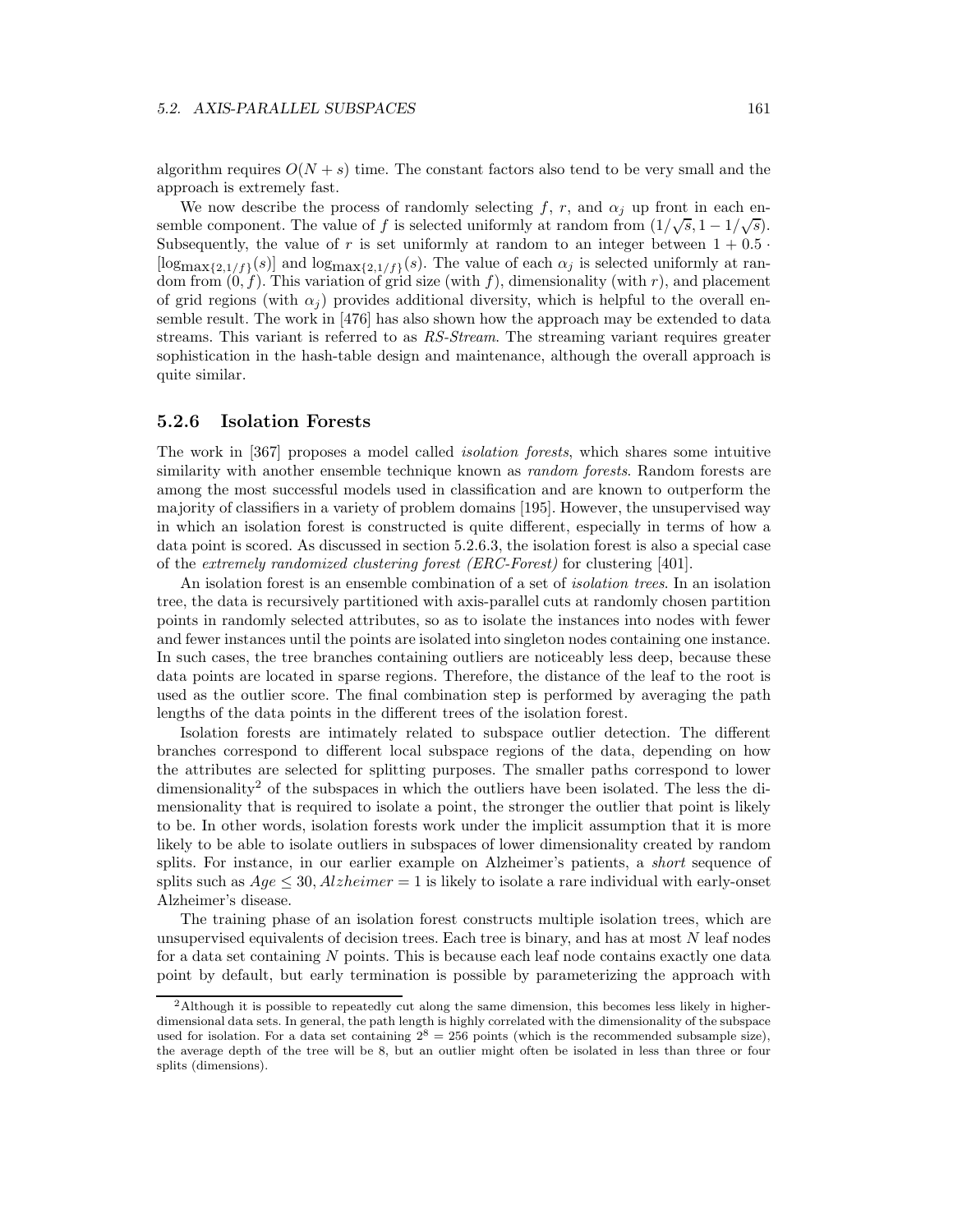a height parameter. In order to construct the isolation tree from a data set containing N points, the approach creates a root node containing all the points. This is the initial state of the isolation tree  $\mathcal T$ . A candidate list  $\mathcal C$  (for further splitting) of nodes is initialized as a singleton list containing the root node. Then, the following steps are repeated to create the isolation tree  $\mathcal T$  until the candidate list  $\mathcal C$  is empty:

- 1. Select a node R from  $\mathcal C$  randomly and remove from  $\mathcal C$ .
- 2. Select a random attribute i and split the data in  $R$  into two sets  $R_1$  and  $R_2$  at a random value a chosen along that attribute. Therefore, all data points in  $R_1$  satisfy  $x_i \le a$  and all data points in  $R_2$  satisfy  $x_i > a$ . The random value a is chosen uniformly at random between the minimum and maximum values of the ith attribute among data points in node R. The nodes  $R_1$  and  $R_2$  are children of R in T.
- 3. **(Step performed for each**  $i \in \{1, 2\}$ ): If  $R_i$  contains more than one point then add it to  $\mathcal{C}$ . Otherwise, designate the node as an isolation-tree leaf.

This process will result in the creation of a binary tree that is typically not balanced. Outlier nodes will tend to be isolated more quickly than non-outlier nodes. For example, a point that is located very far away from the remaining data along all dimensions would likely be separated as an isolated leaf in the very first iteration. Therefore, the length of the path from the root to the leaf is used as the outlier score. Note that the path from the root to the leaf defines a subspace of varying dimensionality. Outliers can typically be isolated in much lower-dimensional subspaces than normal points. Therefore, the number of edges from the root to a node is equal to its outlier score. Smaller scores correspond to outliers. This inherently randomized approach is repeated multiple times and the scores are averaged to create the final result. The ensemble-like approach is particularly effective and it often provides results of high quality. The basic version of the isolation tree, when grown to full height, is *parameter-free*. This characteristic is always a significant advantage in unsupervised problems like outlier detection. The *average-case* computational complexity of the approach is  $\theta(N\log(N))$ , and the space complexity is  $O(N)$  for each isolation tree.

One can always improve computational efficiency and often improve accuracy with subsampling. The subsampling approach induces further diversity, and gains some of the advantages inherent in outlier ensembles [31]. In this case, the isolation tree is constructed using a subsample in the *training phase*, although all points are scored against the subsample in the *testing phase*. The training phase returns the tree structure together with the split conditions (such as  $x_i \le a$  and  $x_i > a$ ) at each node. Out-of-sample points are scored in the testing phase by using the split conditions computed during the training phase. Much like the testing phase of a decision tree, the appropriate leaf node for an out-of-sample point is identified by traversing the appropriate path from the root to the leaf with the use of the split conditions, which are simple univariate inequalities.

The use of a subsample results in better computational efficiency and better diversity. It is stated in [367] that a subsample size of 256 works well in practice, although this value might vary somewhat with the data set at hand. Note that this results in *constant* computational and memory requirements for building the tree, irrespective of data set size. The testing phase requires average-case complexity of  $\theta(\log(N))$  for each data point if the entire data set is used. On the other hand, the testing phase requires constant time for *each point*, if subsamples of size 256 are used. Therefore, if subsampling is used with a constant number of samples and a constant number of trials, the running time is constant for the training phase,  $O(N)$  for the testing phase, and the space complexity is constant as well.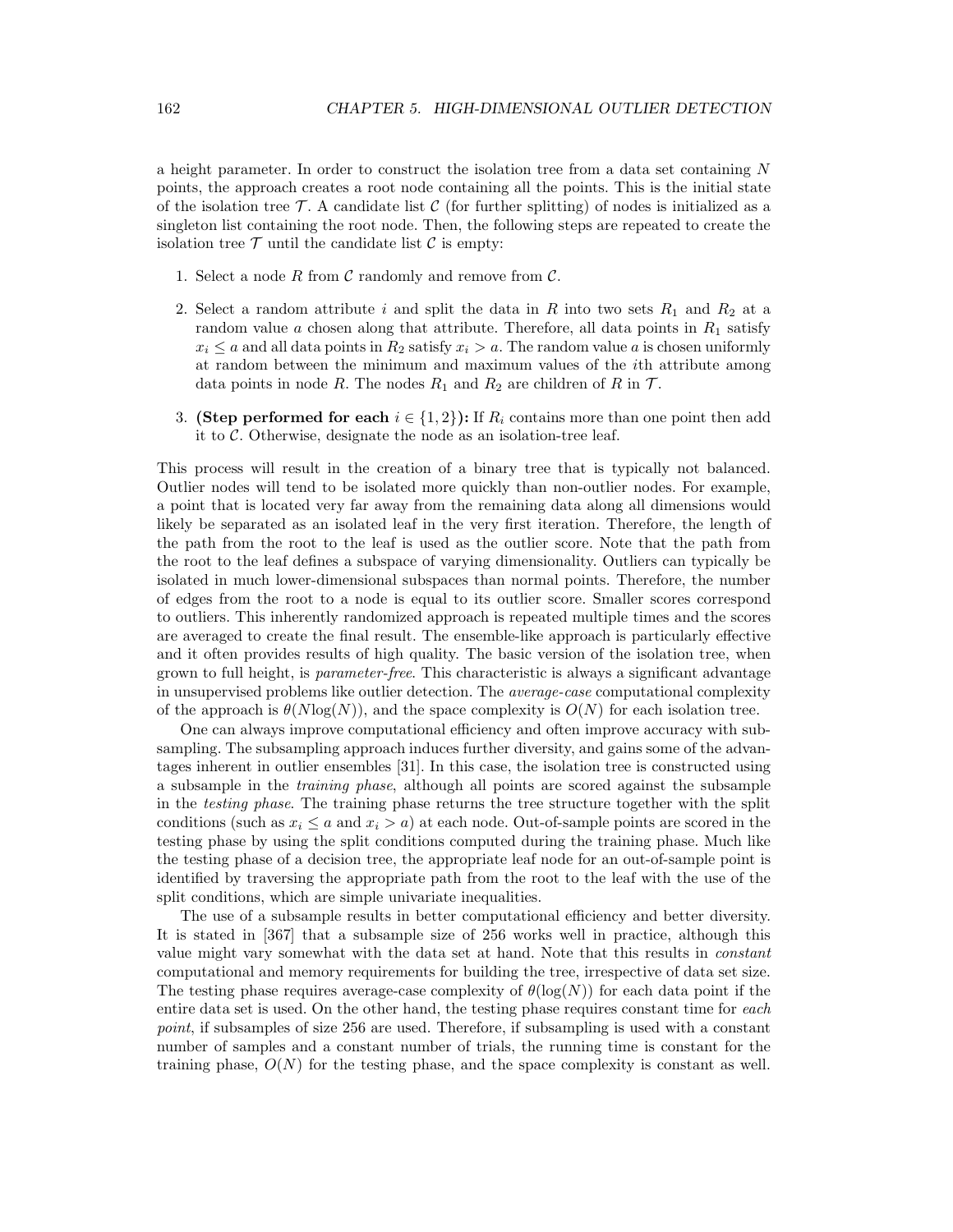The isolation forest is an efficient method, which is noteworthy considering the fact that most subspace methods are computationally intensive.

The final combination step is performed by averaging the path lengths of a data point in the different trees of the isolation forest. A detailed discussion of this approach from an ensemble-centric point of view is provided in section 6.4.5 of Chapter 6. Practical implementations of this approach are available on the Python library *scikit-learn* [630] and R library *SourceForge* [631].

#### **5.2.6.1 Further Enhancements for Subspace Selection**

The approach is enhanced by additional pre-selection of feature with a *Kurtosis measure*. The Kurtosis of a set of feature values  $x_1 \ldots x_N$  is computed by first standardizing them to  $z_1 \ldots z_N$  with zero mean and unit standard deviation:

$$
z_i = \frac{x_i - \mu}{\sigma} \tag{5.3}
$$

Here,  $\mu$  is the mean and  $\sigma$  is the standard deviation of  $x_1 \ldots x_N$ . Then, the Kurtosis is computed as follows:

$$
K(z_1 \dots z_N) = \frac{\sum_{i=1}^N z_i^4}{N} \tag{5.4}
$$

Features that are very non-uniform will show a high level of Kurtosis. Therefore, the Kurtosis computation can be viewed as a feature selection measure for anomaly detection. The work in [367] *preselects* a subset of attributes based on the ranking of their univariate Kurtosis values and then constructs the random forest after (globally) throwing away those features. Note that this results in global subspace selection; nevertheless the random split approach is still able to explore different local subspaces, albeit randomly (like feature bagging). A generalization of the Kurtosis measure, referred to as *multidimensional* Kurtosis, is discussed in section 1.3.1 of Chapter 1. This measure evaluates subsets of features jointly using Equation 5.4 on the Mahalanobis distances of points in that subspace rather than ranking features with univariate Kurtosis values. This measure is generally considered to be more effective than univariate Kurtosis but it is computationally expensive because it needs to be coupled with feature subset exploration in a structured way. Although the generalized Kurtosis measure has not been used in the isolation forest framework, it has the potential for application within settings in which computational complexity is not as much of a concern.

#### **5.2.6.2 Early Termination**

A further enhancement is that the tree is not grown to full height. The growth of a node is stopped as soon as a node contains either duplicate instances or it exceeds a certain threshold height. This threshold height is set to 10 in the experiments of [367]. In order to estimate the path length of points in such nodes, an additional credit needs to be assigned to account for the fact that the points in these nodes have not been materialized to full height. For a node containing r instances, its additional credit  $c(r)$  is defined as the expected path length in a binary search tree with  $r$  points [442]:

$$
c(r) = \ln(r - 1) - \frac{2(r - 1)}{r} + 0.5772
$$
\n(5.5)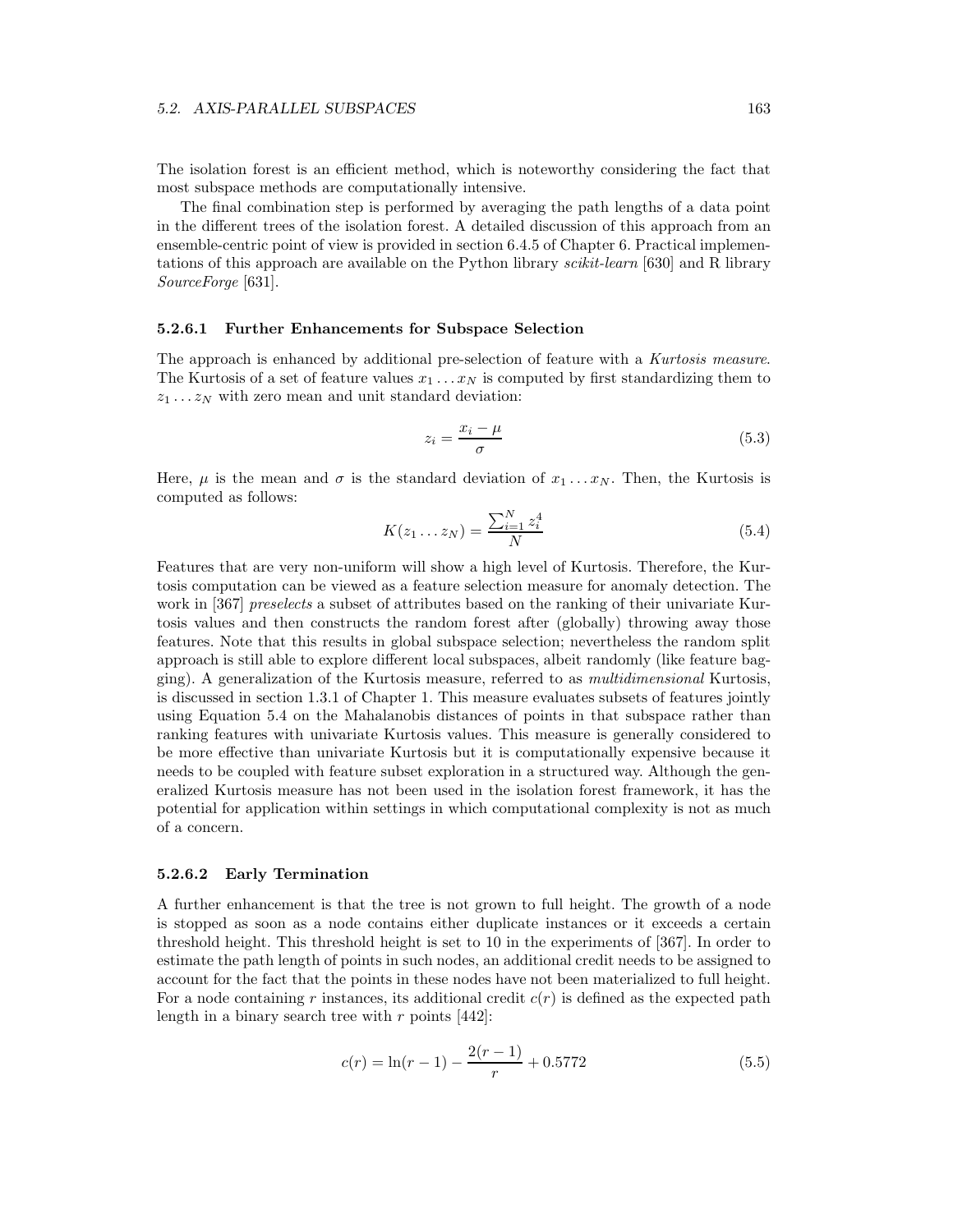Note that this credit is added to the path length of that node from the root to compute the final outlier score. Early termination is an efficiency-centric enhancement, and one can choose to grow the trees to full length if needed.

#### **5.2.6.3 Relationship to Clustering Ensembles and Histograms**

The isolation forest can be viewed as a type of clustering ensemble as discussed in section 5.2.4. The isolation tree creates hierarchical projected clusters from the data, in which clusters are defined by their bounding boxes. A bounding box of a cluster (node) is defined by the sequence of axis-parallel splits from the root to that node. However, compared to most projected clustering methods, the isolation tree is *extremely* randomized because of its focus on ensemble-centric performance. The isolation forest is a decision-tree-based approach to clustering. Interestingly, the basic isolation forest can be shown to be a variation of an earlier clustering ensemble method, referred to as *extremely randomized clustering forests (ERC-Forests)* [401]. The main difference is that the ERC-Forest uses multiple trials at each node to enable a small amount of supervision with class labels; however, by setting the number of trials to 1 and growing the tree to full length, one can obtain an unsupervised isolation tree as a special case. Because of the *space*-partitioning (rather than *point*-partitioning) methodology used in ERC-Forests and isolation forests, these methods also share some intuitive similarities with histogram- and density-based methods. An isolation tree creates hierarchical and randomized grid regions, whose expected volume reduces by a factor of 2 with each split. The path length in an isolation tree is therefore a rough surrogate for the negative logarithm of the (fractional) volume of a maximal grid region containing a single data point. This is similar to the notion of log-likelihood density used in traditional histograms. Unlike traditional histograms, isolation forests are not parameterized by grid-width and are therefore more flexible in handling data distributions of varying density. Furthermore, the flexible shapes of the histograms in the latter naturally define local subspace regions.

The measures for scoring the outliers with projected clustering methods [406] also share some intuitive similarities with isolation forests. One of the measures in [406] uses the sum of the subspace dimensionality of the cluster and the number of points in the cluster as an outlier score. Note that the subspace dimensionality of a cluster is a rough proxy for the path length in the isolation tree. Similarly, some variations of the isolation tree, referred to as half-space trees [532], use fixed-height trees. In these cases, the number of points in the relevant node for a point is used to define its outlier score. This is similar to clustering-based outlier detection methods in which the number of points in the nearest cluster is often used as an important component of the outlier score.

#### **5.2.7 Selecting High-Contrast Subspaces**

The feature bagging method [344] discussed in section 5.2.3 randomly samples subspaces. If many dimensions are irrelevant, at least a few of them are likely to be included in each subspace sample. At the same time, information is lost because many dimensions are dropped. These effects are detrimental to the accuracy of the approach. Therefore, it is natural to ask whether it is possible to perform a pre-processing in which a smaller number of *high-contrast* subspaces are selected. This method is also referred to as *HiCS*, as it selects high-contrast subspaces.

In the work proposed in [308], the outliers are found only in these high-contrast subspaces, and the corresponding scores are combined. Thus, this approach decouples the sub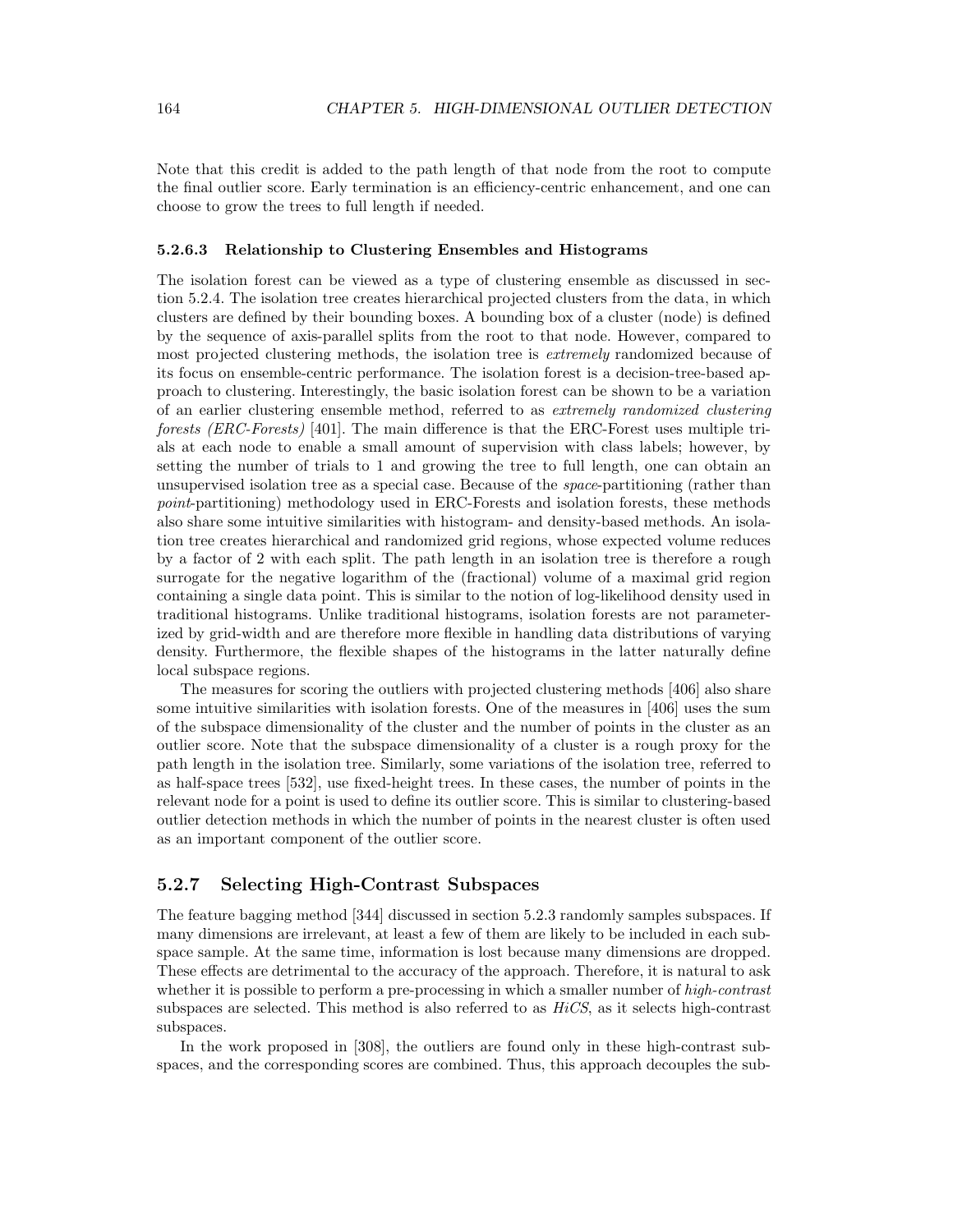space search as a generalized pre-processing approach from the outlier ranking of the individual data points. The approach discussed in [308] is quite interesting because of its preprocessing approach to finding relevant subspaces in order to reduce the irrelevant subspace exploration. Although the high-contrast subspaces are obtained using aggregation-based statistics, these statistics are only used as hints in order to identify multiple subspaces for greater robustness. The assumption here is that rare patterns are *statistically more likely* to occur in subspaces where there is significant non-uniformity and contrast. The final outlier score combines the results over different subspaces to ensure that at least a few relevant subspaces will be selected. The insight in the work of [308] is to combine *discriminative* subspace selection with the score aggregation of feature bagging in order to determine the relevant outlier scores. Therefore, the only difference from feature bagging is in how the subspaces are selected; the algorithms are otherwise identical. It has been shown in [308] that this approach performs better than the feature bagging method. Therefore, an overview of the *HiCS* method is as follows:

- 1. The first step is to select discriminative subspaces using an *Apriori*-like [37] exploration, which is described at the end of this section. These are *high-contrast subspaces*. Furthermore, the subspaces are also pruned to account for redundancy among them.
	- An important part of this exploration is to be able to *evaluate* the quality of the candidate subspaces during exploration. This is achieved by quantifying the contrast of a subspace.
- 2. Once the subspaces have been identified, an exactly similar approach to the feature bagging method is used. The LOF algorithm is executed after projecting the data into these subspaces and the scores are combined as discussed in section 5.2.3.

Our description below will therefore focus only on the first step of *Apriori*-like exploration and the corresponding quantification of the contrast. We will deviate from the natural order of presentation and first describe the contrast computation because it is germane to a proper understanding of the *Apriori*-like subspace exploration process.

Consider a subspace of dimensionality p, in which the dimensions are indexed as  $\{1 \dots p\}$ (without loss of generality). The conditional probability  $P(x_1|x_2...x_p)$  for an attribute value  $x_1$  is the same as its unconditional probability  $P(x_1)$  for the case of uncorrelated data. High-contrast subspaces are likely to violate this assumption because of non-uniformity in data distribution. In our earlier example of the young Alzheimer patients, this corresponds to the unexpected rarity of the *combination* of youth and the disease. In other words  $P(Alzheimer = 1)$  is likely to be very different from  $P(Alzheimer = 1|Age \leq 30)$ . The idea is that subspaces with such unexpected non-uniformity are more *likely* to contain outliers, although it is treated only as a weak hint for pre-selection of one of multiple subspaces. The approach in [308] generates candidate subspaces using an Apriori-like approach [37] described later in this section. For each candidate subspace of dimensionality  $p$  (which might vary during the Apriori-like exploration), it repeatedly draws pairs of "samples" from the data in order to estimate  $P(x_i)$  and  $P(x_i|x_1 \ldots x_{i-1}, x_{i+1} \ldots x_n)$  and test whether they are different. A "sample" is defined by (i) the selection of a particular attribute i from  $\{1 \dots p\}$ for testing, and (ii) the construction of a random rectangular region in  $p$ -dimensional space for testing. Because of the construction of a rectangular region for testing, each  $x_i$  refers to a 1-dimensional range of values (e.g.,  $Age \in (10, 20)$ ) in the *i*th dimension. The values of  $P(x_i)$  and  $P(x_i|x_1 \ldots x_{i-1}, x_{i+1} \ldots x_p)$  are computed in this random rectangular region. After M pairs of samples of  $P(x_i)$  and  $P(x_i|x_1 \ldots x_{i-1}, x_{i+1} \ldots x_p)$  have been drawn, it is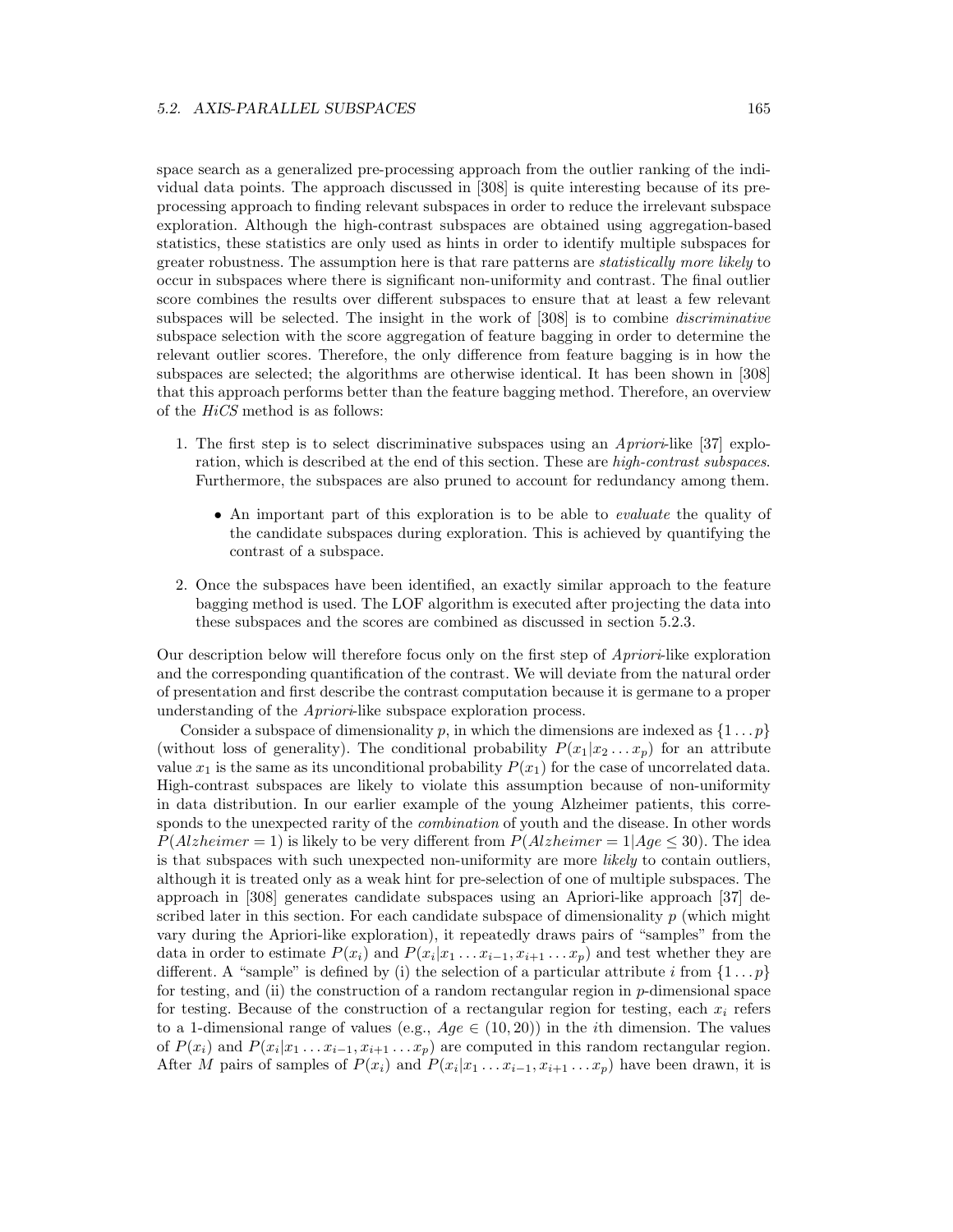determined whether the independence assumption is violated with hypothesis testing. A variety of tests based on the Student's t-distribution can be used to measure the deviation of a subspace from the basic hypothesis of independence. This provides a measure of the non-uniformity of the subspace and therefore provides a way to measure the quality of the subspaces in terms of their propensity to contain outliers.

A bottom-up *Apriori*-like [37] approach is used to identify the relevant projections. In this bottom-up approach, the subspaces are continuously extended to higher dimensions for non-uniformity testing. Like *Apriori*, only subspaces that have sufficient contrast are extended for non-uniformity testing as potential candidates. The non-uniformity testing is performed as follows. For each candidate subspace of dimensionality p, a random rectangular region is generated in p dimensions. The width of the random range along each dimension is selected so that the 1-dimensional range contains  $N \cdot \alpha^{(1/p)}$  points, where  $\alpha < 1$ . Therefore, the entire p-dimensional region is expected to contain  $N \cdot \alpha$  points. The *i*th dimension is used for hypothesis testing, where the value of i is chosen at random from  $\{1 \dots p\}$ . One can view the index  $i$  as the test dimension. Let the set of points in the intersection of the ranges along the remaining  $(p - 1)$  dimensions be denoted by  $S_i$ . The fraction of points in  $S_i$  that lies within the upper and lower bounds of the range of dimension i provides an estimate of  $P(x_i|x_1 \ldots x_{i-1}, x_{i+1} \ldots x_d)$ . The statistically normalized deviation of this value from the unconditional value of  $P(x_i)$  is computed using hypothesis testing and it provides a deviation estimate for that subspace. The process is repeated multiple times over different random slices and test dimensions; then, the deviation values over different tests are averaged. Subspaces with large deviations are identified as high-contrast subspaces. At the end of the *Apriori*-like phase, an additional pruning step is applied to remove redundant subspaces. A subspace of dimensionality  $p$  is removed, if another subspace of dimensionality  $(p+1)$  exists (among the reported subspaces) with higher contrast.

The approach decouples subspace identification from outlier detection and therefore all the relevant subspaces are identified up front as a preprocessing step. After the subspaces have been identified, the points are scored using the LOF algorithm in each such subspace. Note that this step is very similar to feature bagging, except that we are restricting ourselves to more carefully chosen subspaces. Then, the scores of each point across various subspaces are computed and averaged to provide a unified score of each data point. In principle, other combination functions like maximization can be used. Therefore, one can adapt any of the combination methods used in feature bagging. More details of the algorithm for selecting relevant subspaces are available in [308].

The *HiCS* technique is notable for the intuitive idea that statistical selection of relevant subspaces is more effective than choosing random subspaces. The main challenge is in discovering the high-contrast subspaces, because it is computationally intensive to use an *Apriori*-like algorithm in combination with sample-based hypothesis testing. Many straightforward alternatives exist for finding high-contrast subspaces, which might be worth exploring. For example, one can use the multidimensional Kurtosis measure discussed in section 1.3.1 of Chapter 1 in order to test the relevance of a subspace for high-dimensional outlier detection. This measure is simple to compute and also takes the interactions between the dimensions into account because of its use of the Mahalanobis distance.

#### **5.2.8 Local Selection of Subspace Projections**

The work in [402] uses *local* statistical selection of relevant subspace projections in order to identify outliers. In other words, the selection of the subspace projections is optimized to specific data points, and therefore the locality of a given data point matters in the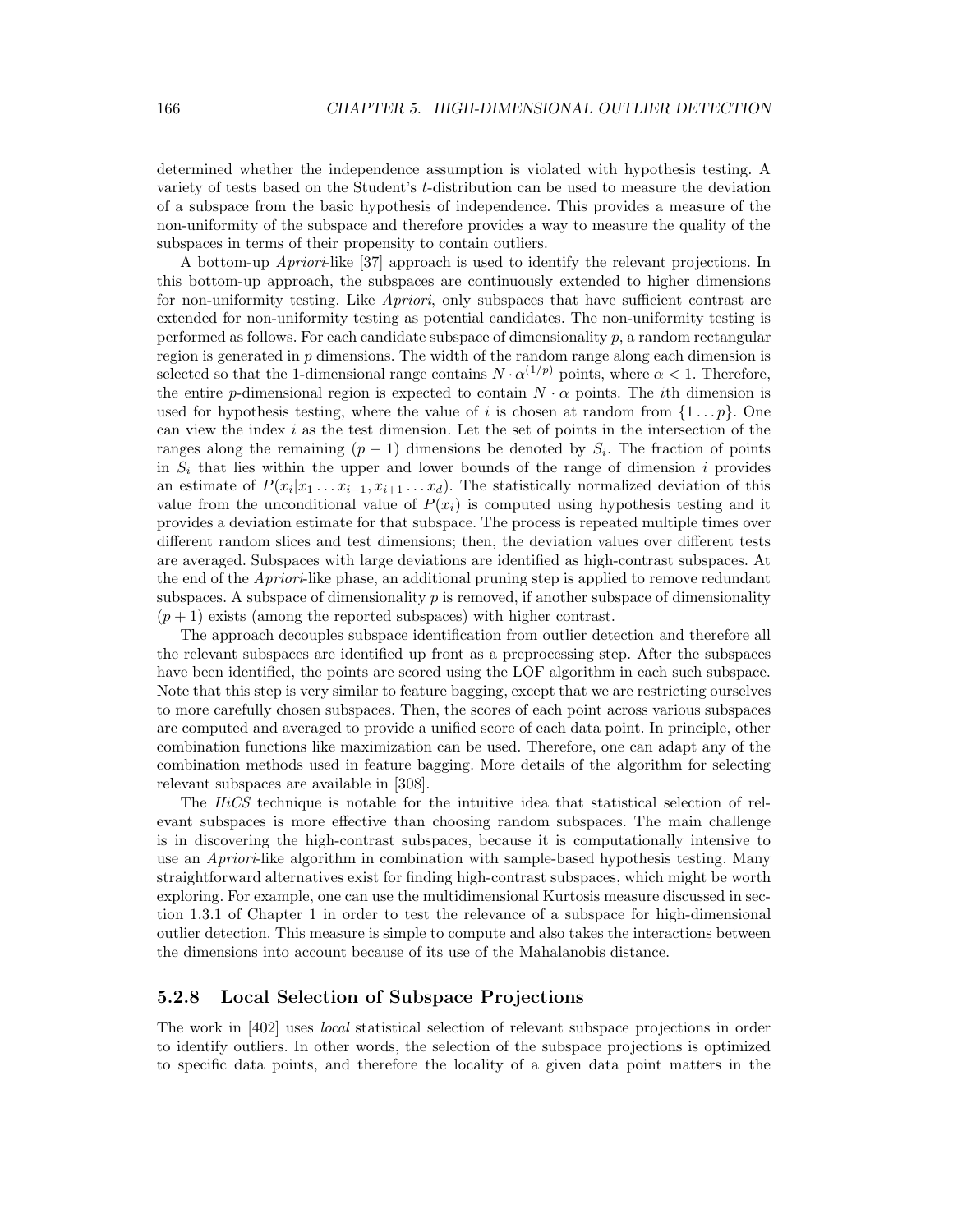selection process. For each data point  $\overline{X}$ , a set of subspaces is identified, which are considered *high-contrast* subspaces from the perspective of outlier detection. However, this exploration process uses the high-contrast behavior as statistical *hints* in order to explore *multiple* subspaces for robustness, since a single subspace may be unable to completely capture the outlierness of the data point.

The *OUTRES* method [402] examines the density of lower-dimensional subspaces in order to identify relevant projections. The basic hypothesis is that for a given data point  $\overline{X}$ , it is desirable to determine subspaces in which the data is sufficiently non-uniformly distributed in its locality. In order to characterize the distribution of the locality of a data point, the work in [402] computes the local density of data point  $\overline{X}$  in subspace S as follows:

$$
den(S, \overline{X}) = |\mathcal{N}(\overline{X}, S)| = |\{\overline{Y} : dist_S(\overline{X}, \overline{Y}) \le \epsilon\}| \tag{5.6}
$$

Here,  $dist_S(\overline{X}, \overline{Y})$  represents the Euclidean distance between data point  $\overline{X}$  and  $\overline{Y}$  in subspace S. This is the simplest possible definition of the density, although other more sophisticated methods such as kernel density estimation [496] are used in *OUTRES* in order to obtain more refined results. Kernel density estimation is also discussed in Chapter 4. A major challenge here is in comparing the subspaces of varying dimensionality. This is because the density of the underlying subspaces reduces with increasing dimensionality. It has been shown in [402], that it is possible to obtain comparable density estimates across subspaces of different dimensionalities by selecting the bandwidth of the density estimation process according to the dimensionality of the subspace.

Furthermore, the work in [402] uses statistical techniques in order to meaningfully compare different subspaces. For example, if the data is uniformly distributed, the number of data points lying within a distance  $\epsilon$  of the data point should be regulated by the fractional volume of the data in that subspace. Specifically, the fractional parameter defines a binomial distribution characterizing the number of points in that volume, if that data were to be uniformly distributed. Of course, one is really interested in subspaces that deviate significantly from this behavior. The (local) relevance of the subspace for a particular data point  $\overline{X}$  is computed using statistical testing. The two hypotheses are as follows:

- Hypothesis  $H_0$ : The local subspace neighborhood  $\mathcal{N}(\overline{X}, S)$  is uniformly distributed.
- Hypothesis  $H_1$ : The local subspace neighborhood  $\mathcal{N}(\overline{X}, S)$  is not uniformly distributed.

The Kolmogorov-Smirnoff goodness-of-fit test [512] is used to determine which of the aforementioned hypotheses is true. It is important to note that this process provides an idea of the *usefulness* of a subspace, and is used in order to enable a *filtering condition* for removing irrelevant subspaces from the process of computing the outlier score of a specific data point. A subspace is defined as relevant, if it passes the hypothesis condition  $H_1$ . In other words, outlier scores are computed using a combination of subspaces which *must* satisfy this relevance criterion. This test is combined with an ordered subspace exploration process in order to determine the relevant subspaces  $S_1 \ldots S_k$ . This exploration process will be described later in detail (cf. Figure 5.2).

In order to combine the point-wise scores from multiple *relevant* subspaces, the work in [402] uses the product of the outlier scores obtained from different subspaces. Thus, if  $S_1 \ldots S_k$  are the different abnormal subspaces found for data point  $\overline{X}$ , and if  $O(S_i, \overline{X})$  is its outlier score in subspace  $S_i$ , then the overall outlier score  $OS(\overline{X})$  is defined as follows:

$$
OS(\overline{X}) = \prod_{i} O(S_i, \overline{X})
$$
\n(5.7)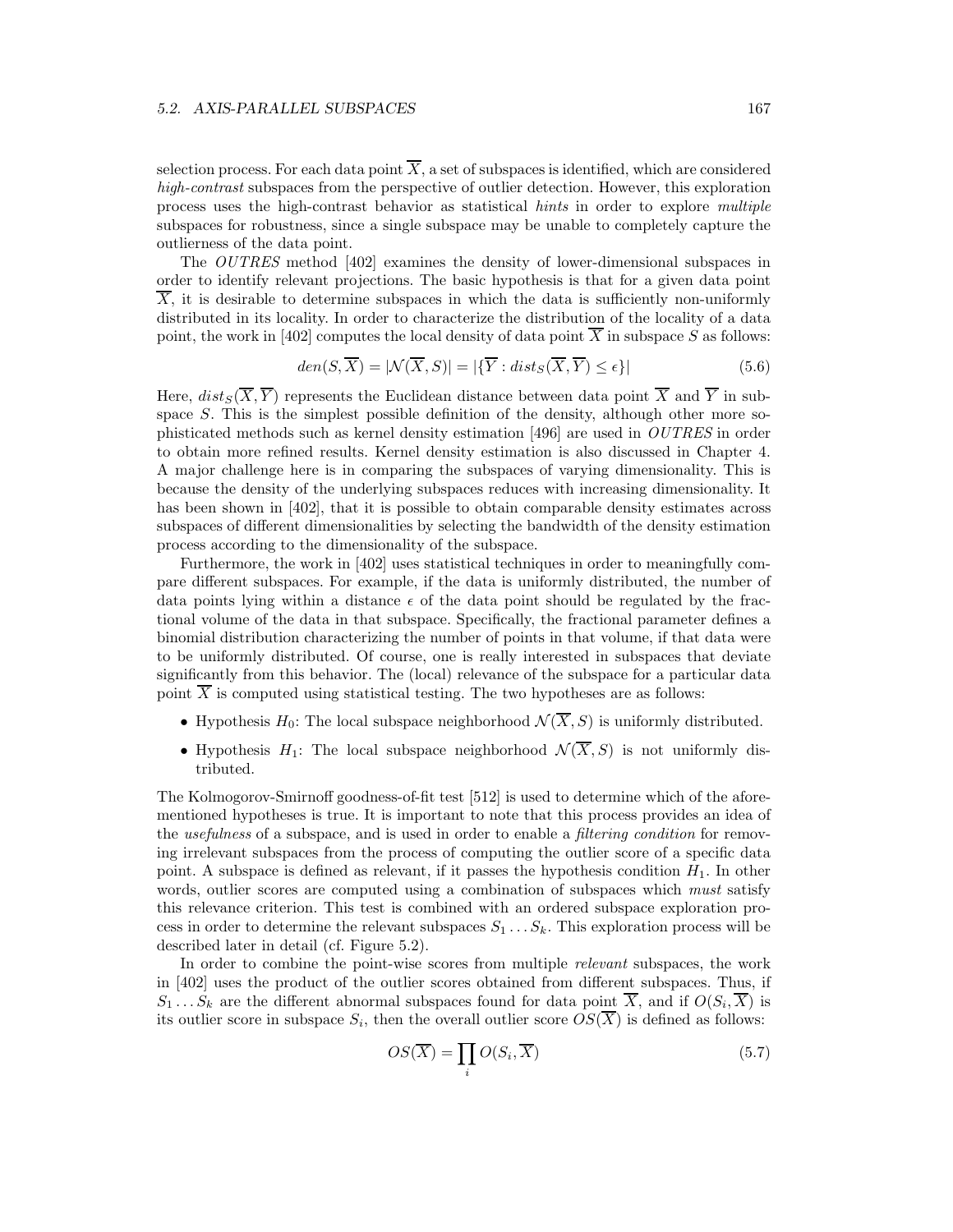**Algorithm** *OUTRES*(Data Point:  $\overline{X}$ , Subspace: S); **begin for** each attribute i not in S **do if**  $S_i = S \cup \{i\}$  passes Kolmogorov-Smirnoff non-uniformity test **then begin** Compute  $den(S_i, \overline{X})$  using Equation 5.6 or kernel density estimation; Compute  $dev(S_i, \overline{X})$  using Equation 5.8; Compute  $O(S_i, \overline{X})$  using Equation 5.9;  $OS(\overline{X}) = O(S_i, \overline{X}) \cdot OS(\overline{X});$  $OUTRES(\overline{X},S_i);$ **end end**

Figure 5.2: The *OUTRES* algorithm

The details of the computation of  $O(S_i, \overline{X})$  will be provided later, although the basic assumption is that *low scores* represent a greater tendency to be an outlier. The advantage of using the product over the sum in this setting is that the latter is dominated by the high scores, as a result of which a few subspaces containing normal behavior will dominate the sum. On the other hand, in the case of the product, the outlier behavior in a small number of subspaces will be greatly magnified. This is particularly appropriate for the problem of outlier detection. It is noteworthy that the product-wise combination can also be viewed as the sum of the logarithms of the scores.

In order to define the outlier score  $O(S_i, \overline{X})$ , a subspace is considered significant for particular objects only if its density is at least two standard deviations less than the mean value. This is essentially a condition for that subspace to be considered deviant. Thus, the deviation  $dev(S_i, \overline{X})$  of the data point  $\overline{X}$  in subspace  $S_i$  is defined as the ratio of the deviation of the density of the object from the mean density in the neighborhood of  $\overline{X}$ , divided by two standard deviations.

$$
dev(S_i, \overline{X}) = \frac{\mu - den(S_i, \overline{X})}{2 \cdot \sigma}
$$
\n(5.8)

The values of  $\mu$  and  $\sigma$  are computed over data points in the neighborhood of  $\overline{X}$  and therefore this computation provides a *local* deviation value. Note that deviant subspaces will have  $dev(S_i, \overline{X}) > 1$ . The outlier score of a data point in a subspace is the ratio of the density of the point in the space to its deviation, if it is a deviant subspace. Otherwise the outlier score is considered to be 1, and it does not affect the overall outlier score in the product-wise function in Equation 5.7 for combining the scores of data point  $\overline{X}$  from different subspaces. Thus, the outlier score  $O(S_i, \overline{X})$  is defined as follows:

$$
O(S_i, \overline{X}) = \begin{cases} \frac{den(S_i, \overline{X})}{dev(S_i, \overline{X})} & \text{if } dev(S_i, \overline{X}) > 1\\ 1 & \text{otherwise} \end{cases}
$$
(5.9)

The entire recursive approach of the *OUTRES* algorithm (cf. Figure 5.2) uses the data point  $\overline{X}$  as input, and therefore the procedure needs to be applied separately *for scoring each candidate data point*. In other words, this approach is inherently an instance-based method (like nearest-neighbor detectors), rather than one of the methods that selects subspaces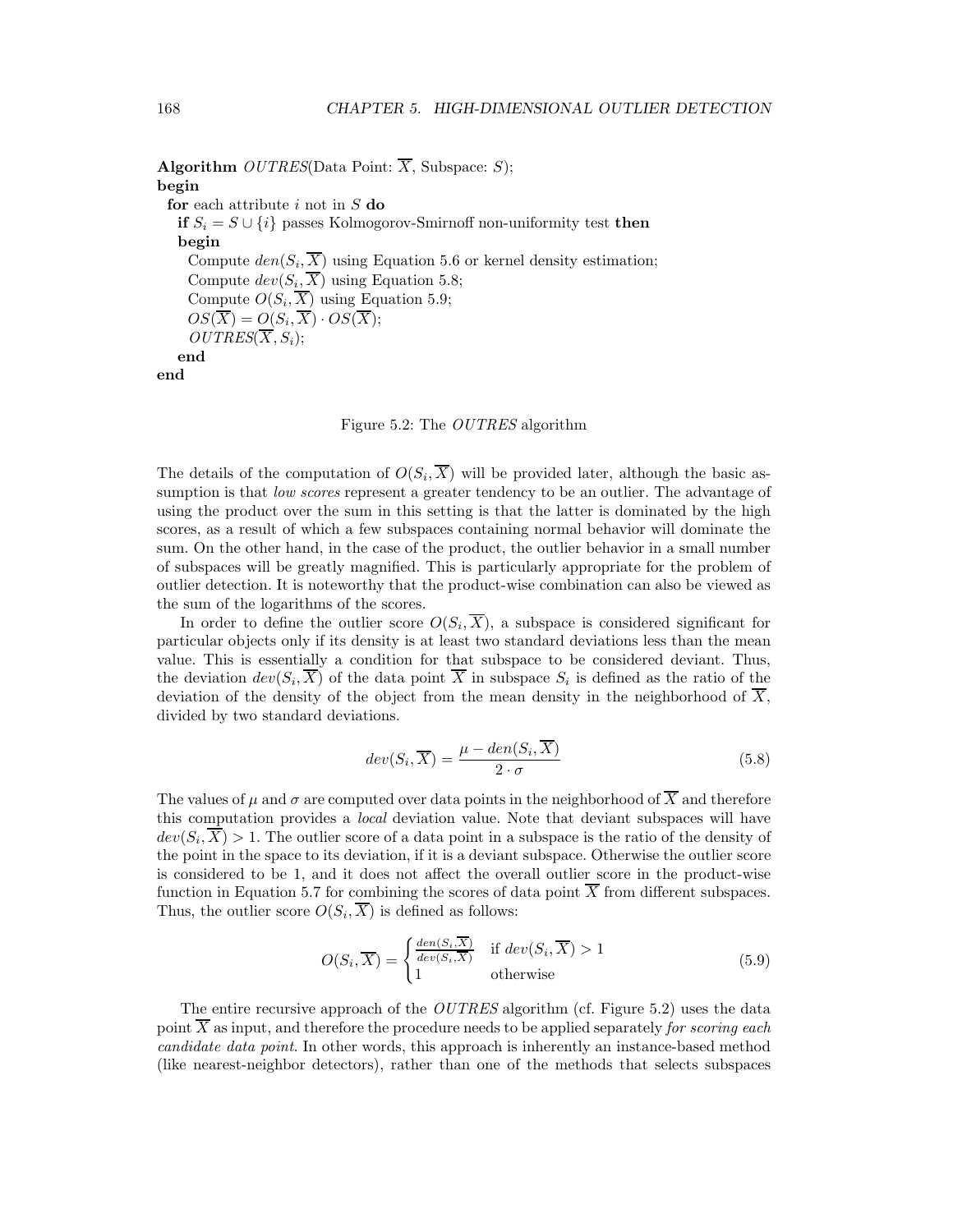up front in a decoupled way (like feature bagging or *HiCS*). An observation in [402] is that subspaces that are either very low dimensional (e.g., 1-dimensional subspaces) or very high dimensional are not very informative for outlier detection. Informative subspaces can be identified by careful attribute-wise addition to candidate subspaces. In the recursive exploration, an additional attribute is included in the subspace for statistical testing. When an attribute is added to the current subspace  $S_i$ , the non-uniformity test is utilized to determine whether or not that subspace should be used. If it is not relevant, then the subspace is discarded. Otherwise, the outlier score  $O(S_i, \overline{X})$  in that subspace is computed for the data point, and the current value of the outlier score  $OS(\overline{X})$  is updated by multiplying  $O(S_i, \overline{X})$  with it. Since the outlier scores of subspaces that do not meet the filter condition are set to 1, they do not affect the density computation in this multiplicative approach. The procedure is then recursively called in order to explore the next subspace. Thus, such a procedure potentially explores an exponential number of subspaces, although the real number is likely to be quite modest because of pruning. In particular, the non-uniformity test prunes large parts of the recursion tree during the exploration. The overall algorithm for subspace exploration for a given data point  $\overline{X}$  is illustrated in Figure 5.2. Note that this pseudocode assumes that the overall outlier score  $OS(\overline{X})$  is like a global variable that can be accessed by all levels of the recursion and it is initialized to 1 before the first call of *OUTRES*. The initial call to *OUTRES* uses the empty subspace as the argument value for S.

#### **5.2.9 Distance-Based Reference Sets**

A distance-based method for finding outliers in lower-dimensional projections of the data was proposed in [327]. In this approach, instead of trying to find local subspaces of abnormally low density over the whole data, a local analysis is provided specific to each data point. For each data point  $\overline{X}$ , a *reference set* of points  $S(\overline{X})$  is identified. The reference set  $S(\overline{X})$  is generated as the top-k closest points to the candidate with the use of shared nearest-neighbor distances [287] (see section 4.3.3).

After this reference set  $S(\overline{X})$  has been identified, the relevant subspace for  $S(\overline{X})$  is determined as the set  $Q(\overline{X})$  of dimensions in which the variance is small. The specific threshold on the variance is set to a user-defined fraction of the average dimension-specific variance of the points in  $S(\overline{X})$ . Thus, this approach analyzes the statistics of individual dimensions independently of one another during the crucial step of subspace selection. The Euclidean distance of  $\overline{X}$  is computed to the mean of the reference set  $S(\overline{X})$  *in the subspace defined by*  $Q(\overline{X})$ . This is denoted by  $G(\overline{X})$ . The value of  $G(\overline{X})$  is affected by the number of dimensions in  $Q(\overline{X})$ . The *subspace outlier degree*  $SOD(\overline{X})$  of a data point is defined by normalizing this distance  $G(\overline{X})$  by the number of dimensions in  $Q(\overline{X})$ :

$$
SOD(\overline{X}) = \frac{G(\overline{X})}{|Q(\overline{X})|}
$$

The approach of using the variance of *individual* dimensions for selecting the subspace set  $Q(X)$  is a rather naive generalization derived from subspace clustering methods, and is a rather questionable design choice. This is because the approach completely ignores the interactions among various dimensions. In many cases, such as the example of the young Alzheimer patient discussed earlier, the unusual behavior is manifested in *the violations of dependencies among* dimensions rather than the variances of the individual dimensions. Variances of individual dimensions tell us little about the dependencies among them. Many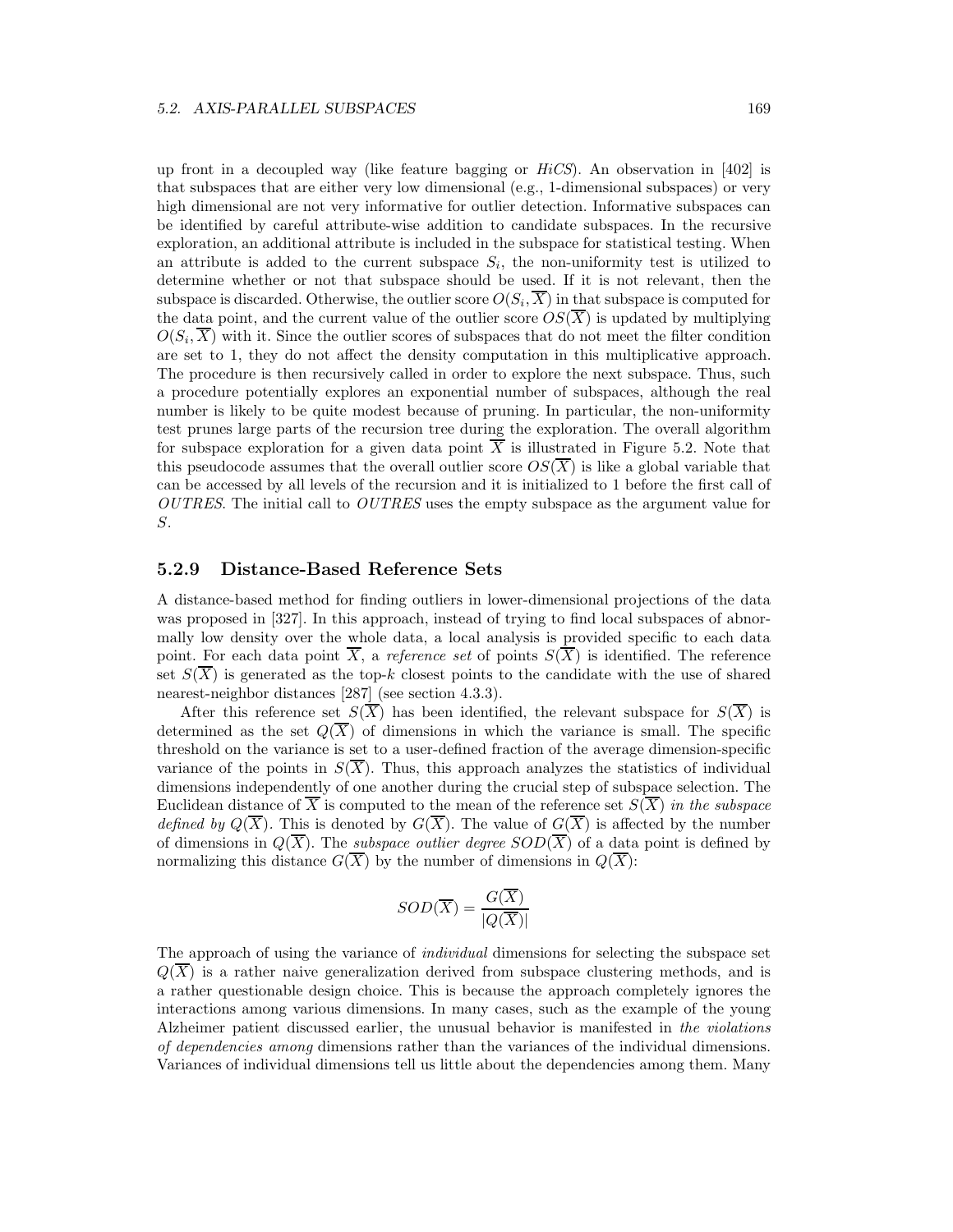

Figure 5.3: The example of Figure 3.4 re-visited: Global PCA can discover outliers in cases, where the entire data is aligned along lower dimensional manifolds.

other insightful techniques like *HiCS* [308, 402], which use biased subspace selection, almost always use the dependencies among dimensions as a key selection criterion.

Another problem is the use of a *single* subspace to score outliers. Since the subspace selection criterion ignores dependencies, it can cause the removal of relevant dimensions. In the interesting cases, where the number of relevant dimensions is limited, the negative effects of removing a single relevant dimension can be even more drastic than keeping many irrelevant dimensions. The particularly problematic factor in using a single subspace is that if a mistake is made in subspace selection, there is virtually no chance of recovering from the mistake. In general, these types of methods are almost always outperformed by the various subspace ensemble methods discussed in this chapter (feature bagging [344], rotated bagging [32], *RS-Hash* [476], and isolation forests [367]).

## **5.3 Generalized Subspaces**

Although axis-parallel methods are effective for finding outliers in most real settings, they are not very useful for finding outliers in cases where the points are aligned along arbitrary lower-dimensional manifolds of the data. For example, in the case of Figure 5.4, no 1 dimensional feature from the 2-dimensional data can find the outliers. On the other hand, it is possible to find *localized* 1-dimensional correlated subspaces so that most of the data aligns along these localized 1-dimensional subspaces, and the remaining deviants can be classified as outliers. Although this particular data set seems to be relatively easy for outlier detection because of its low dimensionality, this problem can become more challenging with increasing dimensionality.

These algorithms are generalizations of the following two classes of algorithms:

• The PCA-based linear models discussed in Chapter 3 find the *global* regions of correlation in the data. For example, in the case of Figure 5.3, the outliers can be effectively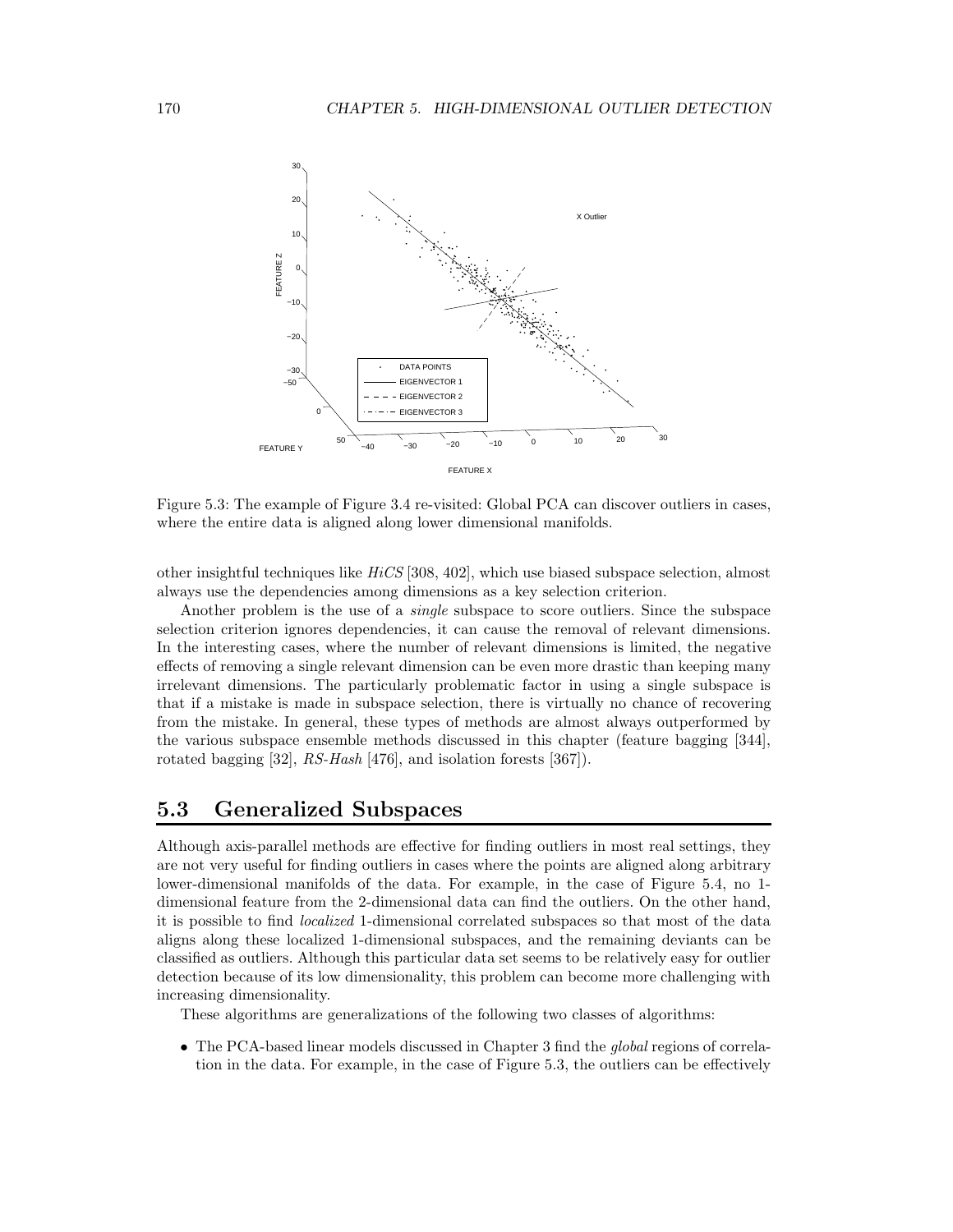

Figure 5.4: The example of Figure 2.9 revisited: Outliers are best discovered by determining deviations from local PCA-based clusters. Neither axis-parallel subspace outliers nor global-PCA can capture such clusters.

identified by determining these global directions of correlation. However, no such *global* directions of correlation exist in Figure 5.4.

• The axis-parallel subspace outliers discussed earlier in this chapter can find deviants, when the data is naturally aligned along low dimensional axis-parallel subspace clusters. However, this is not the case in Figure 5.4, in which the data is aligned along arbitrary directions of correlation.

The goal in generalized subspace analysis is to combine the ideas in these two types of algorithms. In other words, it is desired to determine the arbitrarily oriented subspaces *simultaneously* with outlier discovery. In the following, we will discuss several methods for finding such generalized subspaces. We will also discuss some methods for discovering *nonlinear* subspaces, in which the data is distributed along *local nonlinear manifolds*.

## **5.3.1 Generalized Projected Clustering Approach**

This problem can be partially addressed with the use of generalized projected clustering methods, where the clusters are identified in arbitrarily aligned subspaces of the data [7]. The method discussed in [7] has a built-in mechanism in order to determine the outliers *in addition to* the clusters. Such outliers are naturally data points that do not align with the clusters. However, the approach is not particularly optimized for finding the outliers, because the primary purpose of the method is to determine the clusters. The outliers are discovered as a side-product of the clustering algorithm, rather than as the primary goal. Therefore, the approach may sometimes discover the weaker outliers, which correspond to the noise in the data. Clearly, methods are required for properly distinguishing between the strong and weak outliers by using an outlier scoring mechanism to distinguish between various points. The simplest approach is to compute the local Mahalanobis distance of every candidate outlier to each cluster centroid. The computation of the local Mahalanobis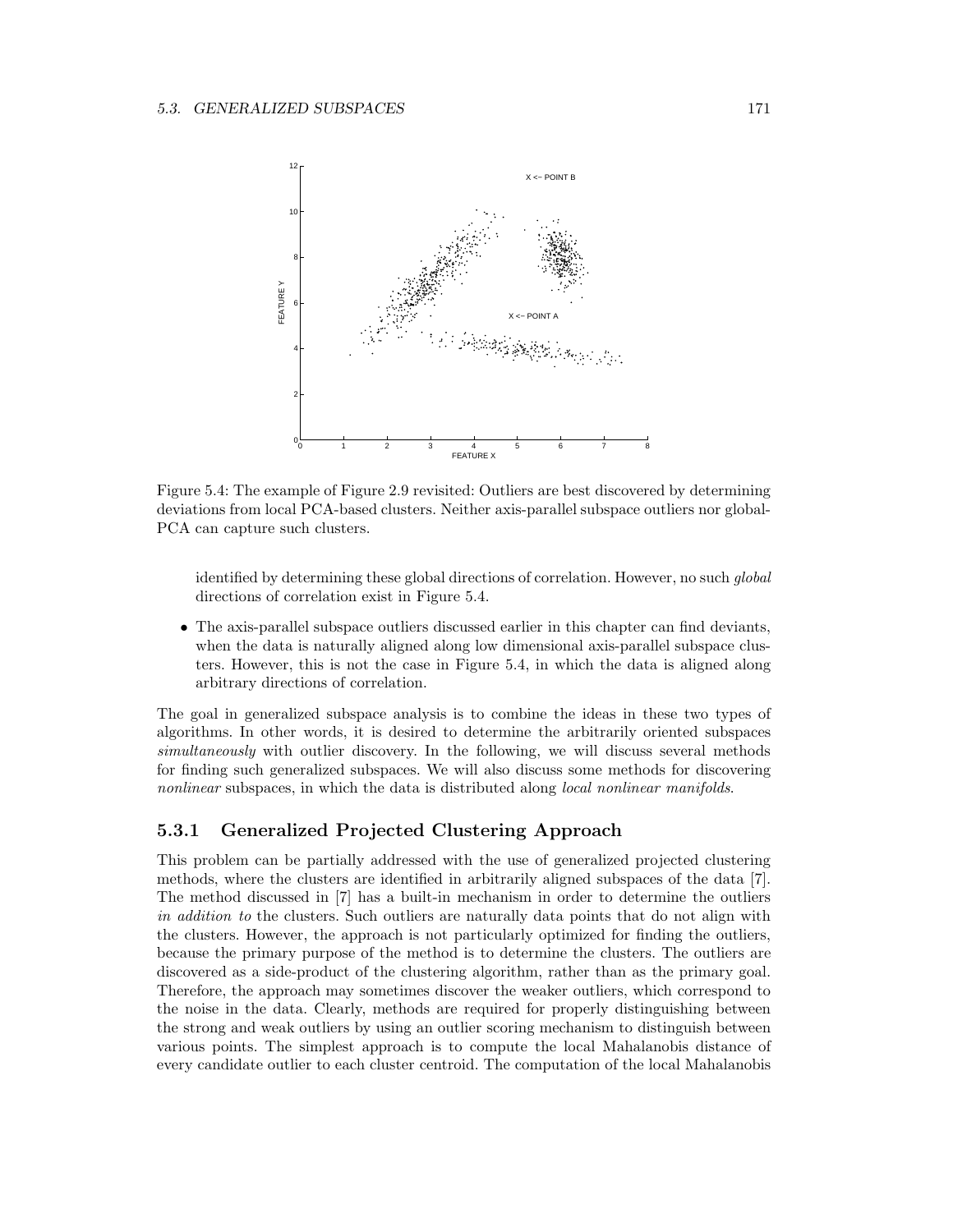distance of a point to a cluster centroid uses only the mean and covariance matrix of that cluster. The computation of the local Mahalanobis distance is described in section 4.2 of Chapter 4 (cf. Equation 4.2). For any given point, its smallest Mahalanobis distance (i.e., distance to its nearest centroid) is reported as its outlier score.

To improve robustness, one should use randomized methods to cluster the data in multiple ways, and average the point-wise scores from the different models. It is *very important* to combine scores from multiple subspaces, because the individual subspaces discovered using subspace clustering do not tell us much about the relevant subspaces for outlier detection. However, the outliers discovered using clustering often inherit the properties of the underlying clusters when an ensemble method is used. Therefore, using clusters in subspaces of the data yields outliers that are subspace sensitive. The work in [406] provides a specific example in the axis-parallel setting, where it shows that the combination of scores from multiple clusterings with the use of the *Multiple-Proclus* method greatly improves over the performance of a single application of the clustering algorithm.

Many other generalized projected clustering methods can be used and a detailed survey may be found in [23] (Chapter 9). Many of these methods are quite efficient. One advantage of this approach is that once the clusters have been identified up front, the scoring process is very efficient. Furthermore, the model-building process usually requires less than  $O(N^2)$ time, which is required by most distance-based detectors.

#### **5.3.2 Leveraging Instance-Specific Reference Sets**

In order to determine the outliers that are optimized to the locality of a particular data point, it is critical to determine localized subspaces that are optimized to the candidate data point X being scored. The determination of such subspaces is non-trivial, since it often cannot be inferred from locally aggregate properties of the data, for detecting the behavior of *rare* instances. A method was recently proposed in [328] for finding outliers in generalized subspaces with the use of reference sets. The main difference from earlier generalized subspace clustering methods is that local reference sets are *specific to the various data points*, whereas clusters provide a fixed set of reference sets that are used to score all points. The price of this flexibility is that the running time of finding *each* point-specific reference set is  $O(N)$ . Therefore, the approach requires  $O(N^2)$  time for scoring.

For a given data point  $\overline{X}$ , this method finds the full-dimensional k-nearest neighbors of  $\overline{X}$ . This provides a reference set S with mean vector  $\overline{\mu}$ . The PCA approach of Chapter 3 is applied to the covariance matrix  $\Sigma(S)$  of the *local* reference set S in order to determine the key eigenvectors  $\overline{e_1} \ldots \overline{e_d}$ , in increasing order of variance, with corresponding eigenvalues  $\lambda_1 \leq \lambda_2 \ldots \leq \lambda_d$ . The discussion in section 3.3 of Chapter 3 performs these same steps [493] except that they are performed on a *global* basis, rather than on a local reference set S. Even if all d dimensions are included, it is possible to create a normalized outlier score of a data point X to the centroid  $\overline{\mu}$  of the data with the use of local eigenvalue scaling, as discussed in Chapter 3:

$$
Score(\overline{X}) = \sum_{j=1}^{d} \frac{|(\overline{X} - \overline{\mu}) \cdot \overline{e_j}|^2}{\lambda_j}
$$
(5.10)

As discussed in section 2.2.2.2 of Chapter 2, this can be approximately modeled as a  $\chi^2$ distribution with d degrees of freedom for each data point, and the outlier scores of the different data points can be reasonably compared to one another. Such an approach is used in [493] in the context of global data analysis. The survey paper of Chandola *et al.* [125]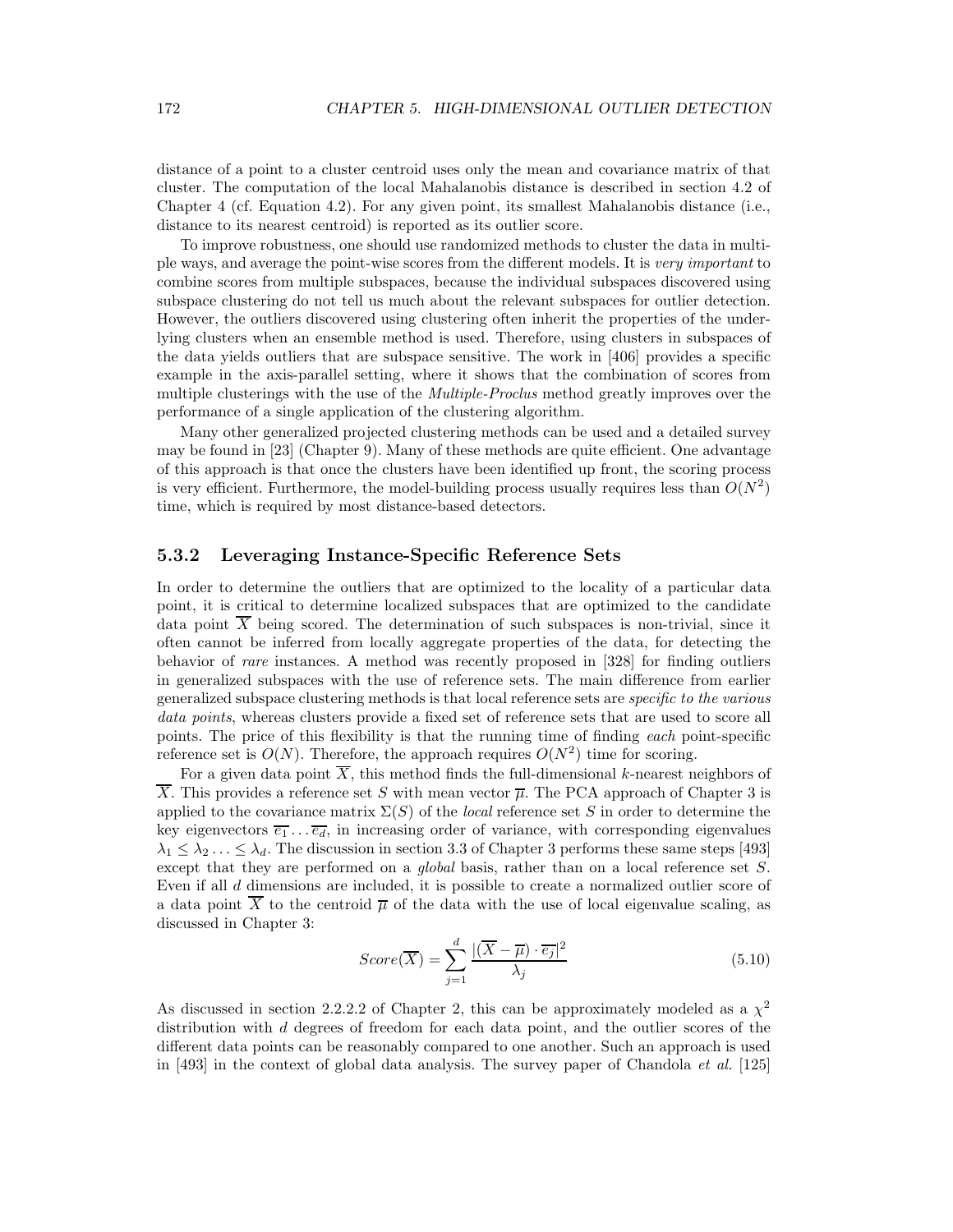

Figure 5.5: Local reference set may sometimes contain points from multiple generating mechanisms

provides a simpler exposition. Note that this approach can be viewed as a local version of soft PCA and it is not necessary to use subspaces.

The work in [328] is different from this basic approach in that it emphasizes the preselection of a subset of the eigenvectors for scoring. This is primarily because the work is positioned as a generalized subspace outlier detection method. As we will discuss later, this is not necessarily desirable.

The  $\delta$  eigenvectors<sup>3</sup> with the smallest eigenvalues are selected for score computation. Correspondingly, the pruned score is defined on the basis of the smallest  $\delta \leq d$  eigenvectors:

$$
Score(\overline{X}, \delta) = \sum_{j=1}^{\delta} \frac{|(\overline{X} - \overline{\mu}) \cdot \overline{e_j}|^2}{\lambda_j}
$$
(5.11)

How should the value of  $\delta$  be fixed for a particular data point  $\overline{X}$ ? The score is a  $\chi^2$ distribution with  $\delta$ -degrees of freedom. It was observed in [328] that the value of  $\delta$  can be parameterized, by treating the  $\chi^2$  distribution as a special case of the Γ distribution.

$$
Score(\overline{X}, \delta) \sim \Gamma(\delta/2, 2)
$$

The optimal value of  $\delta$  is selected specifically for each data point, by selecting the value of  $\delta$ in order to determine the maximal unlikely deviation based on this model. This is done by using the cumulative density function of the aforementioned distribution. While this value can be directly used as an outlier score, it was also shown in [328], how this score may be converted into a more intuitive probability value.

This approach, however, has several weaknesses. These weaknesses arise from the lack of robustness in using a single subspace as relevant set of dimensions, from the way in which

 $\frac{3}{10}$  The work in [328] uses  $\delta$  as the number of *longest* eigenvectors, which is only a notational difference, but is noted here to avoid confusion.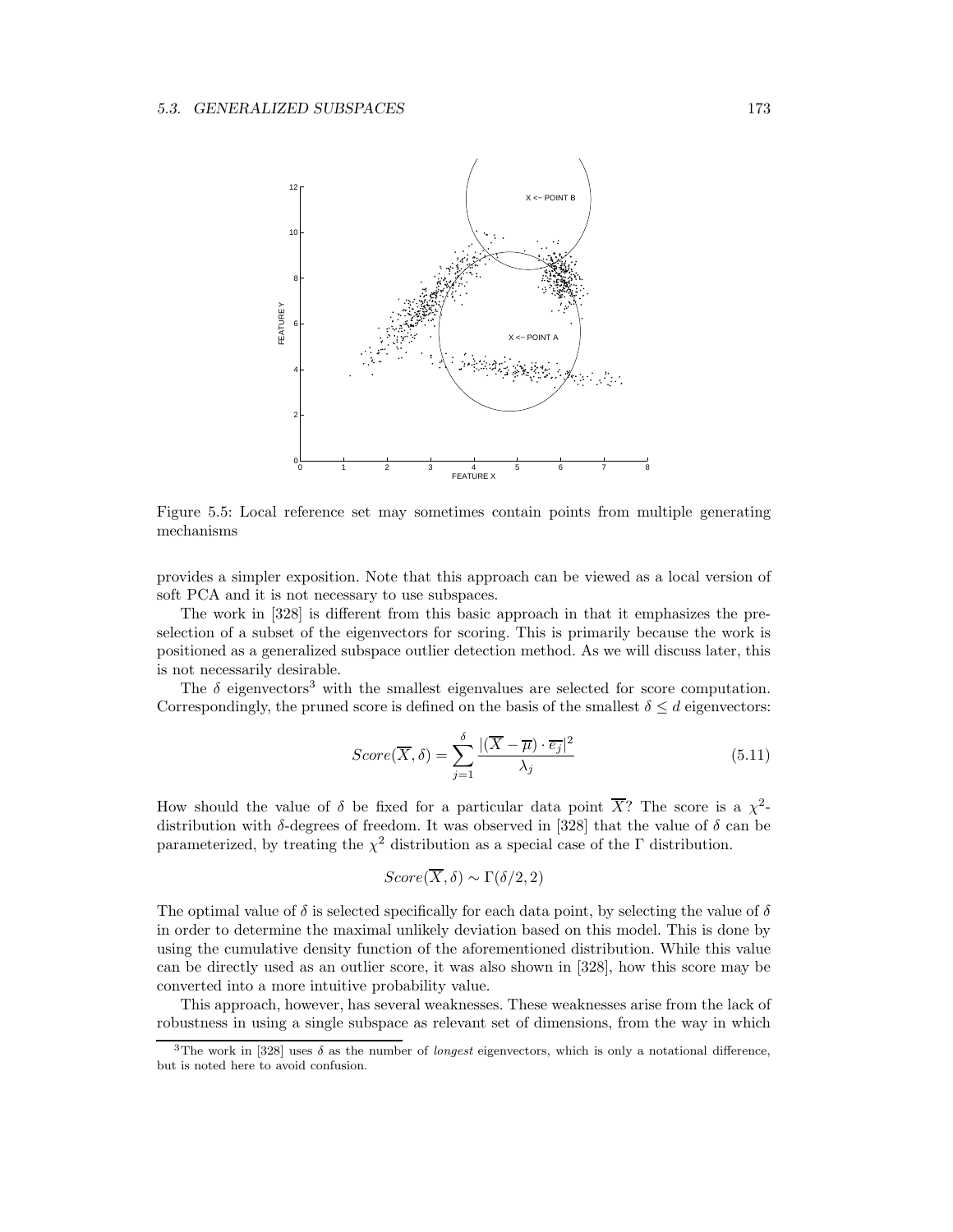the reference set is constructed, and from how the hard pruning methodology is used in score computation. We discuss each of these issues in detail below:

- A *single subspace* has been used by this approach for finding the outliers with the use of the local reference set  $S$ . If the local reference set  $S$  is not accurately determined, then this will not provide the proper directions of local correlation. The use of a single subspace is risky, especially with the use of weak aggregation-based hints, because it is often possible to unintentionally remove relevant subspaces. This can have drastic effects. The use of multiple subspaces may be much more relevant in such scenarios, such as the methods proposed in [32, 308, 344, 367, 402, 406].
- There is an inherent circularity in identifying the reference set with the use of fulldimensional k-nearest neighbor distances, especially if the distances are not meaningfully defined in full dimensionality. The choice of points in the reference set and the choice of the subspace clearly impact each other in a circular way. This is a classical "chicken-and-egg" problem in subspace analysis, which was first pointed out in [5]. The analysis in such cases needs to be *simultaneous* rather than *sequential*. As is well known, the most robust techniques for handling circularity in virtually all problem domains (e.g., projected clustering methods) use iterative methods, so that the pointspecific and dimension-specific aspects of the problem are able to interact with one another. This is however, not the case in [328], in which a sequential analysis is used.

In particular, it may happen that many locally irrelevant features may be used during the determination of the local reference set, when full-dimensional distances are used. This set could therefore contain data points from multiple generating mechanisms, as illustrated in Figure 5.5. When the number of irrelevant features is unknown, a specific number of points in the reference set will not be able to avoid this problem. The use of a smaller reference set size can reduce the chance of this happening to some extent, but can never guarantee it, especially when many irrelevant features are used. On the other hand, reducing the reference set size can also result in a correlation hyperplane, whose eigenvalue statistics overfit an artificially small set of reference points. In fact, the real challenge in such problems is in properly selecting the reference set; this issue has been trivialized by this approach.

• It is not necessary to select a particular set of eigenvectors in a hard way, since the eigenvalues in the denominator of Equation 5.10 already provide a soft weighting to their relative importance (or relevance). For example, if for a large value of  $\lambda_i$ , a data point shows even larger deviations along that direction, such an outlier would either be missed by dimension pre-selection, or would include other less relevant dimensions. An example is the outlier  $B$  in Figure 5.5, which is aligned along the longer eigenvector, and therefore the longest eigenvector is the *most informative* about its outlier behavior. In particular, the method of selecting the  $\delta$  smallest eigenvectors implicitly assumes that the relevance of the attributes are ordered by eigenvalue magnitude. While this may generally be true for aggregation-based clustering algorithms, it is very often not true in outlier analysis because of the unusual nature of outliers. The possibility of outliers aligning along long eigenvectors is not uncommon at all, since two highly correlated attributes may often show highly deviant behavior of a similarly correlated nature. This example also shows, how *brittle* the rare nature of outlier analysis is to aggregation-based measures. This is because of the varying causes of rarity, which cannot be fully captured in aggregation statistics. This observation exemplifies the fact that straightforward generalizations of subspace selection methods from clustering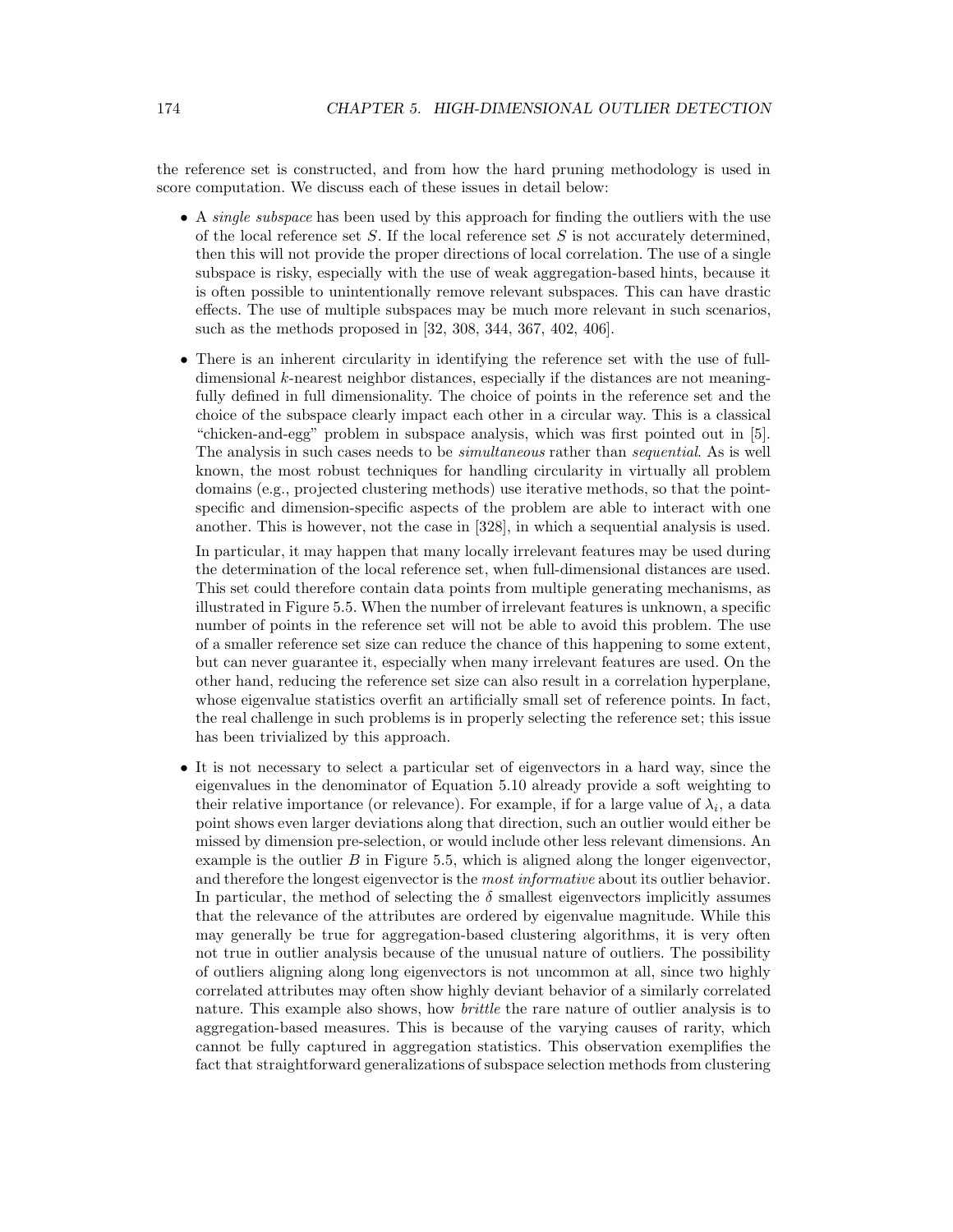(based on aggregates), are often not appropriate or optimized for (the rare nature of) outlier analysis. One advantage of using all the dimensions is that it reduces to a local Mahalanobis distance with the same dimensionality, and allows better comparability in the scores across different outliers. In such cases, intuitive probability values may be derived more simply from the  $\chi^2(d)$  distribution.

The high-dimensional case is an extremely difficult one, and it is understandable that no given method will be able to solve these problems perfectly.

#### **5.3.3 Rotated Subspace Sampling**

The rotated subspace sampling method was recently proposed in [32] as an ensemble method, which improves over feature bagging [344]. This approach is also referred to as *rotated bagging*. Just as feature bagging is designed for discovering outliers in axis-parallel subspaces, the rotated bagging method is designed for discovering outliers in generalized subspaces. As in the case of feature bagging, this approach is an ensemble method and it can use any off-the-shelf outlier detection algorithm (e.g., LOF) as the *base detector*.

The basic idea in rotated bagging is to sample randomly rotated subspaces in lowerdimensional space, and score each point in this low-dimensional space. The scores from various subspaces can be combined to provide the final result. In particular, the approach uses subspaces of dimensionality  $r = 2 + \lfloor \sqrt{d/2} \rfloor$ , which is much lower the typical dimensionality of the subspace used in feature bagging. This is because the axis rotation enables the capturing of information from all dimensions to varying degrees. The ability to use lower-dimensional projections is also useful for inducing diversity and thereby improving the quality of the overall *ensemble* score. The rotated bagging algorithm works as follows:

- 1. Determine a randomly rotated axis system in the data.
- 2. Sample  $r = 2 + \lceil$ √  $d/2$  directions from rotated axis system. Project data along these r directions.
- 3. Run the base outlier detector on projected data and store the scores of each point.

The component scores can be combined by either (a) using the average score of a point across different projections, or (b) using the maximum score of a point across different projections. Other combination functions are discussed in Chapter 6. It is important to use standardization on the scores before the combination.

In order to determine  $r = 2 + \lfloor \sqrt{d/2} \rfloor$  randomly rotated mutually orthogonal directions, a  $d \times r$  random matrix Y is generated, such that each value in the matrix is uniformly distributed in  $[-1, 1]$ . Let the tth column of Y be denoted by  $\overline{y_t}$ . Then, the r random orthogonal directions  $\overline{e_1} \ldots \overline{e_r}$  are generated using a straightforward Gram-Schmidt orthogonalization of  $\overline{y_1} \ldots \overline{y_r}$  as follows:

- 1.  $t = 1; \overline{e_1} = \frac{\overline{y_1}}{|\overline{y_1}|}$
- 2.  $\overline{e_{t+1}} = \overline{y_{t+1}} \sum_{j=1}^t (\overline{y_{t+1}} \cdot \overline{e_j}) \overline{e_j}$
- 3. Normalize  $\overline{e_{t+1}}$  to unit norm.
- 4.  $t = t + 1$
- 5. if  $t < r$  go to step 2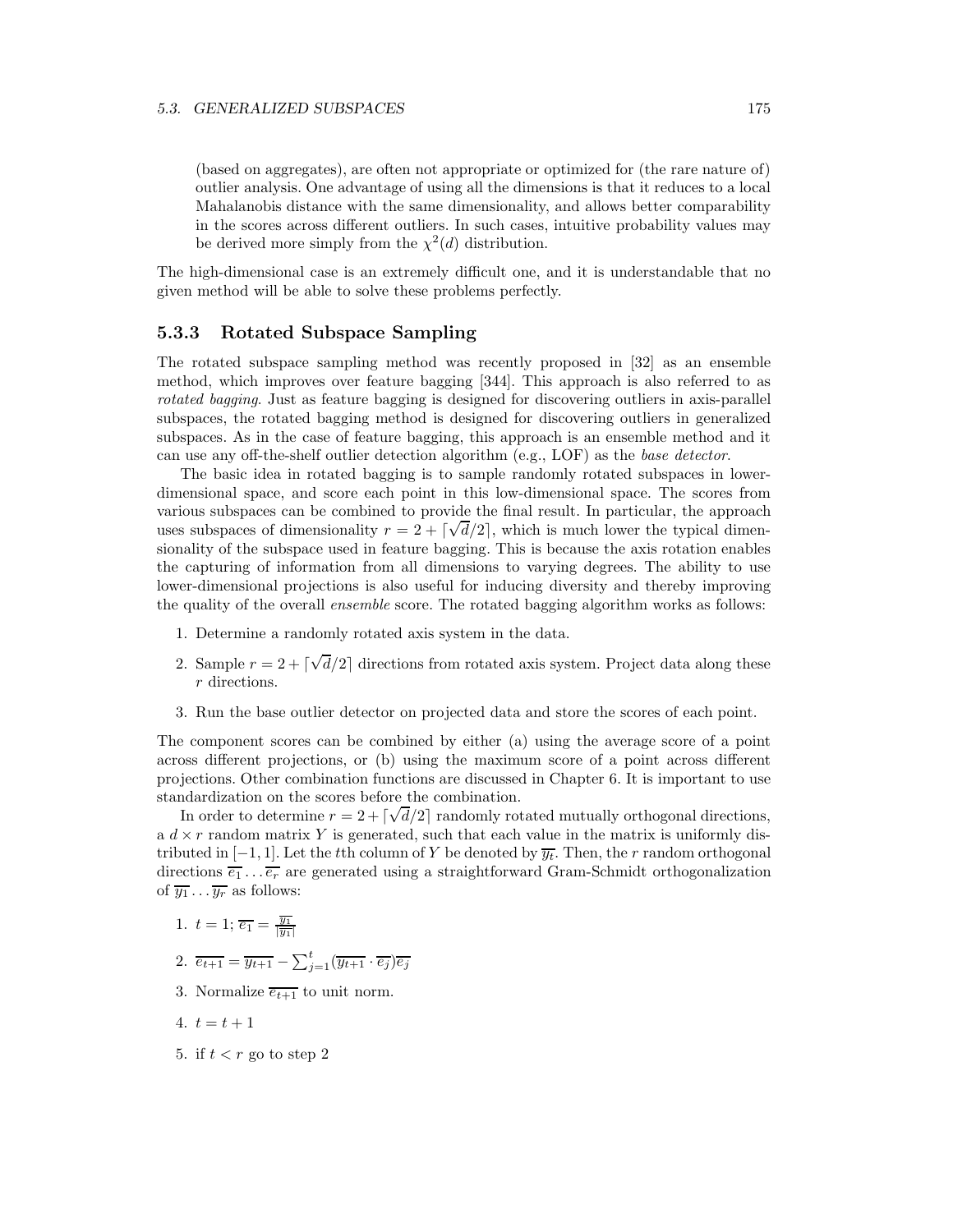

Figure 5.6: In this 3-dimensional data set, points 'A' and 'B' are exposed in different 2 dimensional views (projections). However, the averaging or maximization score-combination will expose both 'A' and 'B.'

Let the resulting  $d \times r$  matrix with columns  $\overline{e_1} \dots \overline{e_r}$  be denoted by E. The  $N \times d$  data set  $D$  is transformed and projected to these orthogonal directions by computing the matrix product DE, which is an  $N \times r$  matrix of r-dimensional points. The results in [32] show that the approach improves over feature bagging. Further improvements may be obtained by combining it with other ensemble techniques. Rotated bagging uses a more general model to describe the outliers than feature bagging in terms of *arbitrary subspaces* and therefore using an ensemble is even more important. It is often difficult to discover a particular local subspace that is relevant to a particular data point. The great power of ensembles lies in the fact that an averaged ensemble combination of many global subspace selections is often able to discover the locally relevant subspaces. In other words, the ensemble is inherently more powerful than its individual members. This point can be explained from the perspective of how such types of averaged models use ensembles to reduce representational bias (cf. section 6.4.3.1 of Chapter 6). Furthermore, the maximization combination function often does even better in terms of reducing representational bias.

An example of a 3-dimensional data set is illustrated in Figure 5.6. Here, we have shown different 2-dimensional views of the data. It is clear that in the case of Figure 5.6(a), outlier  $A'$  is exposed, whereas in the case of Figure 5.6(b), outlier  $B'$  is exposed. However, if one were to use the average or maximization combination of the scores obtained by running the detector on these two views, *both* points 'A' and 'B' might be scored highly in the combination (and therefore discovered as outliers). This is an example of how ensemble methods overcome the *representational bias* in individual detectors in order to provide a more general model. Another example of this power of ensemble methods to overcome representational bias is provided in Figure 6.4 of Chapter 6. An ensemble-centric description of rotated bagging is also provided in section 6.4.4 of Chapter 6.

#### **5.3.4 Nonlinear Subspaces**

The most difficult case of subspace outlier detection occurs in cases in which the manifolds exist in lower-dimensional subspaces of arbitrary shape. Examples of such patterns in the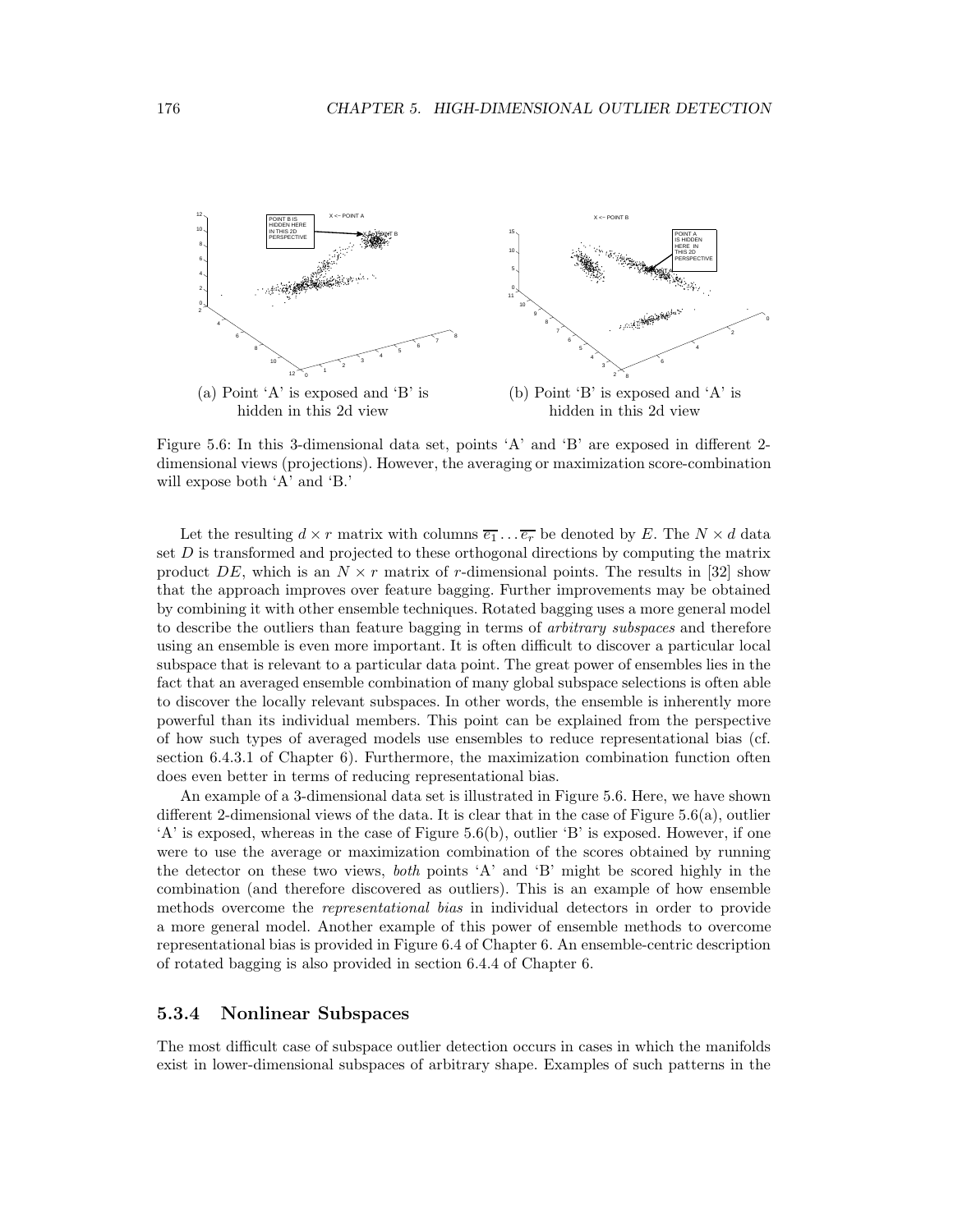

Figure 5.7: Arbitrarily shaped clusters can exist in lower-dimensional manifolds (Revisiting Figure 4.3 of Chapter 4)

data are illustrated in Figure 5.7. This figure is the same as Figure 4.3 of Chapter 4. In fact, the clustering method proposed in section 4.2.1 provides one of the ways in which outliers can be discovered in such nonlinear settings. Since the discussion in this section is roughly based on the framework established in section 4.2.1 of Chapter 4, the reader is advised to revisit that section before proceeding further.

The arbitrary shape of the clusters presents a number of unique challenges. There are several cases in Figures 5.7(a) and (b), in which the outliers are placed in the interior of nonconvex patterns. Without an appropriate *local nonlinear transformation*, it becomes more challenging to discover such outliers. This extraction is achieved with spectral methods, which can be viewed as a special class of kernel methods that is friendly to discovering clusters of arbitrary shape.

As in the case of section 4.2.1, a spectral embedding of the data is extracted. This is achieved by constructing a k-nearest neighbor graph and computing its top eigenvectors. Because of the way in which the spectral embedding is constructed, it already adapts itself to local nonlinear patterns in the data, and Euclidean distances can be used on the transformed data set. One difference from the method of section 4.2.1 is that an additional step is used to reduce the noise in the spectral embedding [475]. The main problem in spectral embedding is caused by the presence of bad edges in the neighborhood graph, which connect disjoint clusters. Therefore, the similarity graph needs to be corrected to improve the quality of the embedding. In particular, an iterative approach is used to construct the spectral embedding in which the similarity matrix (used to construct the embedding) is corrected for erroneous computations between pairs of points. The spectral embedding is used to correct the similarity matrix, and the corrected similarity matrix is used to construct the spectral embedding. The basic idea here is that the spectral embedding from a similarity matrix  $S$  will itself create a embedding from which a new similarity matrix  $S'$  can be constructed. In the new representation, weakly related points move away from each other on a relative basis (like points A and C in Figure 5.7(a)), and strongly related points move towards each other. Therefore, the Hadamard product of  $S$  and  $S'$  is used to adjust  $S$ :

$$
S \Leftarrow S \circ S' \tag{5.12}
$$

This has the effect of correcting the original similarity matrix  $S$  to de-emphasize noisy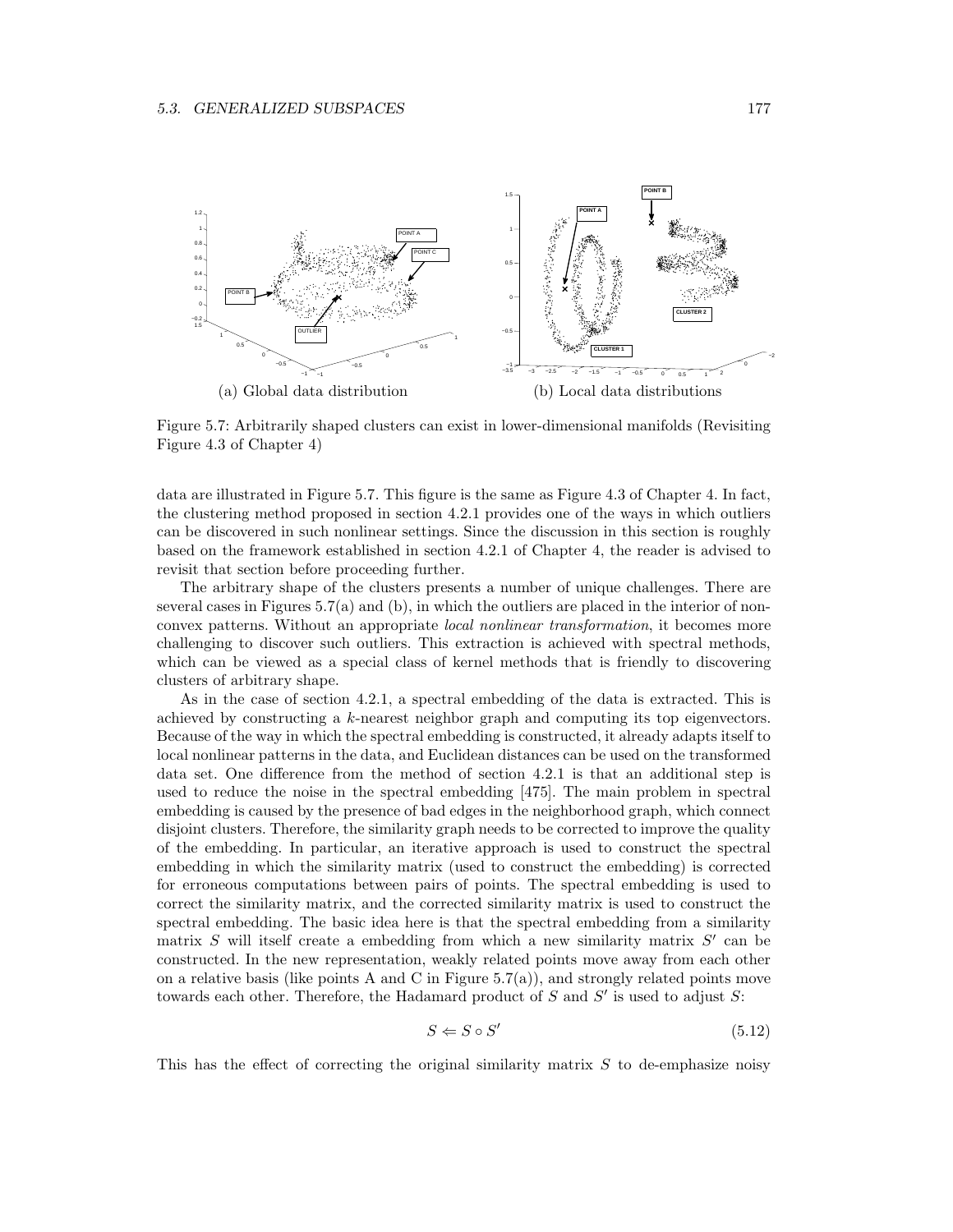similarities on a *relative* basis. The new similarity matrix is used to again create a new embedding. These steps are repeated for a small number of iterations and the final embedding is used to score the points. This process is described in detail in [475]. Each of the new dimensions of the embedding are normalized to unit variance. A k-nearest neighbor detector is executed on the embedding in order to return the final outlier score. By using a  $k$ -nearest neighbor detector in the transformed space, one is effectively using a data-dependent distance function that is sensitive to the nonlinear subspace patterns in the original space. Although the work in [475] does not discuss it, the approach can be strengthened with the use of averaged scores from multiple clusterings with different parameters.

#### **5.3.5 Regression Modeling Techniques**

It is also possible to use regression models for subspace outlier detection by identifying points violating attribute-wise dependencies (e.g., the young Alzheimer patient discussed earlier). The basic idea is to decompose a d-dimensional unsupervised outlier detection problem into a set of d regression modeling problems. One can predict each attribute with the remaining  $(d-1)$  attributes using an off-the-shelf regression model. For each instance, the squared errors of predicting the various attributes are aggregated to create the outlier score. This approach is discussed in detail in section 7.7 of Chapter 7. When certain types of base detectors like random forests are used, the approach can be interpreted as a local subspace outlier detection method. These connections are discussed in section 7.7.

## **5.4 Discussion of Subspace Analysis**

The major reason for difficulty in high-dimensional outlier analysis is because of the masking effects of the locally noisy and irrelevant nature of some of the dimensions, which is often also manifested in the concentration of distances. It has been claimed in a recent survey [620] that the literature only focuses on the distance-concentration issue and "abstains from" discussing the impact of *locally relevant dimensions* caused by differential generating mechanisms (thereby claiming the latter as a new insight of the survey [620]). This is an incorrect and particularly surprising assertion, because *both* the aspects of local feature selection (relevance) and distance concentration have been studied extensively in the literature together with their connections to one another. The original work in [4] (and virtually every subsequent work [308, 344, 402]) provides a pictorial illustration (similar to Figure 5.1) and a fairly detailed discussion of how (locally) irrelevant attributes mask outliers in different feature-specific views of the data. In the context of such a pictorial illustration, the following is stated in [4] about locally irrelevant attributes:

"Thus, by using full dimensional distance measures it would be difficult to determine outliers effectively because of the averaging behavior of the noisy and irrelevant dimensions. Furthermore, it is impossible to prune off specific features a priori, since different points may show different kinds of abnormal patterns, each of which use different features or views."

The ineffectiveness of *global* feature selection in high-dimensional data in fact forms the motivating reason for subspace analysis, which can be considered a *local* feature selection method, or a *local* dimensionality reduction method [7, 121]. These connections of local subspace analysis to the ineffectiveness of global feature selection in high-dimensional data were explicitly discussed in detail in the motivational discussion of one of the earliest works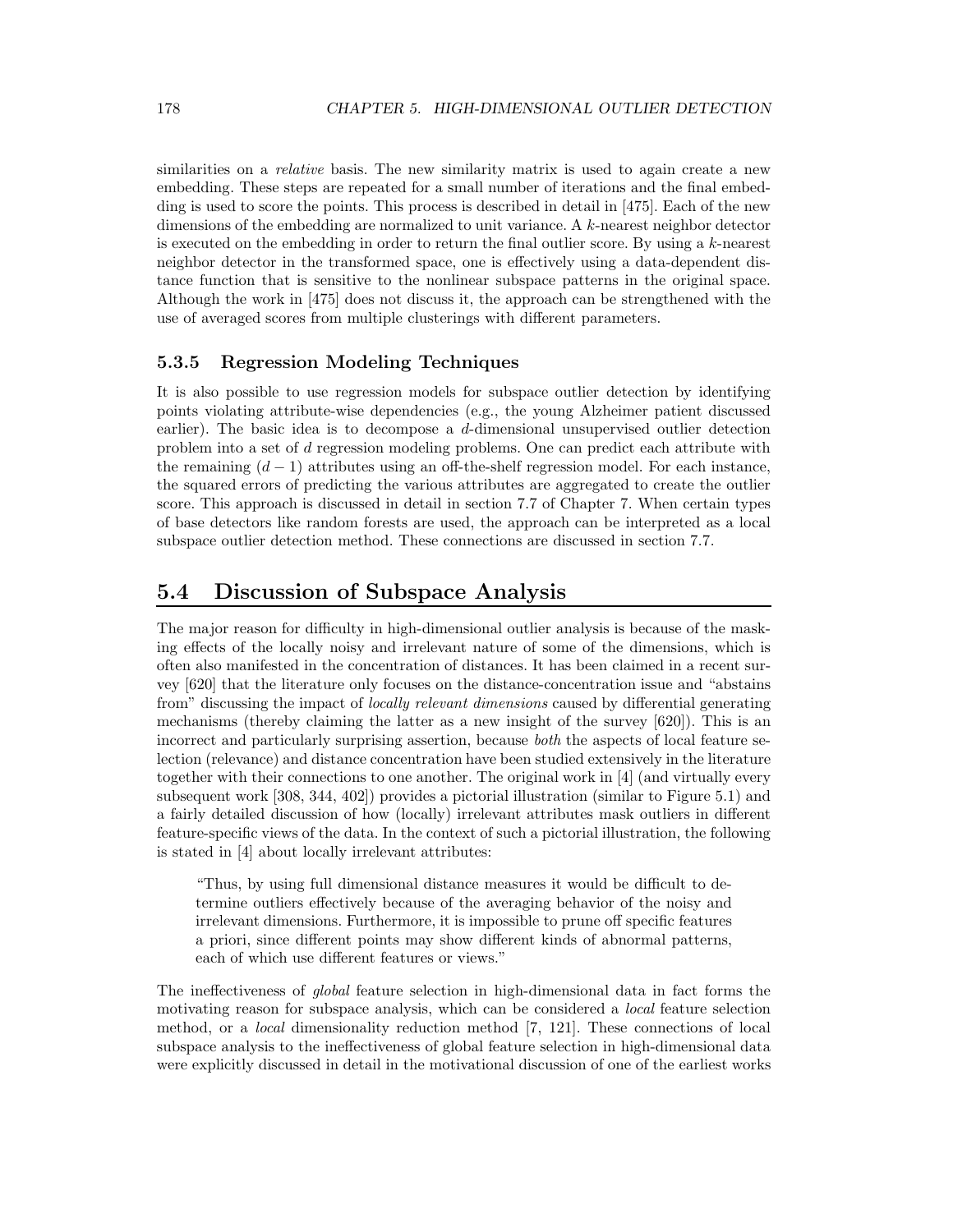on subspace analysis [5, 263]. At this point, these results are well known and established<sup>4</sup> wisdom. While it is possible to reduce the distance concentration effects by carefully calibrating the fraction of informative dimensions, such cases are (usually) not interesting for subspace analysis.

Although it is most definitely true that noisy and irrelevant attributes mask the outliers, the observation is certainly not new, and the two factors of distance concentration and local feature relevance are closely related. In fact, even the experimental simulations in the survey [620] show that concentration effects tend to co-occur in settings where there are too many irrelevant attributes. This is, of course, not a hard rule; nevertheless, it is a significant issue for distance-based detectors. The interesting cases for subspace analysis (typically) show some levels of both properties. Even limited levels of distance concentration impact the effectiveness of full-dimensional distance-based algorithms, and this impact is therefore important to examine in outlier analysis. It should be noted that noisy and irrelevant attributes are more likely to lead to concentration of distances. For example, for the case of uniformly distributed data, where all attributes are noisy, the concentration effect is extreme, and an outlier deviating along *a relatively small number of dimensions* will be hard to discover by full-dimensional methods. In such cases, from a full-dimensional distance-based or density-based perspective, all data points have almost equally good outlier scores, and this can be equivalently understood in terms of *either* locally irrelevant features or distance concentration effects. Of course, real data sets are not uniformly distributed, but *both* irrelevant features and concentration effects are present to varying degrees in different data sets. The general assumption for subspace analysis is that the addition of more dimensions often does not add *proportionally* more information for a particular outlier. The challenging outliers are often defined by the behavior of a small number of dimensions, and when the point-specific information does not increase substantially with data dimensionality, even modest concentration effects will have a negative impact on full-dimensional algorithms. The more the number of irrelevant attributes there are, the more erroneous the computations for full-dimensional distance-based methods are likely to be. An extreme example at the other end of the spectrum is where an outlier shows informative and deviant behavior in every dimension, and therefore outlier characteristics grow *stronger* with increasing dimensionality. However, in this rather uninteresting case, since the outlier shows *both* many relevant features *and* also typically does not conform to the distance concentration behavior of the remaining data, a trivial full-dimensional distance-based algorithm would discover it easily in most cases. In general, cases where the informative dimensions also increase significantly with data dimensionality, are not as interesting for subspace analysis because the full-dimensional masking behavior becomes less prominent in this easier case. Subspace analysis does not exclude the possibility that the more obvious deviants may also be found by full-dimensional analysis.

There are many high-dimensional data sets, where one can perform effective outlier detection by simpler full-dimensional algorithms. The effectiveness of a particular algorithm on a full-dimensional data set depends on the application scenario and the way in which the features are extracted. If the features are extracted with a particular anomaly detection scenario in mind, then a full-dimensional algorithm is likely to work well. In spite of this fact, subspace analysis will often discover outliers that are not easily found by other fulldimensional algorithms. Indeed, subspace analysis should not be viewed as a stand-alone method, but inherently as an ensemble method to improve the performance of various types

<sup>4</sup>Some of the earliest methods even refer to these classes of techniques as local dimensionality reduction [121] in order to emphasize the enhanced and differential local feature selection effect, which arises as a result of different generating mechanisms.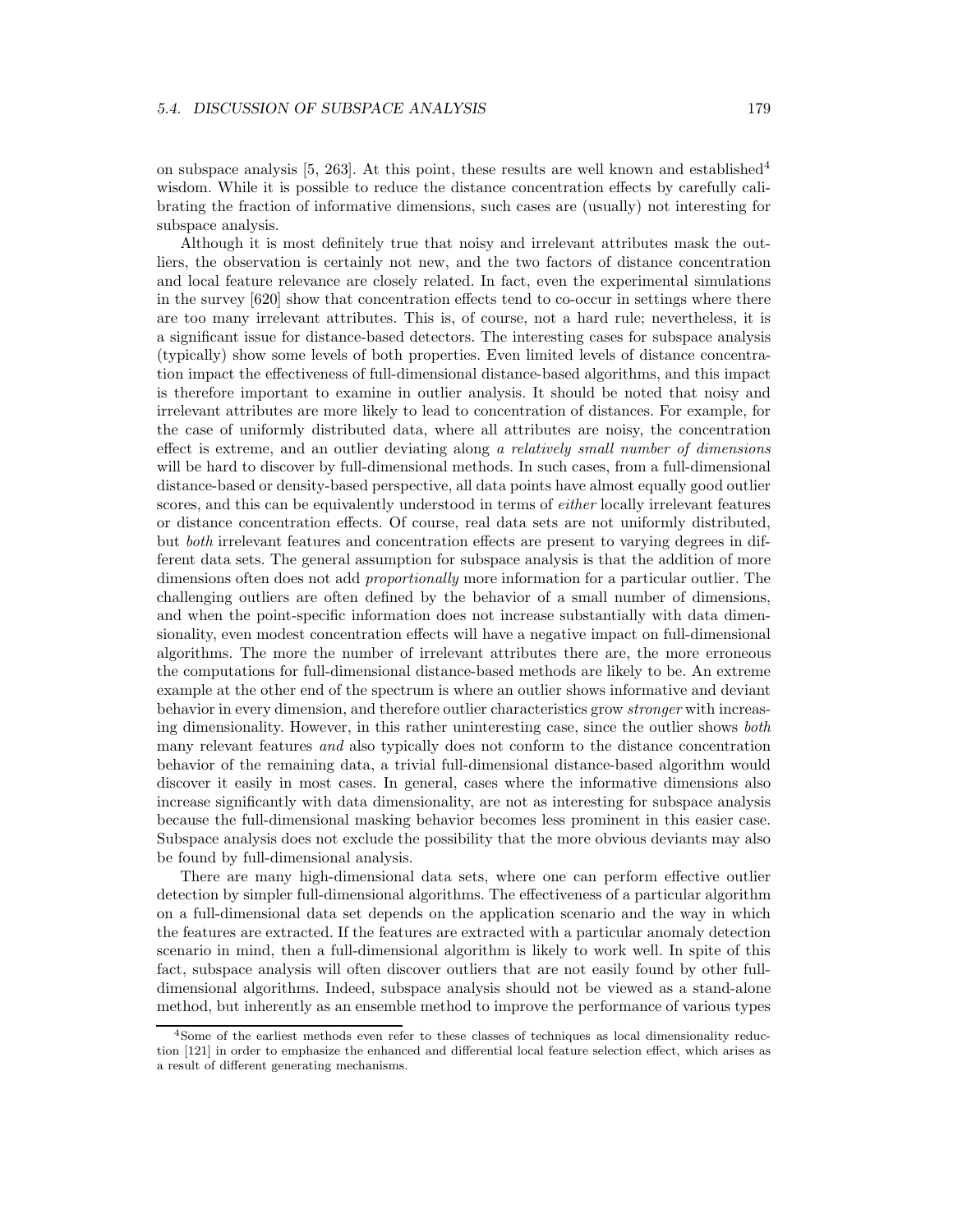of base detectors. Whether one develops a specific base method for high-dimensional outlier detection (like subspace histograms) or whether one wraps it around existing detectors (like feature and rotated bagging), there are clear benefits to incorporating this principle in outlier detection. Furthermore, subspace analysis provides useful insights about the causality of the anomaly; one can use the relevant local subspaces to extract an understanding about the specific combination of relevant features. A simple example is the case of the young Alzheimer patient discussed earlier in this chapter.

Outliers, by their very rare nature, may often be hidden in small combinations of dimensions in a high-dimensional data set. Subspace analysis is particularly interesting for such scenarios. On the other hand, when more dimensions do add (significantly) more information, then this becomes an easy case for analysis, which no longer remains interesting. In more difficult cases, the vast majority of noisy dimensions make it difficult to discriminate between data points from a density-based or data-sparsity perspective. Subspace analysis works particularly well in these cases when the outliers exist in a modest number of locally relevant dimensions. This observation also points to a particularly difficult case in which the number of locally irrelevant dimensions increases with data dimensionality, and a very large number of dimensions also continue to be *weakly* relevant (but not strongly relevant). This situation often occurs in data sets containing thousands of dimensions. Such data sets remain an unsolved case for all classes of full-dimensional and subspace methods.

To summarize, the following principles need to be kept in mind while designing subspace methods:

- A direct exploration of rare regions is possible, though it is computationally challenging because of combinatorial explosion [4].
- Aggregation-based methods provide only weak hints about the relevant subspaces. The main power of these methods lies only in the ensemble-centric setting by combining the results from different subspaces.
- The individual component of an ensemble should be designed with efficiency considerations in mind. This is because efficient components enable the practical use of a larger number of components for better accuracy.

One interesting observation is that even when weak base detectors are used, combining them often leads to very strong results. The success of methods like feature bagging, subspace histograms, and rotated bagging is based on this fact. Note that in each case, the underlying base detector is not particularly strong; yet the final outlier detection results are very effective. Recent advancements in the field of high-dimensional outlier detection and ensemble analysis have been very significant. In spite of these advancements, many high-dimensional data sets continue to remain a challenge for outlier analysis.

## **5.5 Conclusions and Summary**

Subspace methods for outlier detection are used in cases, where the outlier tendency of a data point is diluted by the noise effects of a large number of locally non-informative dimensions. In such cases, the outlier analysis process can be sharpened significantly by searching for subspaces in which the data points deviate significantly from the normal behavior. The most successful methods identify multiple relevant subspaces for a candidate outlier, and then combine the results from different subspaces in order to create a more robust ensemble-based ranking.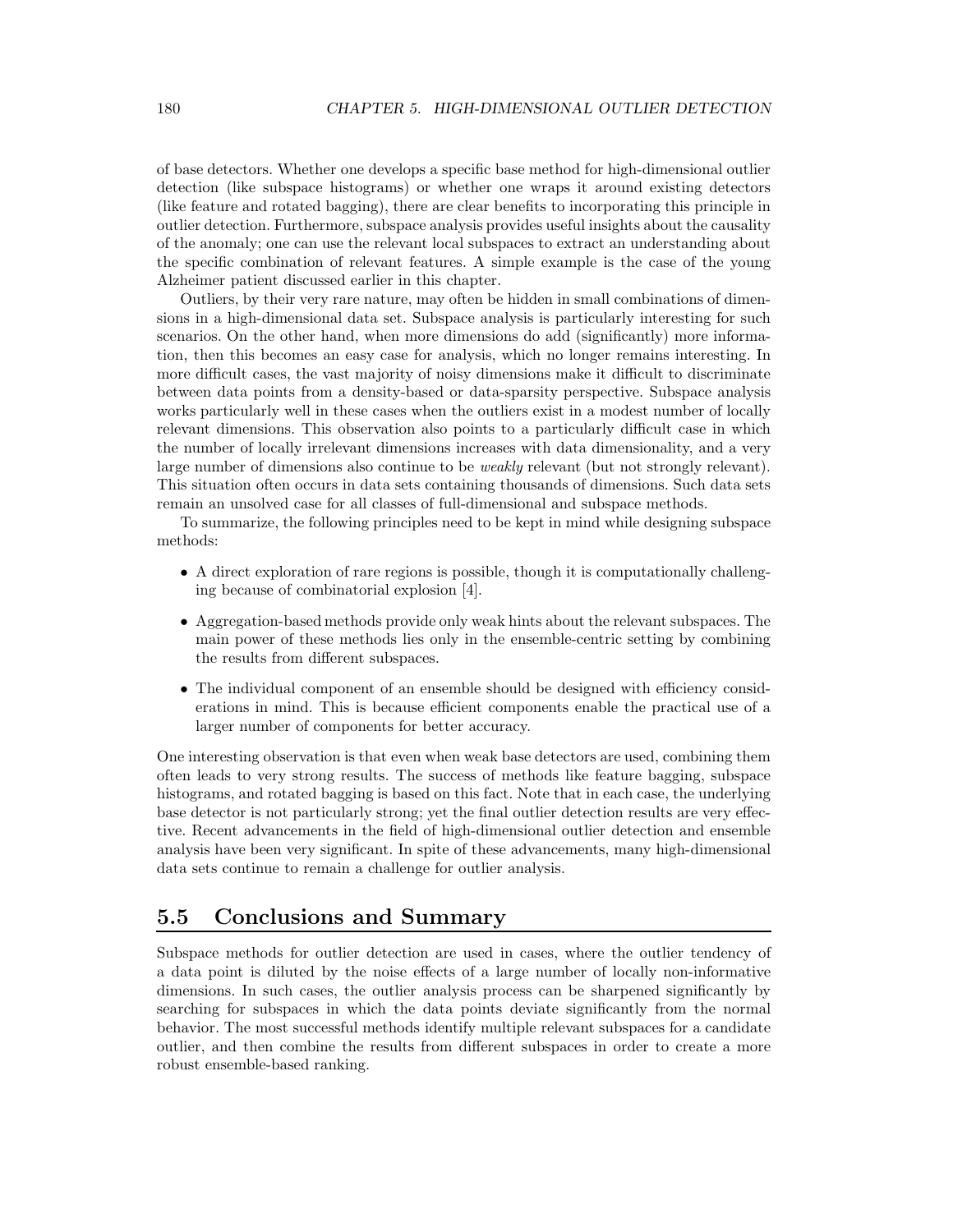Outlier analysis is the most difficult problem among all classes of subspace analysis problems. This difficulty arises out of the rare nature of outliers, which makes direct statistical analysis more difficult. Since subspace analysis and local feature selection are related, it is noteworthy that even for global feature selection, there are few known methods for outlier analysis, as compared to clustering and classification algorithms. The reason is simple: enough statistical evidence is often not available for the analysis of rare characteristics. Robust statistics is all about *more* data, and outliers are all about *less* data and statistical non-conformity with most of the data! Regions and subspaces containing statistical conformity tell us very little about the complementary regions of non-conformity in the particular case of high-dimensional subspace analysis, since the *potential* domain of the latter is much larger than the former. In particular, a local subspace region of the greatest aggregate conformity does not necessarily reveal anything about the rare point with the greatest statistical non-conformity.

Although many recent ensemble methods for subspace analysis have shown great success, a particularly difficult case is one in which a large number of dimensions are weakly relevant (but not strongly relevant), and even more dimensions are locally irrelevant. These cases often occur in data sets containing thousands of dimensions, and remain unsolved by existing methods. While it is doubtful that the more difficult variations of the problem will ever be fully solved, or will work completely in all situations, the currently available techniques work in many important scenarios. There are many merits in being able to design such methods, because of the numerous insights they can provide in terms of identifying the causes of abnormality. The main challenge is that outlier analysis is so brittle, that it is often impossible to make confident assertions about inferences drawn from aggregate data analysis. The issue of efficiency seems to be closely related to that of effectiveness in highdimensional outlier analysis. This is because the search process for outliers is likely to require exploration of multiple local subspaces of the data in order to ensure robustness. With increasing advances in the computational power of modern computers, there is as yet hope that this area will become increasingly tractable for analysis.

## **5.6 Bibliographic Survey**

In the context of high-dimensional data, two distinct lines of research exist, one of which investigates the *efficiency* of high-dimensional outlier detection [58, 219, 557], and the other investigates the more fundamental issue of the *effectiveness* of high-dimensional outlier detection [4]. Unfortunately, the distinction between these two lines of work is sometimes blurred in the literature, even though these are clearly different lines of work with very different motivations. It should be noted that the methods discussed in [58, 219, 557] are all *full-dimensional methods*, because outliers are defined on the basis of their full-dimensional deviation. Although the method of [557] uses projections for indexing, this is used only as an approximation to improve the efficiency of the outlier detection process.

In the high-dimensional case, the efficiency of (full-dimensional) outlier detection also becomes a concern, because most outlier detection methods require repeated similarity searches in high dimensions in order to determine the nearest neighbors. The efficiency of these methods degrades because of two factors: (i) the computations now use a larger number of dimensions, and (ii) the effectiveness of pruning methods and indexing methods degrades with increasing dimensionality. The solution to these issues still remains unresolved in the vast similarity search literature. Therefore, it is unlikely that *significantly* more efficient similarity computations could be achieved in the context of high-dimensional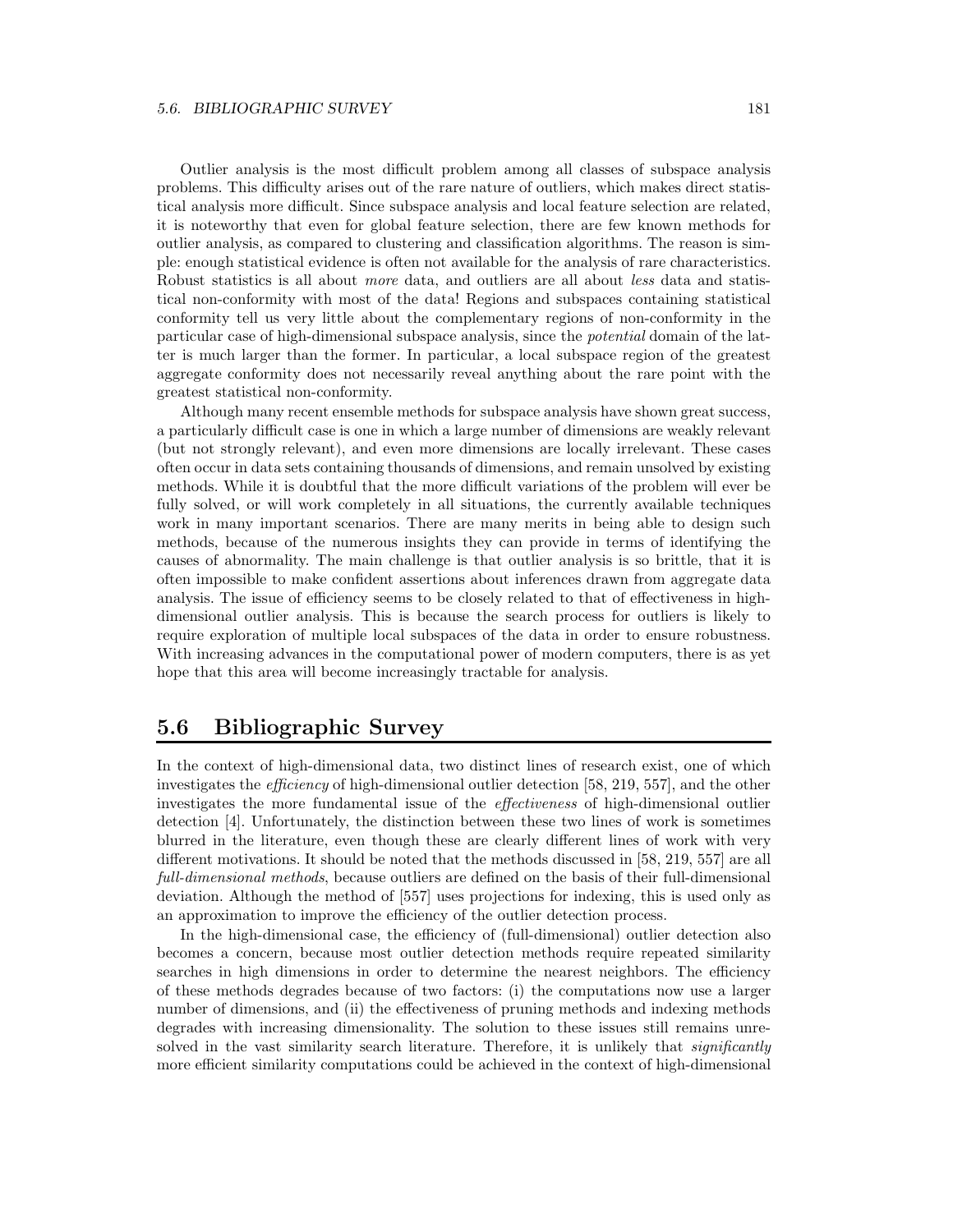outlier detection, although some success has been claimed for improving the efficiency of high-dimensional outlier detection in methods proposed in [58, 219, 557]. On the whole, it is unclear how these methods would compare to the vast array of techniques available in the similarity-search literature for indexing high-dimensional data. This chapter does *not* investigate the efficiency issue at all, because the efficiency of a *full-dimensional* outlier-detection technique is not important, if it does not even provide meaningful outliers. Therefore, the focus of the chapter is on methods that *re-define* the outlier detection problem in the context of lower-dimensional projections.

The problem of subspace outlier detection was first proposed in [4]. In this paper, an evolutionary algorithm was proposed to discover the lower dimensional subspaces in which the outliers may exist. The method for distance-based outlier detection with subspace outlier degree was proposed in [327]. Another distance-based method for subspace outlier detection was proposed in [411]. Some methods have also been proposed for outlier analysis by randomly sampling subspaces and combining the scores from different subspaces [344, 367]. In particular, the work in [344] attempts to combine the results from these different subspaces in order to provide a more robust evaluation of the outliers. These are essentially *ensemblebased* methods that attempt to improve detection robustness by bagging the results from different sets of features. The major challenge of these methods is that random sampling may not work very well in cases where the outliers are hidden in specific subspaces of the data. The work in [308] can be considered a generalization of the broad approach in [344], where only high-contrast subspaces are selected for the problem of outlier detection. The use of information-theoretic measures for biased subspace selection is discussed in [413].

The work on isolation forests is related to earlier work on using random forests and clustering forests for clustering, similarity computation, sparse encoding, and outlier detection [99, 401, 491, 555]. In particular, the work in [401] creates extremely randomized clustering forests (ERC-Forests) for clustering and coding. The isolation forest can be viewed as a special case of the ERC-Forest in which the number of trials at each node is set to 1 and the trees are grown to full height. Many variations of the isolation forest [367], such as half-space trees [532], have been proposed. The main difference between an isolation tree and a half-space tree is that the latter is a fully balanced tree of a fixed height, and splits are performed by picking points that are half-way between the minimum and maximum ranges of each attribute. Furthermore, the minimum and maximum ranges of each attribute are defined in a perturbed way to induce diversity. The number of data points in the leaf node of a test instance is multiplied with the number of leaf nodes to obtain its outlier score in a single ensemble component. These scores are averaged over different half-space trees. The multiplication of each component score with the number of leaf nodes is helpful in cases where different trees have different depth [547]. Recently, the subspace histogram technique, referred to as *RS-Hash*, has been proposed in [476]. This techniques averages the log-density in grid regions of varying sizes and shapes in order to provide the final score. The approach uses randomized hashing for efficiency and requires linear time. Such methods can also be used for streaming data.

The reverse problem of finding outlying subspaces *from* specific points was studied in [605, 606, 607]. In these methods, a variety of pruning and evolutionary methods were proposed in order to speed up the search process for outlying subspaces. The work in [59] also defines the exceptional properties of outlying objects, both with respect to the entire population (global properties), and also with respect to particular sub-populations to which it belongs (local properties). Both these methods provide different but meaningful insights about the underlying data. A genetic algorithm for finding the outlying subspaces in highdimensional data is provided in [606]. In order to speed up the fitness function evaluation,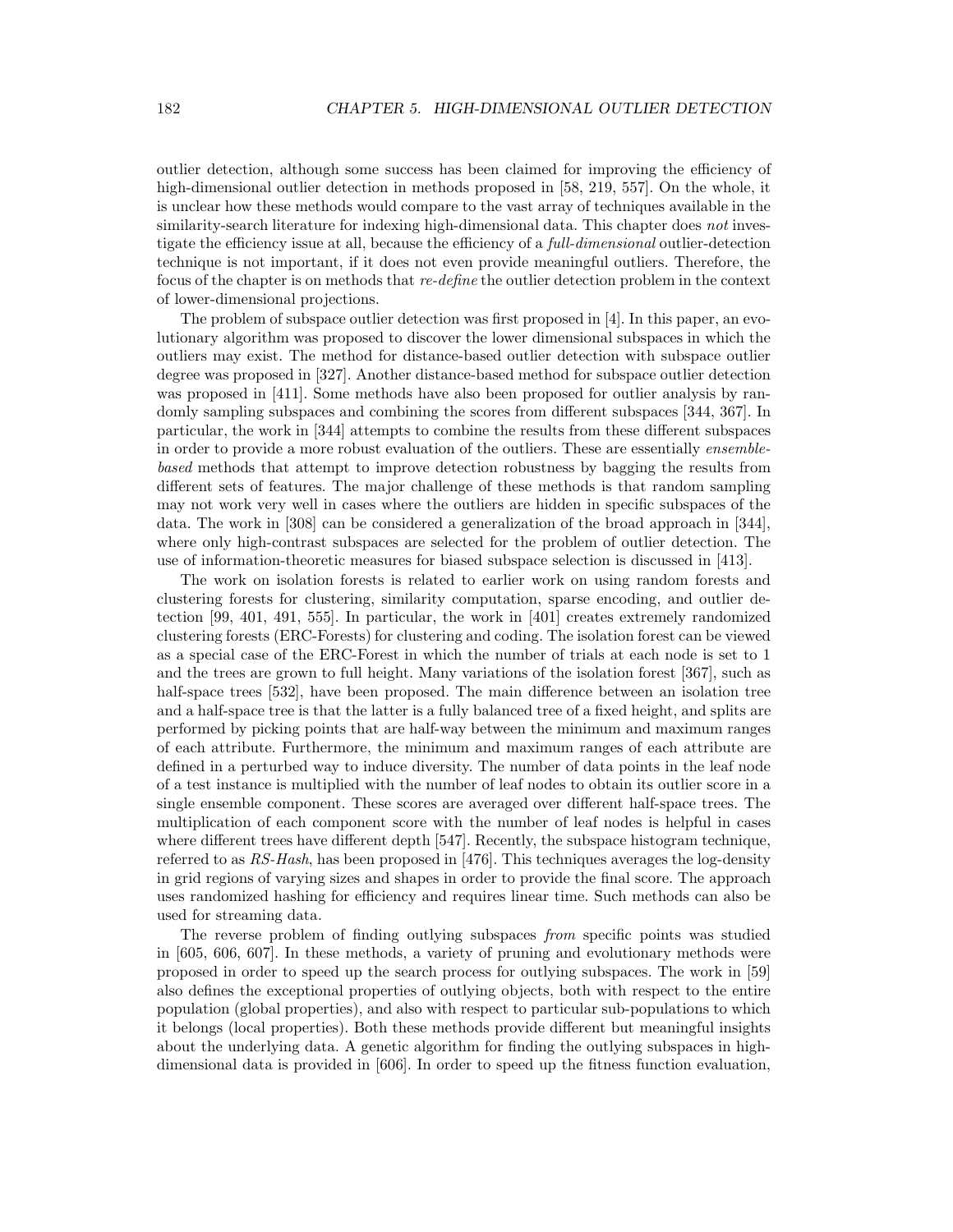methods are proposed to speed up the computation of the k-nearest neighbor distance with the use of bounding strategies. A broader framework for finding outlying subspaces in high-dimensional data is provided in [607]. A method that uses two-way search for finding outlying subspaces was proposed in [582]. In this method, full-dimensional methods are first used to determine the outliers. Subsequently, the key outlying subspaces from these outlier points are detected and reported. A method for using rules in order to explain the context of outlier objects is proposed in [405].

A number of ranking methods for subspace outlier exploration have been proposed in [402, 403, 404]. In these methods, outliers are determined in multiple subspaces of the data. Different subspaces may either provide information about different outliers or about the same outliers. Therefore, the goal is to combine the information from these different subspaces in a robust way in order to report the final set of outliers. The *OUTRES* algorithm proposed in [402] uses recursive subspace exploration in order to determine all the subspaces relevant to a particular data point. The outlier scores from these different subspaces are combined in order to provide a final value. A tool-kit for ranking subspace outliers was presented in [403]. A more recent method for using multiple views of the data for subspace outlier detection is proposed in [406]. Methods for subspace outlier detection in multimedia databases were proposed in [64].

Most of the methods for subspace outlier detection perform the exploration in axisparallel subspaces of the data. This is based on the complementary assumption that the dense regions or clusters are hidden in axis-parallel subspaces of the data. However, it has been shown in recent work that the dense regions may often be located in arbitrarily oriented subspaces of the data [7]. Such clustering methods can be used in conjunction with the methodology discussed in section 5.2.4 to discover outliers. Another work in [328] provides a solution based on local reference sets rather than clusters. The work in [32] proposes a rotated bagging approach; this can be viewed as the analog of the feature bagging approach for the arbitrarily oriented case. Finally, a method for finding outliers in the context of nonlinear subspaces was proposed in [475].

Recently, the problem of outlier detection has also been studied in the context of dynamic data and data streams. The SPOT method was proposed in [604], which is able to determine projected outliers from high-dimensional data streams. This approach employs a window-based time model and decaying cell summaries to capture statistics from the data stream. The most sparse subspaces are obtained by a variety of supervised and unsupervised learning processes. These are used to identify the projected outliers. A multi-objective genetic algorithm is employed for finding outlying subspaces from training data.

The problem of high-dimensional outlier detection has also been extended to other application-specific scenarios such as astronomical data [261], uncertain data [26], transaction data [255], and supervised data [619]. In the uncertain scenario, high-dimensional data is especially challenging, because the noise in the uncertain scenario greatly increases the sparsity of the underlying data. Furthermore, the level of uncertainty in the different attributes is available. This helps determine the importance of different attributes for outlier detection purposes. Subspace methods for outlier detection in uncertain data are proposed in [26]. Supervised methods for high-dimensional outlier detection are proposed in [619]. In this case, a small number of examples are identified and presented to users. These are then used in order to learn the critical projections that are relevant to the outlierness of an object. The learned information is then leveraged in order to identify the relevant outliers in the underlying data.